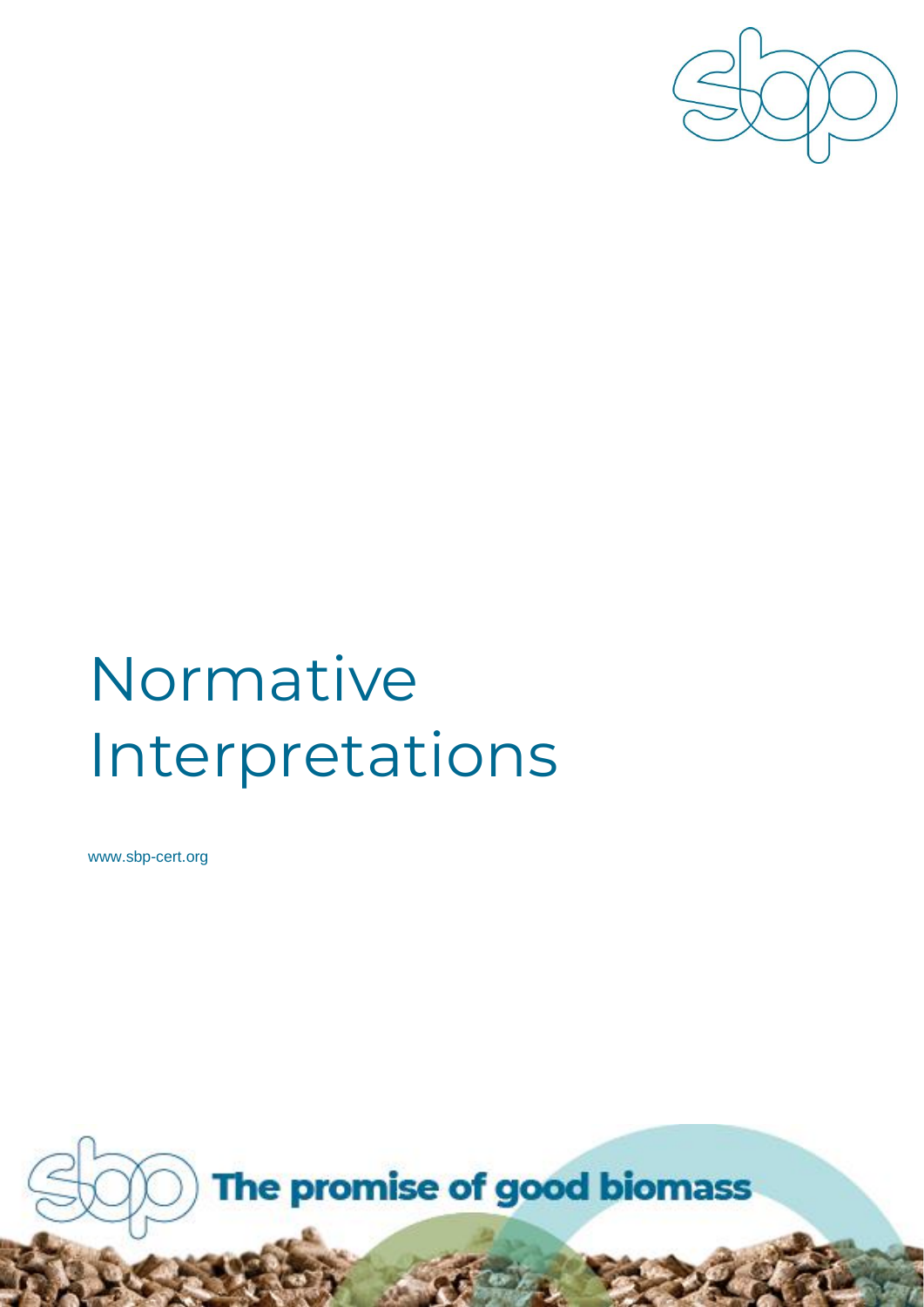

### April 2022

*For further information on the SBP Framework and to view the full set of documentation see [www.sbp-cert.org](http://www.sbp-cert.org/)*

*Document history*

*Published 07 April 2022*

*© Copyright Sustainable Biomass Program Limited 2020*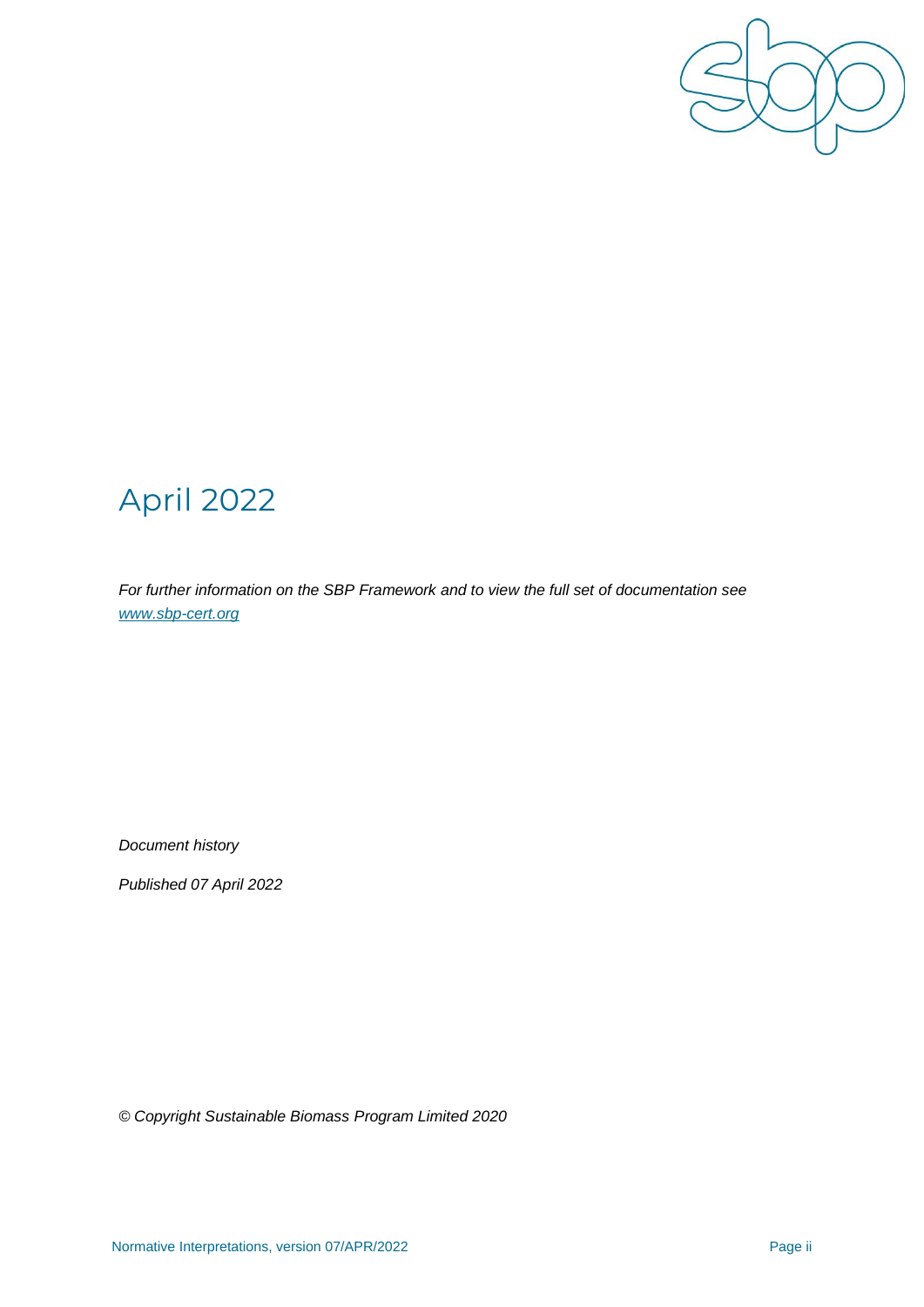

### **Contents**

The latest additions are highlighted in a coloured box.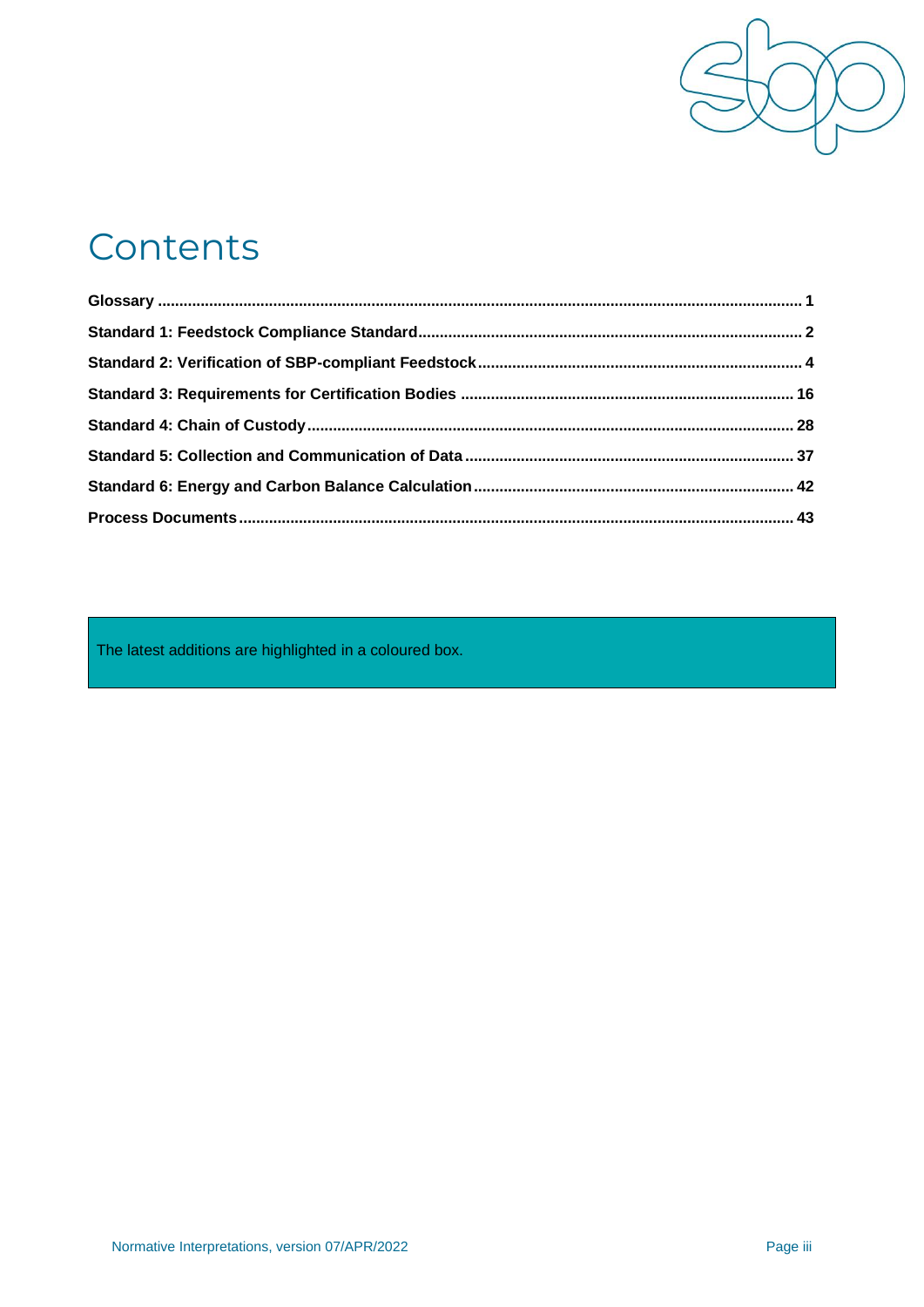

# <span id="page-3-0"></span>**Glossary**

**Q:** What is the meaning of should, shall and related terms within SBP?

*A: [Adapted from ISO/IEC Directives Part 2: Rules for the structure and drafting of International Standards]* 

*"shall": indicates requirements strictly to be followed in order to conform to the standard.* 

*"should": indicates that among several possibilities one is recommended as particularly suitable, without mentioning or excluding others, or that a certain course of action is preferred but not necessarily required. A Certificate Holder or CB can meet these requirements in an equivalent way provided this can be demonstrated and justified.* 

*"may": indicates a course of action permissible within the limits of the document.* 

*"can": is used for statements of possibility and capability, whether material, physical or causal.* 

*"must": is a synonym for "shall" and indicates requirements strictly to be followed in order to conform to the standard.* 

**Clarification:** *The definition of SBP- approved recycled claim excludes reference to SBP-approved Chain of Custody (CoC) Systems.* 

*The SBP Glossary definition of SBP- approved recycled claim should read: A feedstock certification claim from an SBP- approved Chain of Custody (CoC) System or SBP-approved Forest Management Scheme demonstrating compliance with the scheme's requirements for determination of recycled material.* 

*As such an SFI recycled content claim can be considered as SBP-compliant.*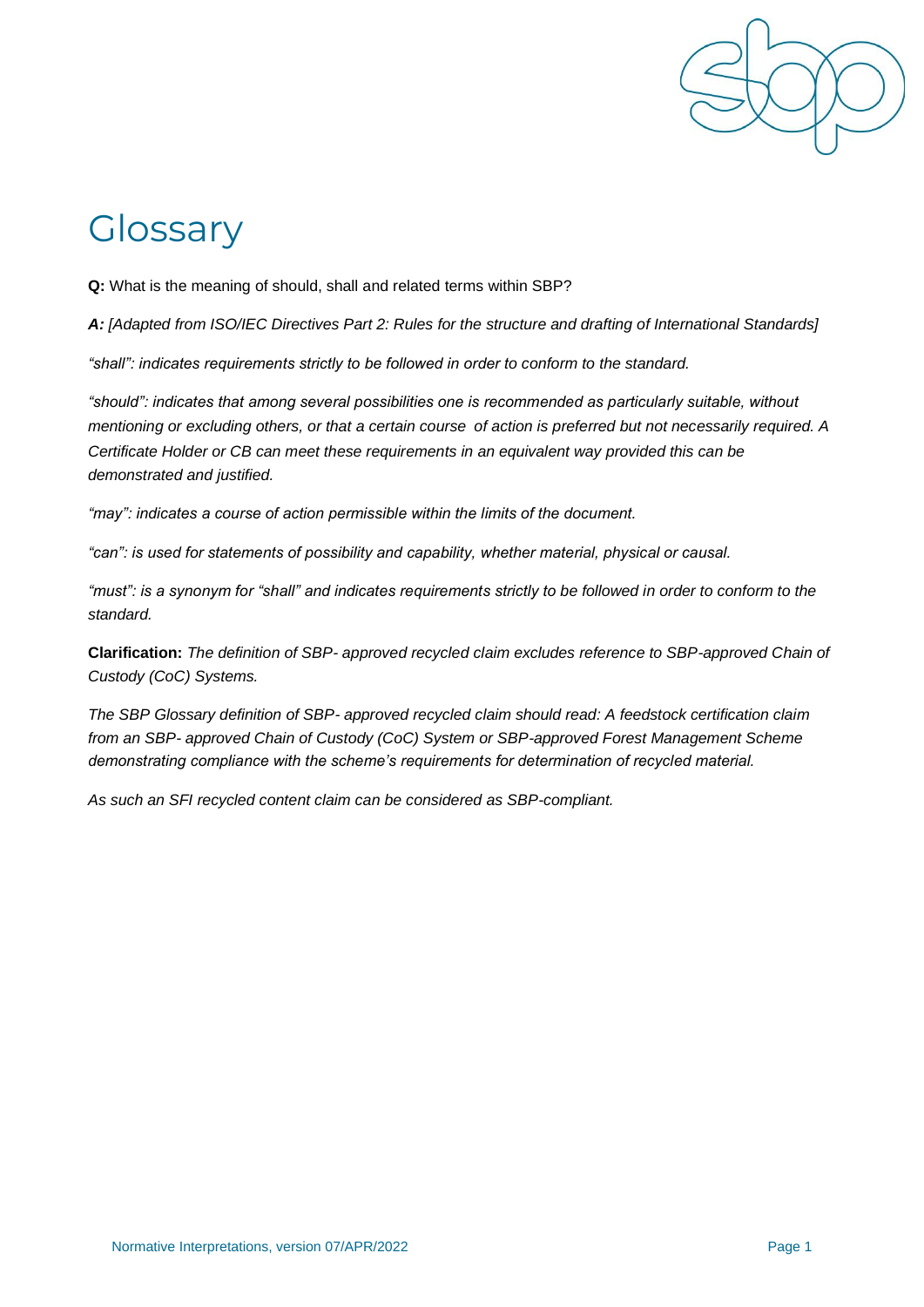

### <span id="page-4-0"></span>Standard 1: Feedstock Compliance

#### **General**

**Clarification of 'verify':** *The term 'verify' is used in several indicators in Standard 1, for example indicator 1.4.1 states "The BP has implemented appropriate control systems and procedures to verify that payments for harvest rights and timber, including duties, relevant royalties and taxes related to timber harvesting, are complete and up to date."*

*The meaning of 'verify' in Standard 1 is as defined in the Cambridge English Dictionary, namely "to prove that something exists or is true, or to make certain that something is correct." The meaning is consistent with the application of the term in ISO standards, such as ISO 9001:2008(E), Clause 7.4.3, which states: "Verification of purchased product, requires that "The organization shall establish and implement the inspection or other activities necessary for ensuring that purchased product meets specified purchase requirements".*

#### **Section 2.3**

**Q:** Section 2.3 states that the BP "may be any organisation in the supply chain that takes legal ownership of feedstock or biomass." However, in the terms and definitions glossary, a BP is defined as an entity that takes physical possession of and, moreover, processes biomass feedstock; which precludes the possibility of those entities in the supply chain which do not process or gather feedstock (as well as organisations which do not take possession of or process non-feedstock biomass). Please resolve this contradiction by specifying which types of entities may and/or may not be considered Biomass Producers.

*A: The glossary definition should be read as: Biomass Producer (BP): A legal entity, which ordinarily processes feedstock for conversion into biomass (or gathers biomass, such as wood chips) suitable for power generation.* 

*SBP requires that a legal entity takes on the responsibilities of the BP as specified in the Standards. To comply with the SBP Standards this entity must also hold legal ownership of the biomass.* 

*As per Standard 1, section 2.3, the BP will usually be an organisation that operates a facility, such as a pellet mill.* 

*Where a parent company owns or operates multiple pellet mills each of these mills is a BP.* 

*As per Standard 1, section 2.3, the BP role may be taken on by an entity that does not process or convert biomass, such as a forest owners' cooperative.* 

#### **Section 2.4: Locally Applicable Verifiers**

**Clarification:** *In undertaking an SBE, all BPs must prepare Locally Applicable Verifiers (LAVs). Standard 1 includes examples of Means of Verification, but these may not be appropriate to the Supply Base. LAVs are Means of Verification for each indicator in Standard 1 locally appropriate to the Supply Base of the BP.*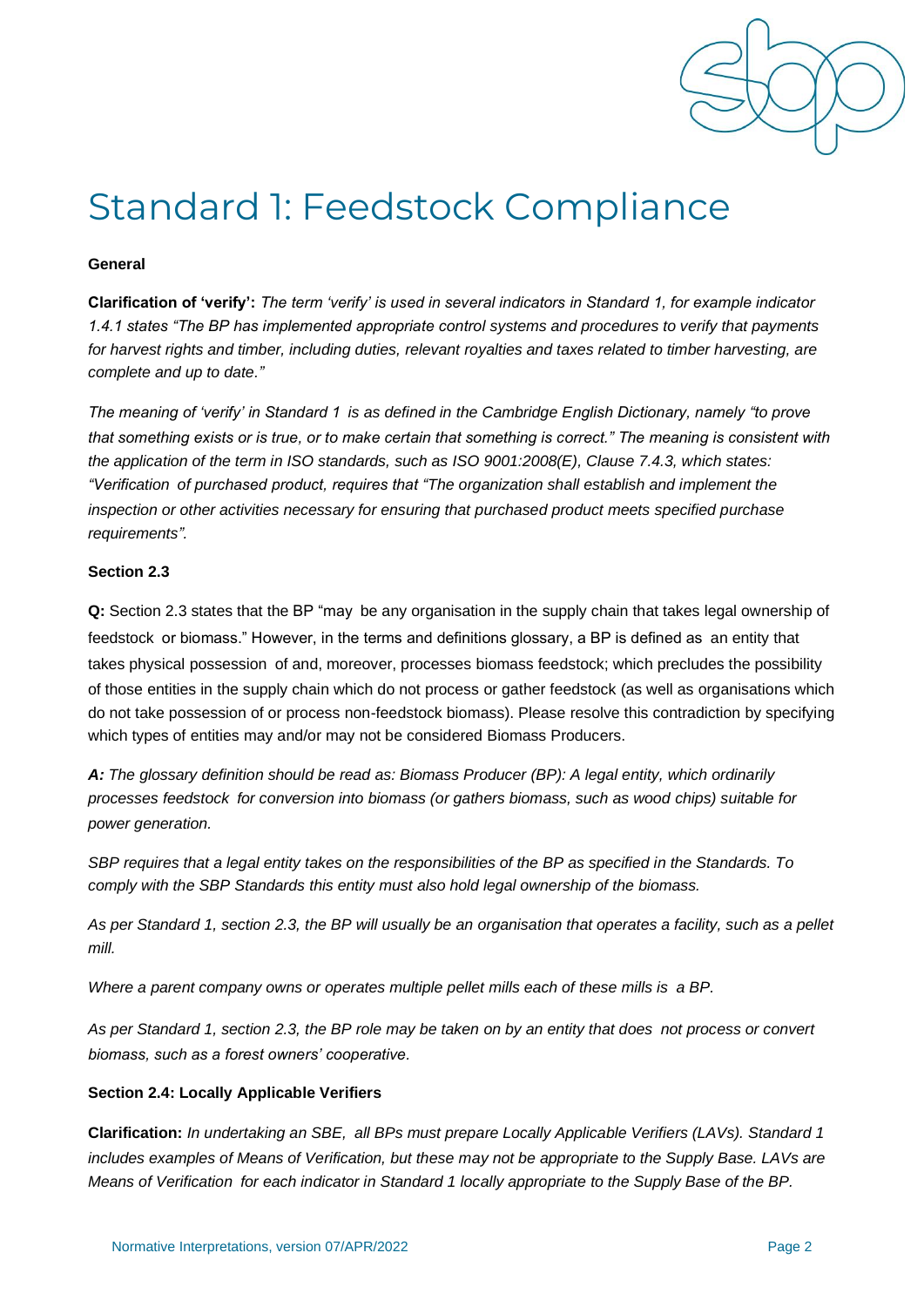

*BPs are required to consult with stakeholders in determining appropriate LAVs (Means of Verification) to help ensure that appropriate evidence is used to evaluate risk against each indicator.* 

*Although the LAV procedure must be followed for each SBE, modification of indicators is only required in the specific cases detailed in Instruction Note 1A.* 

#### **Instruction Note 1A, section 3.2**

**Q:** Regarding the risk assessment process, are Certification Bodies permitted to add additional indicators over and above those in Standard 1, or even to create their own risk assessment process for clients to follow?

*A: A Certification Body can make additional requirements provided these are in compliance with Standard 1, Instruction Note 1A, 3.2. The SBP indicators cannot be modified without approval from SBP. Modification of the process would need to ensure that all requirements are met and any additional requirements would need to be carefully managed and explicit to ensure the credibility of the process and avoid a conflict of interest arising between the certification body and its client.* 

#### **Instruction Note 1A, section 3.3**

*SBP will not approve any modifications to indicators. Additional indicators may be approved following application of SBP Instruction Note 1A clauses 3.1, 3.2 and 3.3.* 

*For the avoidance of doubt, where 'verify' is used in an indicator in Standard 1 the requirement is that the Biomass Producer ensures that the requirement stated in the indicator is met, for example, that "payments for harvest rights and timber, including duties, relevant royalties and taxes related to timber harvesting, are complete and up to date".* 

**Instruction Note 1A, section 6.1: Instructions for Biomass Producers for the development of Locally Applicable Verifiers** 

**Erratum:** *The word "Standard" should be replaced with "Supply Base Report".*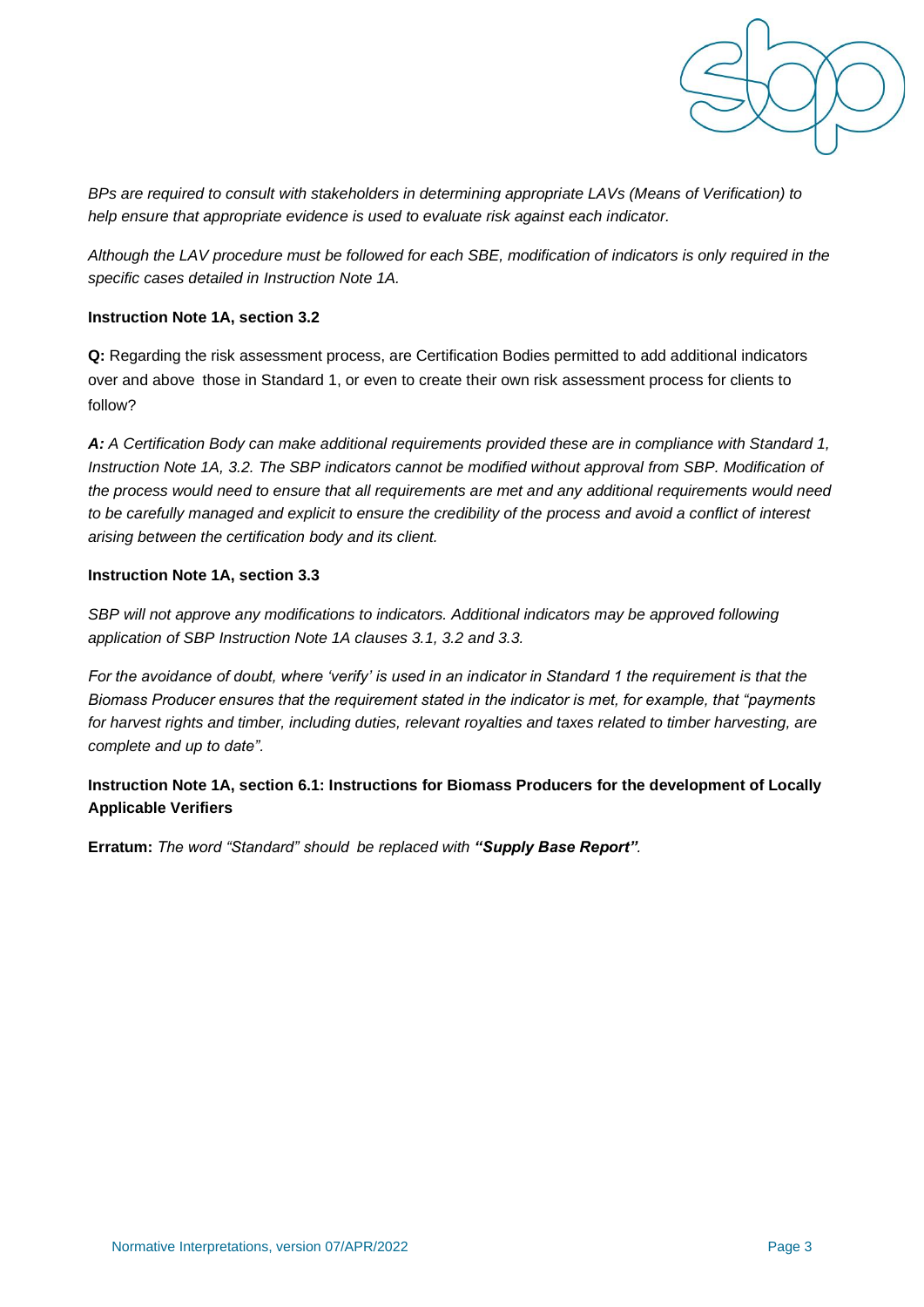

# <span id="page-6-0"></span>Standard 2: Verification of SBPcompliant Feedstock

#### **Supply Base Report, Section 7**

#### **Clarification:** Overview of Initial Assessment of Risk

*The initial assessment of risk section in the Supply Base Report (SBR) indicates the level of risk identified in the Supply Base independent of the BP's management systems or mitigation measures. Any action taken by*  the BP whether as a result of the identification of the risk or as part of the ongoing management system of *the BP shall be reported under Section 9, Mitigation Measures in the SBR template.* 

*A mitigation measure is any action taken by the BP to reduce an indicator's risk level to low, in line with Standard 2, section 16.*

#### **Section 5**

**Q:** Can wood harvested from non-forest origins such as parks, roadsides or trees in open landscapes covered by the Biomass Producer's own FSC CW risk assessment be classified as SBP-controlled inputs?

*A: Yes. All woody feedstock, from forest and non-forest origins must meet the requirements set out in Standard 2. In this case if feedstock is received in compliance with FSC/PEFC CW/CS requirements then it can be considered as SBP-controlled.* 

#### **Section 6**

**Q:** Does a BP sourcing only material with an FSC 100% claim with a declaration in the supplier contract to the effect that the supplied material must only come from a specified country still have to source additional records to prove the origin and place of harvesting? The situation is quite clear for uncertified or controlled material where the origin has to be proved anyway due to the FSC/PEFC requirements. However, for FSC/PEFC-certified material the traceability is assured, therefore is a declaration in the supplier contract sufficient?

*A: The CB would need to determine if the FSC/PEFC certification was enough or if additional due diligence was required.* 

#### **Section 6.2**

**Q:** SBP Standard 2 section 6.2 "The BP shall record the place of harvesting and the identity of the primary wood processor responsible for the supply of inputs classified as SBP-compliant secondary feedstock". Would it be sufficient if the biomass producer would know the region/ country to prove that the material comes from designated SB?

*A: The Standard requires that the BP is able to record the place of harvesting such that it can be confirmed if the place of harvesting is within the Supply Base. The place of harvesting may never be larger than a country but may be any smaller geographic area, including a county, region, or state.*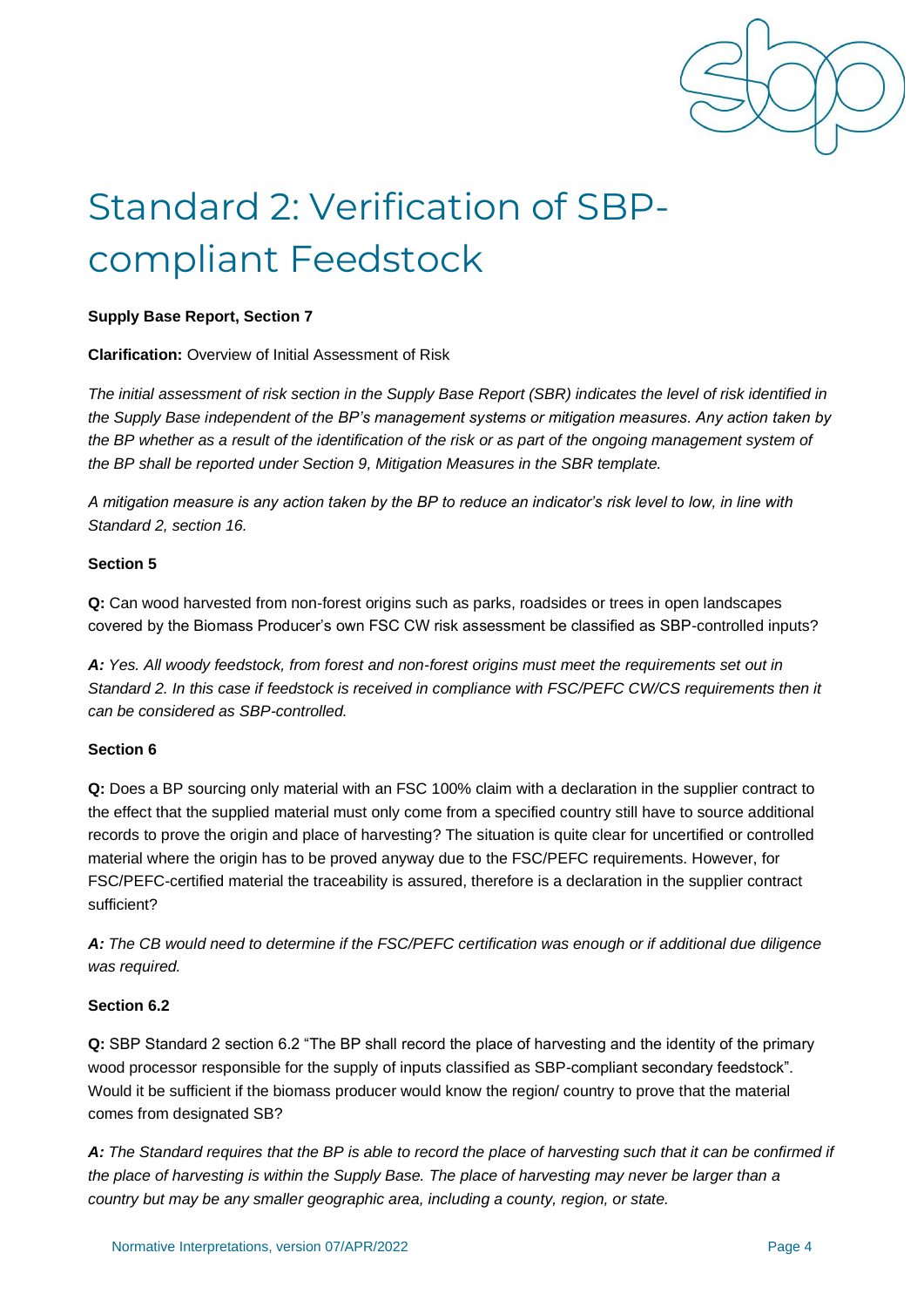

#### **Section 8.2**

**Q:** Can biomass with an SBP claim include a proportion of non-woody material?

*A: The scope of SBP applies to "woody feedstock used in the production of biomass" and SBP claims apply to the entire woody feedstock component of biomass. The existing standards set out the requirements for mixing woody feedstock from multiple sources in the production of biomass and also the requirements for mixing biomass. These requirements apply to all biomass derived from woody feedstock, including binders.*

SBP permits woody biomass to be mixed with limited amounts of non-woody feedstock in the production of *biomass carrying an SBP claim.*

*Where a non-woody component is less than 3% of the total weight of the transaction batch, then this may be included in the SBP claim.*

**Q:** Is material procured under the SFI Fiber Sourcing standard recognised under the SBP rules? If not, is this something that is being revisited given the release of the new SFI Standards, and the FS standard as a stand-alone piece?

*A: SFI Fiber Sourcing is not considered to be SBP compliant as regulators in key biomass importing countries do not currently recognise it as demonstrating compliance with their sustainability criteria. Therefore, SBP would only be in a position to review its position if the relevant regulatory authorities revise their interpretations.* 

**Q:** SFI Fiber Sourcing is now accepted by PEFC, will this now be acceptable as SBP- controlled feedstock?

*A: Yes. PEFC has announced that The Sustainable Forestry Initiative (SFI) Fiber Sourcing Standard is now recognised by the Programme for the Endorsement of Forest Certification (PEFC) as a tool that meets PEFC requirements for the avoidance of controversial sources in the PEFC Chain of Custody standard. Consequently, feedstock sourced in compliance with the SFI Fiber Sourcing Standard or supplied with the relevant SFI % Certified Sourcing claim may be considered to be SBP-compliant feedstock. The statements in Standard 2, Section 8.2 and Standard 4, Section 5.2.2 that: feedstock received in compliance with SFI Fiber Sourcing requirements are not considered to meet SBP-certified feedstock or Controlled Feedstock requirements are superseded by PEFC's recognition.* 

**Erratum:** The above answer should read: *Yes. PEFC has announced that The Sustainable Forestry Initiative (SFI) Fiber Sourcing Standard is now recognised by the Programme for the Endorsement of Forest Certification (PEFC) as a tool that meets PEFC requirements for the avoidance of controversial sources in the PEFC Chain of Custody standard. Consequently, feedstock sourced in compliance with the SFI Fiber Sourcing Standard or supplied with the relevant SFI % Certified Sourcing claim may be considered to be SBP-controlled feedstock. The statements in Standard 2, Section 8.2 and Standard 4, Section 5.2.2 that: feedstock received in compliance with SFI Fiber Sourcing requirements are not considered to meet SBPcertified feedstock or Controlled Feedstock requirements are superseded by PEFC's recognition.*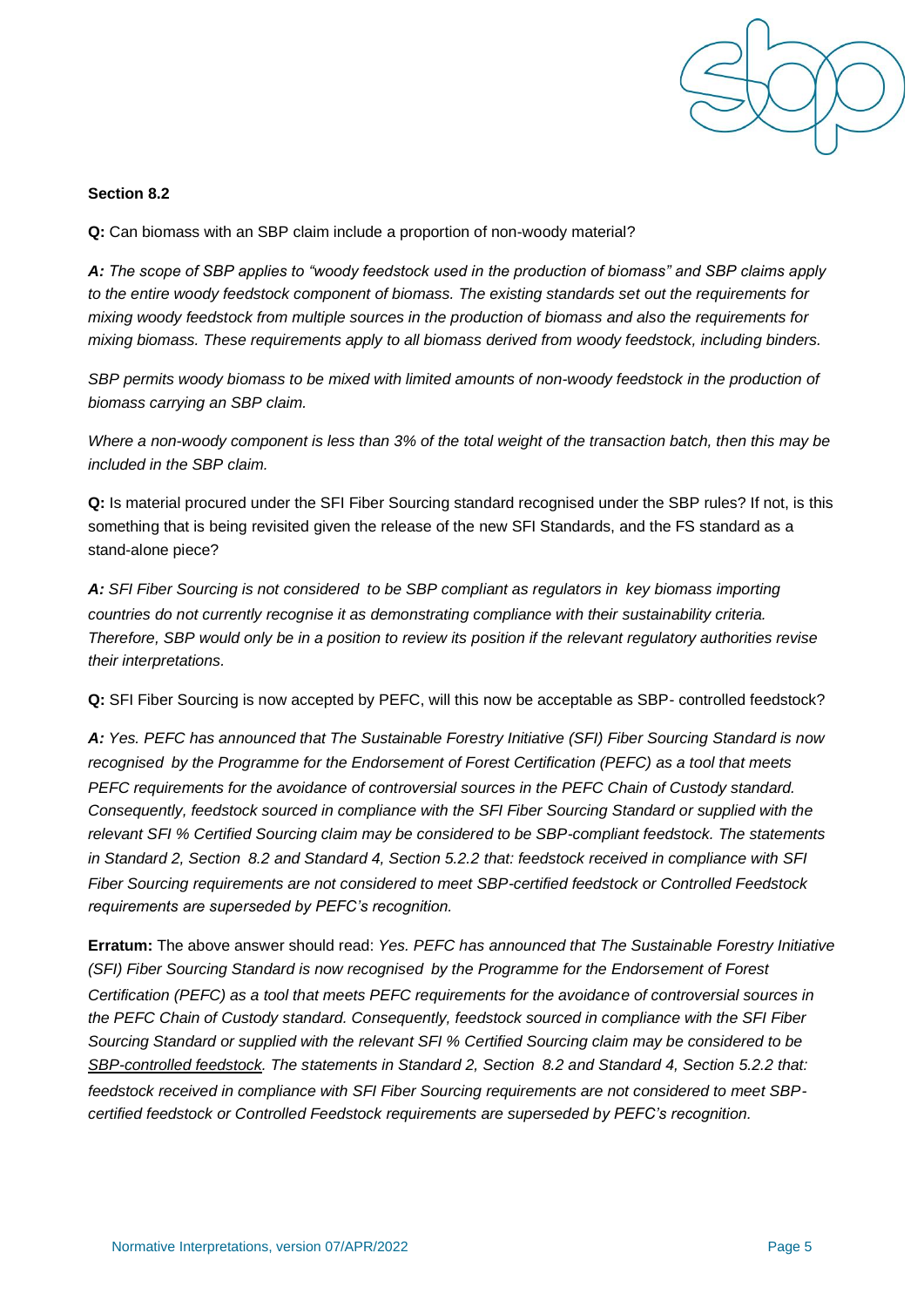

**Q:** Can salvage, sanitation, and fire-prevention cuts be automatically accepted as being "sustainable."?

*A: Salvage, sanitation, and fire-prevention cuts are not exempt from the evaluation of sustainability and must comply the SBP requirements for primary feedstock.* 

**Q:** How is woody feedstock sourced from plantations established for production of non-woody products (e.g. rubber) considered in SBP?

*A: Woody feedstock sourced from plantations established for production of non-woody products (e.g. rubber) must comply the SBP requirements for primary feedstock* 

**Q:** A BP wishes to producer SBP certified pellets made from lignin. The lignin is a residue from bioethanol production and the trees were harvested 25-30 years ago. How could compliance with SBP sustainability requirements be demonstrated?

*A: SBP considers that lignin residue is not woody biomass and therefore not within the scope of SBP certification.* 

#### *Revised interpretation:*

*A: SBP was originally developed for biomass derived directly or indirectly from forests. With the development of the market for SBP- certified biomass, SBP will now permit biomass derived from lignin and other woody biomass derivatives to be SBP-certified provided that all the SBP requirements for feedstock were met.*

*The BP should demonstrate in the usual way that the SBP sustainability requirements have been met. For example, if the feedstock comes with a recognised claim, such as FSC, PEFC or SFI, then it meets the SBP requirements. In absence of a recognised claim compliance must be demonstrated through the risk-based approach, that is, by conducting a Supply Base Evaluation, despite the difficulties of completing a credible SBE given harvesting of 25-30 years ago.*

**Q:** Can Pre-Commercial thinning automatically be considered as being "sustainable"?

*A: Pre-commercial and commercial thinnings are not exempt from the evaluation of sustainability and must comply the SBP requirements for primary feedstock.* 

#### **Section 8.4 CB sampling for secondary residues**

**Q:** A sawmill supplying uncertified secondary feedstock where there are specified risks identified in the supply base co-operates with a BP to meet the SBP feedstock requirements. The BP requires that the sawmill implements procedures specified by the BP to ensure that the sawmill does not supply uncontrolled feedstock to the BP. What measures should the BP and CB take to ensure that these procedures are effectively implemented?

*A: SBP is at an early stage of implementation. Any BP or CB wishing to implement the system described in the question, or a similar system, is strongly advised to contact SBP in advance of implementation and audit.* 

*The BP should determine the level of risk associated with sawmills and the feedstock that they supply in relation to their operation (considering relevant factors that may include inputs, size, location in relation to identified risks in the supply base) to determine the level of control required.*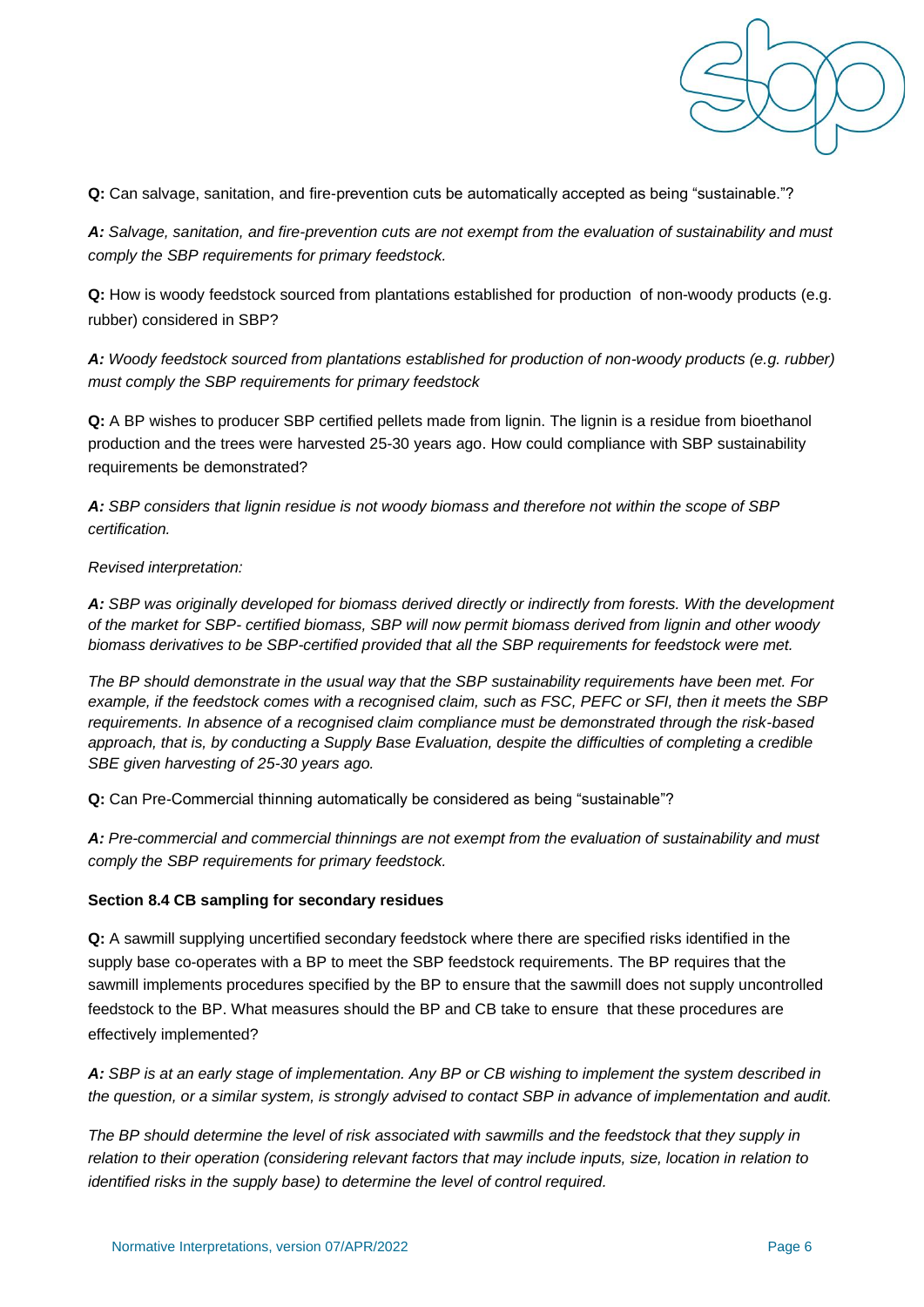

In this case the sawmill may be considered to be implementing a part of the BP management system on *behalf of the BP. As such, prior to taking feedstock from the sawmill.* 

- *There should be a legally enforceable contract between the sawmill and the BP. This should include reference to mitigating any risks related to the SBP requirements and sanctions if the sawmill does not implement the specified requirements. The contract should enable the BP to cease taking feedstock in cases where the SBP requirements are not met.*
- *The sawmill will need to be audited by the BP. This may be conducted by the BP or a contracted party.*
- The sawmill will be subject to third party audit by the BP's CB.
- *Auditing may require evaluation of suppliers to the sawmill.*

*Note: Where more than one sawmill is included in the BP's management system, the sampling rate adopted by the CB should be no less than 0.8 x sqrt of number of sawmills in the BP's management system. The BP is required to audit 100% of the sawmills in the BP's management system.* 

**Q:** A sawmill supplying uncertified secondary feedstock where there are specified risks identified in the supply base co-operates with a BP to meet the SBP feedstock requirements. The sawmill takes in SBPcontrolled and SBP-compliant feedstock and implements a Chain of Custody credit system so that it supplies the BP with SBP-compliant and SBP-controlled feedstock only. Is this approach acceptable and what measures should the BP take to ensure that these procedures are effectively implemented?

*A: SBP is at an early stage of implementation. Any BP or CB wishing to implement the system described in the question, or a similar system, is strongly advised to contact SBP in advance of implementation and audit.* 

*The approach is acceptable, provided that the following measures are implemented.* 

*The BP should determine the level of risk associated with sawmills and the feedstock that they supply in*  relation to their operation (considering relevant factors that may include inputs, size, location in relation to *identified risks in the supply base) to determine the level of control required.* 

*In this case the sawmill may be considered to be implementing a part of the BP management system on behalf of the BP. As such, prior to taking feedstock from the sawmill.* 

- *There should be a legally enforceable contract between the sawmill and the BP. This should include reference to mitigating any risks related to the SBP requirements and sanctions if the sawmill does not implement the specified requirements. The contract should enable the BP to cease taking feedstock in cases where the SBP requirements are not met.*
- The sawmill will need to be audited by the BP. This may be conducted by the BP or a contracted party.
- *The sawmill will be subject to third party audit by the BP's CB.*
- *Auditing may require evaluation of suppliers to the sawmill.*

*Note: Where more than one sawmill is included in the BP's management system, the sampling rate adopted by the CB should be no less than 0.8 x sqrt of number of sawmills in the BP's management system. The BP's is required to audit 100% of the sawmills in the BP's management system.*

*Additionally, the sawmill shall implement relevant aspects of the BP's management system, including a Chain of Custody system based on the requirements of SBP Standard 4, Chain of Custody.*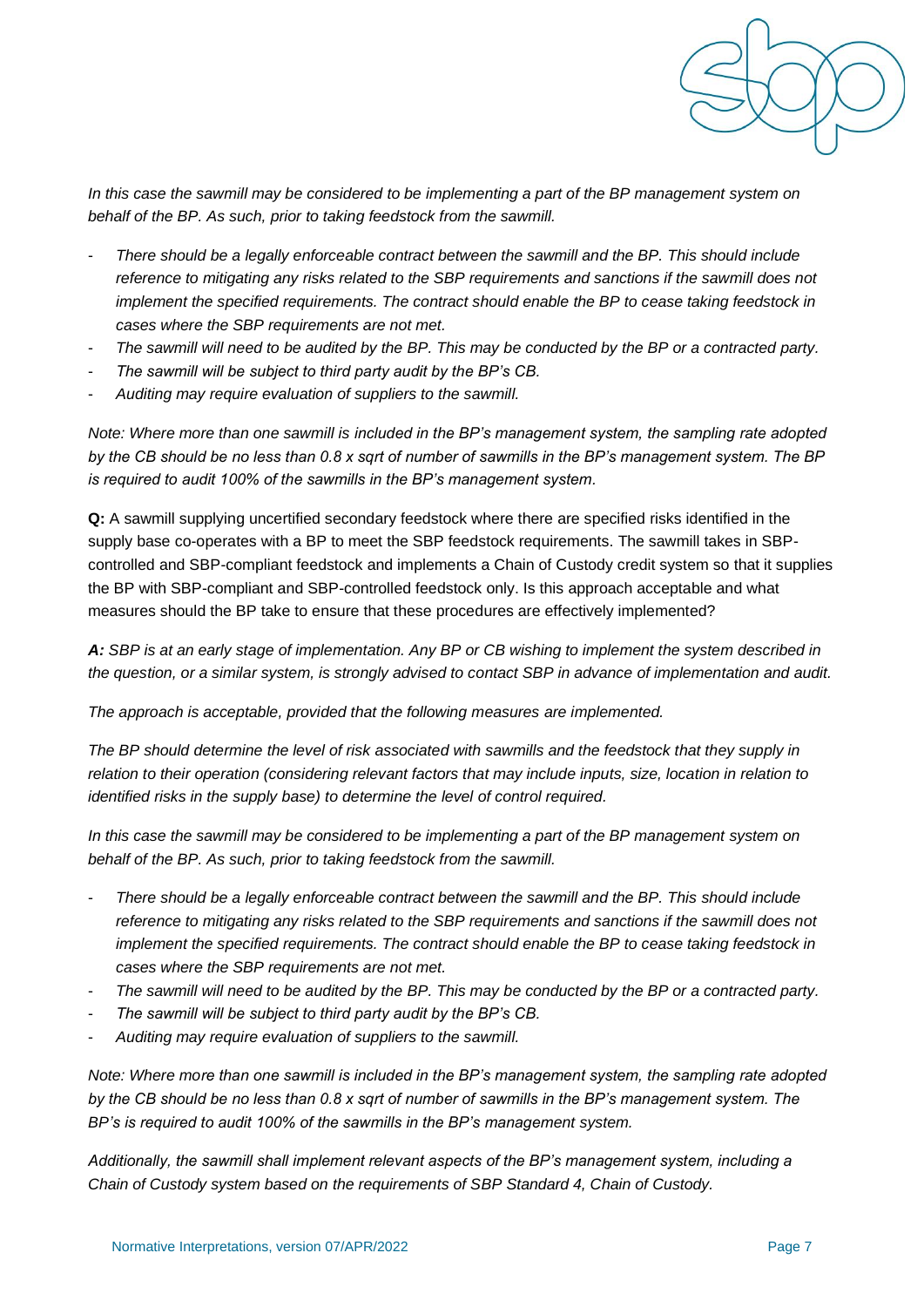

**Q:** A sawmill is supplying uncertified secondary feedstock where there are specified risks identified in the Supply Base. The sawmill is not implementing mitigation measures on behalf of the BP. What measures should the BP take to properly categorise feedstock as either controlled or compliant and avoid uncontrolled feedstock?

*A: To classify the feedstock as SBP- controlled the BP will have to source all secondary feedstocks within the scope of its SBP-recognised due diligence system.* 

*To classify the feedstock as SBP-compliant the BP will have to implement a process to identify risks and implement appropriate mitigation measures in line with SBP standards, notably Standard 2 prior to taking feedstock from the sawmill.* 

*The BP must complete a Supply Base Evaluation which includes the sourcing areas of the sawmill.* 

*The BP should determine the level of risk associated with each sawmill and the feedstock that they supply in relation to their operations (considering relevant factors that may include inputs, size, amount of fibre delivered to the BP, location in relation to identified risks in the Supply Base) to determine the appropriate risk rating for each sawmill and any associated mitigation measures that the BP must implement. An example is provided below:* 

*A BP sources sawmill and wood industry residues from a variety of suppliers who do not supply the BP with certified content claims. To properly assess each supplier, the BP requires the supplier to provide details about their sourcing area and policies, including but not limited to:* 

- −*Location*
- − *Economic hauling radius, or list of counties/cities from which the sawmill procures material*
- − *Species used*
- *Country of origin for all raw materials*
- *Certification status*

*The BP compiles the data and assesses each supplier's Supply Base against any risks identified in the Supply Base Evaluation (SBE). The BP then uses the data provided by the supplier to assess whether that supplier could be using fibre from areas where risks have been identified to determine whether the feedstock received from the supplier can be deemed SBP- compliant or SBP-controlled. If needed, the BP can request more data from the supplier to complete the analysis.* 

**Q:** The SBP Interpretation states where "a sawmill [is] supplying uncertified secondary feedstock where there are risks identified in the supply base", then "the sawmill will be subject to third party audit by the BPs CB, [and] where more than one sawmill is included in the BP's management system, the sampling rate adopted by the CB should be no less than 0.8 x sqrt of number of sawmills… [and] auditing may require evaluations of suppliers to the sawmill".

**Clarification:** *Where mitigation measures are being implemented by suppliers of the sawmill and/or in the forest then audits of the suppliers and/or forest must be carried out by the CB, to verify that mitigation measures are being adequately implemented.*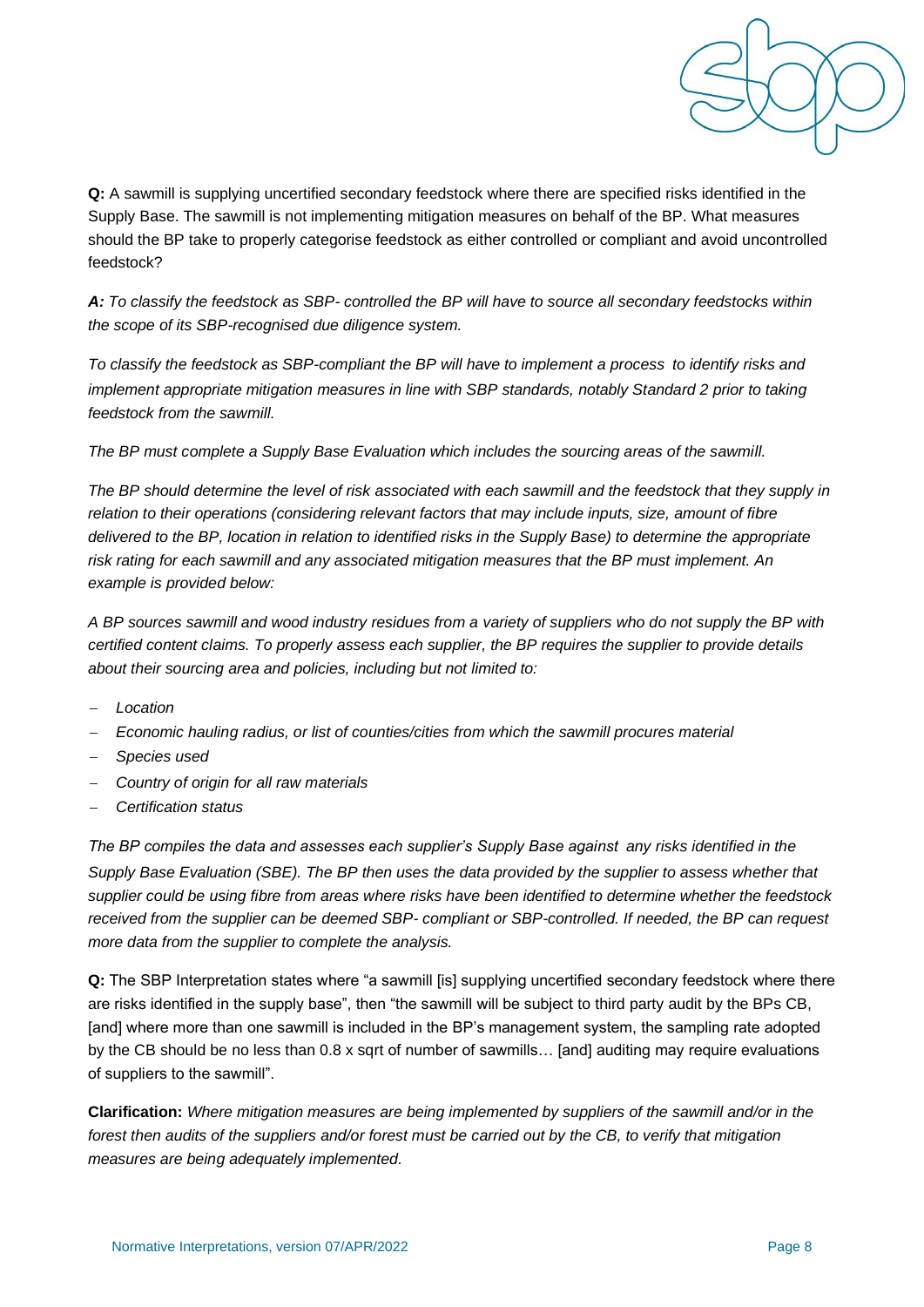

*Where onsite audits at the forest level are carried out by the CB in order to verify that mitigation measures are being adequately implemented for the sourcing of secondary feedstock the following sampling would be acceptable:*

- − *first, the CB determines the selection of mills/suppliers chosen to fill the required sample size of supplier sawmill audits (0.8 x sqrt of number of sawmills); and*
- − *second, the CB applies a sampling ratio (as per the Clarification for Section 6.4 in the latest SBP Interpretation Q&A document) to the number of forests from which the selected mills are sourcing, rather than to the total number of forests from which all mills are sourcing.*

*When selecting FMUs to sample, the CB should endeavor to select FMU's that supply the sawmill. It would be appropriate to weight the sample in proportion to the volume supplied by sawmills (and by volumes supplied by FMUs to sawmills) provided this does not result in under-sampling of risks related to smaller suppliers. Where it is not possible to audit an FMU supplying the sawmill, the CB may conduct audits of FMUs representative (with regard to the risk being mitigated) of the FMUs supplying the sawmills in order to verify the effectiveness of mitigation measures.* 

*An FMU is a Forest Management Unit "a spatial area or areas with clearly defined boundaries managed to a shared set of long term management objective".*

**Q:** What evidence is required in relation to sourcing of secondary feedstock?

*A: As a minimum, the BP shall have access to information on its supply chains to a level that allows it to confirm and document:* 

*a) The origin of the material to be within the defined Supply Base;* 

*b) The risk related to the origin, and the risk related to mixing with non-eligible inputs in the supply chain; and* 

*c) The mitigation of risk.* 

*The BP shall implement measures so that it can identify any changes that may affect a risk designation or the mitigation of risk, such as changes in species, origin and supply chain.* 

*As a minimum, the BP should require the following from the supplier:* 

*a) Confirmation that the feedstock taken in by the sawmill is sourced from within the Supply Base defined by the BP; and* 

*b) A commitment that, in cases where feedstock originates from a Supply Base which includes specified risk, the sawmill will support the BP to collect the information needed to implement mitigation measures.* 

*The BP shall verify the information provided by the sawmill. If the information provided is not sufficient to implement appropriate mitigation measures then the secondary feedstock may not be considered SBPcompliant feedstock.* 

*NOTE: It is the responsibility of the BP to confirm the above and come to a fair and objective judgment regarding the plausibility and reliability of the information provided by the supplier. The precautionary*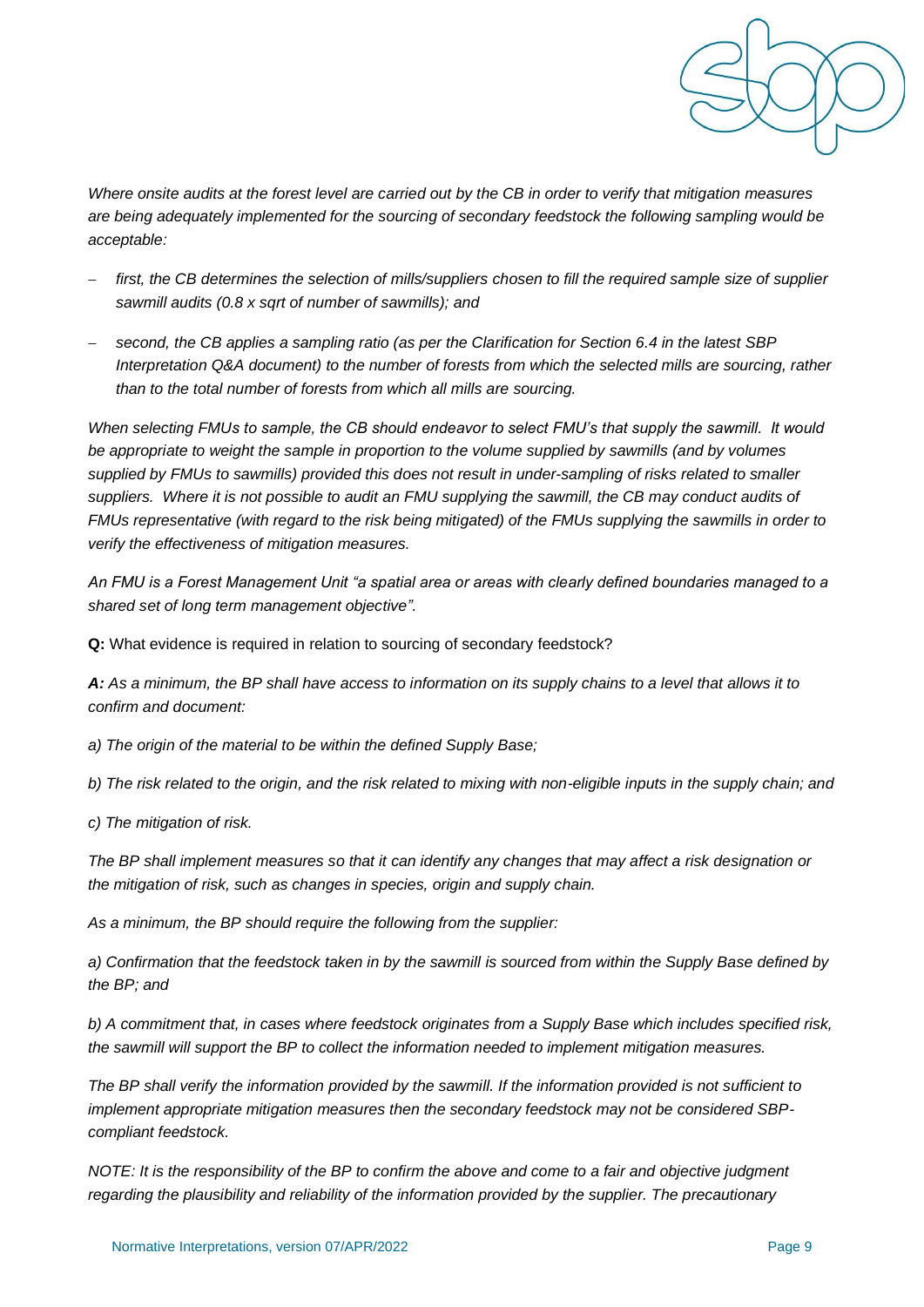

*approach should be applied. The justification will need to be approved by the Certification Body and included in the publicly available Supply Base Report.* 

#### **Section 9: Clarification of management system, SVP and mitigation measures in risk reduction**

**Clarification:** *In evaluating risk against the indicators in Standard 1 the BP is required to evaluate the risks that result from a combination of factors that are related to the woody biomass found in the Supply Base and the management system of the BP. This requires both evaluation of the risks associated with the feedstock and the impact of the BP management system.* 

*In some instances the risk may be low as a result of factors outside the influence of the BP, such as the nature of the forest type or a strong regulatory framework combined with effective enforcement.* 

*Risk may also be altered by action taken by the BP such as sourcing policies, mapping of high risk areas or undertaking supplier audits. It may not always be clear if these interventions are part of the BP management system, Supplier Verification Program or mitigation measures. An example of this would be a BP's decision not to purchase from particular suppliers that are associated with particular risks. Activities that may be part of the SVP for one BP may be considered part of the management system of another BP, for example, because the BP has been implementing field audits for a long time.* 

*Where the action of the BP reduces the risk (as a result of the management system, SVP or mitigation measure) then the effectiveness of this action needs to be monitored by the BP either as part of operating an effective management system, as part of monitoring the SVP, or as part of monitoring mitigation measures. The justification for low risk, either as a result of external factors or as a result of actions taken by the BP, must be documented.* 

*In evaluating compliance of the BP the CB is required to evaluate the actions of the BP in reducing risk whether as part of the management system, SVP or mitigation measure.* 

*Where a BP's SBE concludes low risk, a neighbouring BP with an identical Supply Base may not necessarily conclude low risk because of differences between the BPs, for example in their management system.*

#### **Section 10.1**

**Erratum:** *"Where a Supply Base covers more than one country (or regions where different legislative jurisdictions apply) then each must be considered a separate sub- scope."* should be replaced with *"Where a Supply Base covers more than one country (or regions where different legislative jurisdictions apply) then each may be considered a separate sub-scope."* 

#### **Section 13**

**Q:** What is the required content of the stakeholder consultation? Does it need to include information about the Supply Base Evaluation, including risk designations and/ or mitigation measures?

*A: The required content for stakeholder consultation is outlined in Standard 2, Instruction Note 2B: Supply Base Evaluation Stakeholder Consultation – Requirements for Biomass Producers. To meet the requirement that "Stakeholders shall be provided with adequate information as a basis for informed comment" the BP should provide the draft SBE including risk designations and mitigation measures.*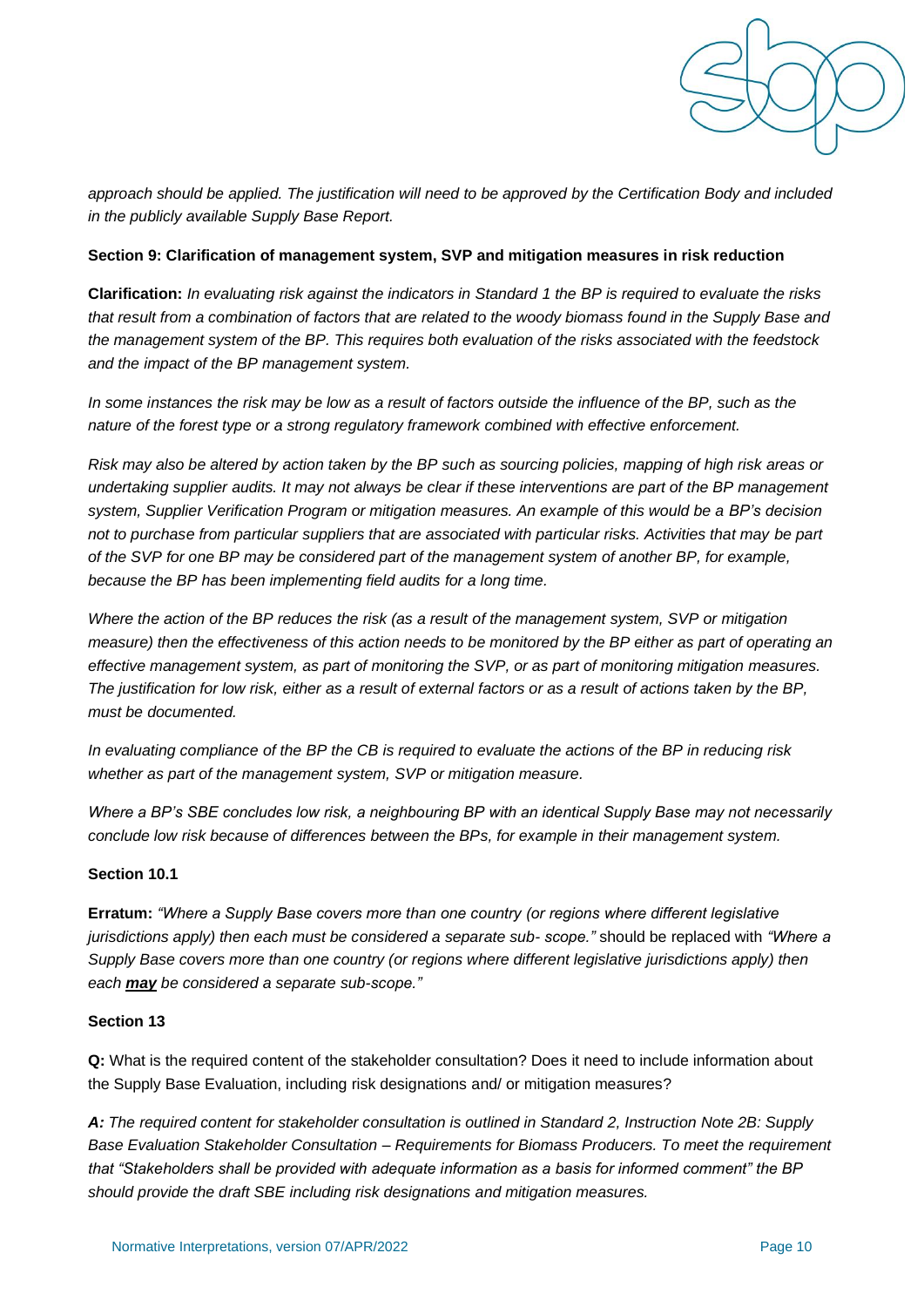

**Q:** To what extent should stakeholders and experts be involved in determining the level of risk and appropriate mitigation measures?

*A: SBP Standard 2, section 11.3 will be relevant: "In some cases determining the level of risk will require reference to independent published sources of information, consultation with experts and discussion with stakeholders."* 

*The BP should make reference to independent published sources of information, undertake proactive consultation and discussion with experts and stakeholders to determine the level of risk and appropriate mitigation measures. The approach set out in Instruction Note 1A: Instructions for Biomass Producers for the development of Locally Applicable Verifiers, Sections 4 and 5 will be relevant.* 

#### **Section 13: Relationship between the BP and CB consultation processes**

**Clarification:** *BPs are required to complete a stakeholder consultation as part of the SBE with the intention that stakeholders have an opportunity to help identify risks in the Supply Base. The consultation may be combined with the LAV consultation process. The requirement that "Stakeholders shall be provided with adequate information as a basis for informed comment" includes the requirement to provide a copy of or access to (for example, via a web-link) SBP Standard 1. Findings from the stakeholder consultation are used to inform the SBE.* 

*The CB stakeholder consultation process should take place once the BP stakeholder consultation is complete and it should be completed by the time of the CB onsite audit. In that way the process informs the CB audit, including evaluation of whether stakeholders' comments were adequately addressed by the BP. Additional stakeholder engagement during or after the audit may be appropriate to follow up on issues identified.* 

#### **Instruction Note 2A, Section 1.5**

**Q:** Section 1.5 states: "Suppliers selected by the BP for monitoring purposes should be different to those who have been selected for evaluation by the CB, except in situations where actions to address complaints or evaluate risk factors require verification." How does the CB select the sample of suppliers to be evaluated, since this is not covered in Standard 3? What qualifications are needed for auditors conducting on-site monitoring of suppliers who are forest owners?

*A: CBs need to justify the sampling techniques and the competence requirements of personnel. It is expected that both these would be based on processes included in the CBs' sampling procedures for accredited SBP-approved Forest Management Schemes and that auditors can demonstrate relevant forest auditing competencies.* 

*CBs are required to audit the BP management system and mitigation measures. Where the BP management system or mitigation measures extend to activities such as monitoring forest operations then CBs are required to audit these aspects of the BPs operation to evaluate compliance.*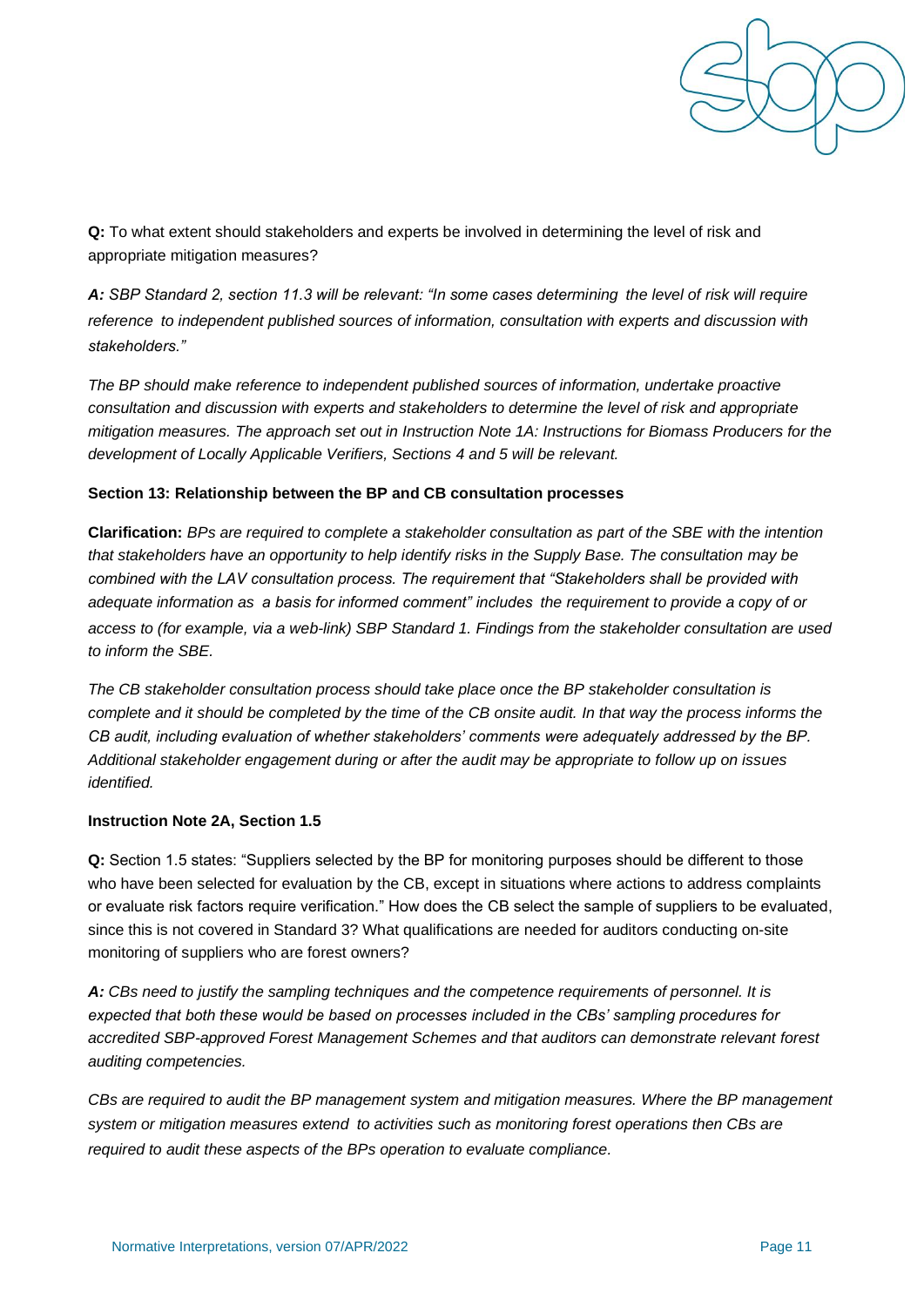

#### **Instruction Note 2A, Section 8.4**

**Q:** Can feedstock sourced from within a SB where a SBE is completed and found to be compliant with SBP requirements (including low-risk against all indicators in SBP Standard 1. Feedstock Compliance Standard) be classified as SBP-compliant feedstock if the feedstock is harvested on property owned or managed by the BP?

*A: Yes.* 

#### **Instruction Note 2C**

**Q:** Does the Supply Base Report (SBR) always have to be translated into the local language?

*A: Section 2.1 states: "The SBR shall be made available in English, and at least one official language of the country in which the BP is located". Whilst the English version must be available online, the SBR in the local language must be made available if requested. This means that the SBR does not always need to be translated.* 

**Q:** Regarding the Supply Base Report Template for Biomass Producers and Supply Base Report Template for Biomass Producers Annex 1, does the Annex 1 document need to be made publicly available as well the report? If, so why are they separate documents?

*A: Annex 1 needs to be made publicly available where a Supply Base Evaluation is completed. A Supply Base Report needs to be completed by all Biomass Producers.* 

**Q:** Supply Base Report Indicator 3.1 states: "The SBR shall be both uploaded onto the BP website...". Many of the smaller Biomass Producers do not have a website. Is it the intent of 3.1 to require the BP to create a website or will the posting on the SBP website suffice?

*A: Posting of the Supply Base Report on the SBP website will suffice.* 

#### **Instruction Document 2D: SBP Requirements for Group Schemes**

**Q:** Should SBP Certification Bodies acquire a separate approval/accreditation to deliver SBP Group Scheme certification in accordance with Instruction Documents 2D and 3I?

*A: No separate approval or accreditation is necessary.*

#### **Instruction Document 2D, Section 1.11 a**

*"The Group Manager shall maintain records of a legally enforceable contract with each Group Member"*

**Interpretation:** *A "legally enforceable contract" for the purposes of this clause should be a written document and shall:* 

- *a) identify who the parties are;*
- *b) have a date or period of application; and*
- *c) include a clear statement between the parties on what they are agreeing to.*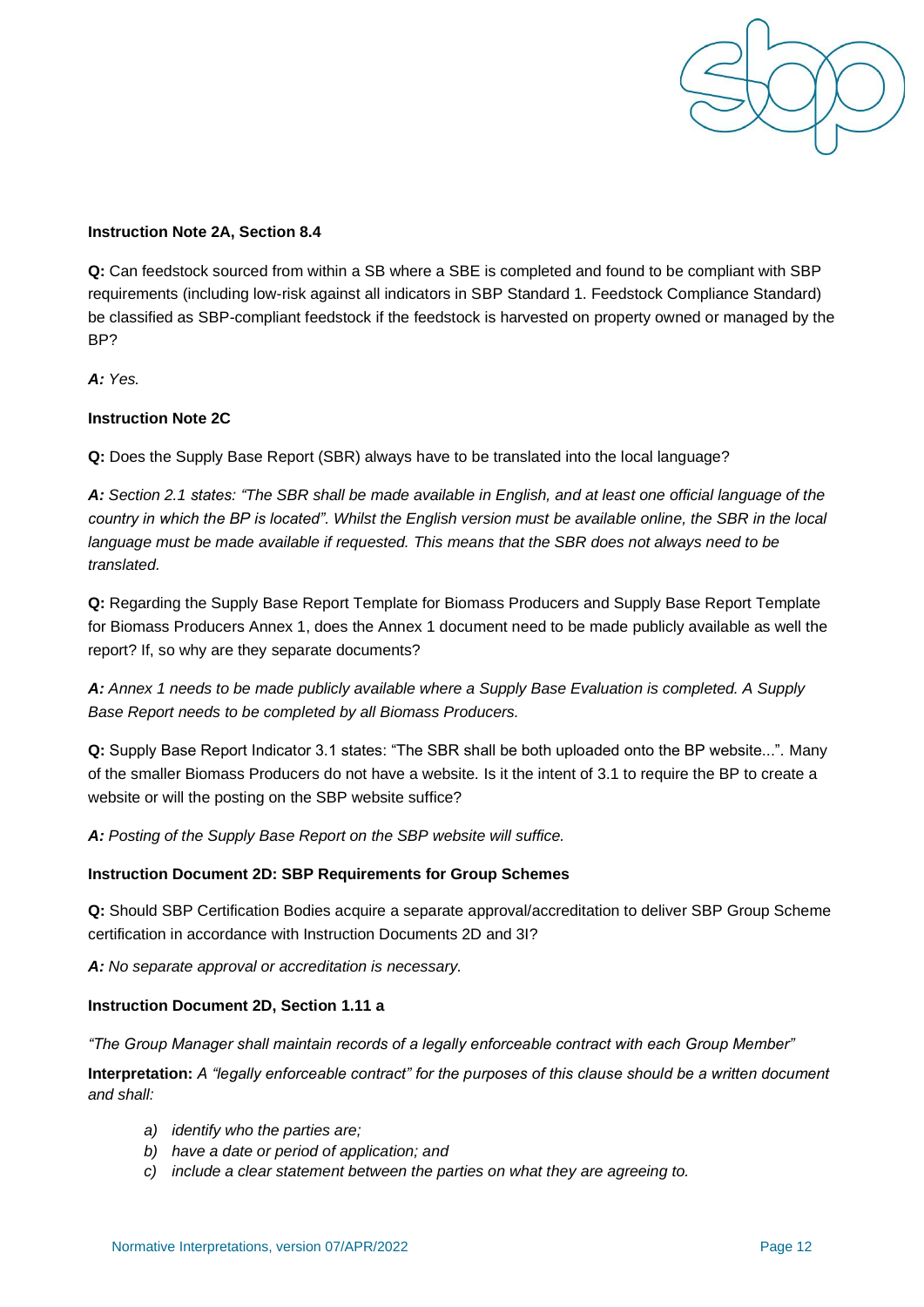

#### **Instruction Document 2D, Section 1.11 new c) and d)**

*The Group Manager shall maintain records of:*

c) Evidence demonstrating compliance of the feedstock supplied by Group Members with this Instruction Document. *d) Group members eligible to supply "NL SDE+ compliant feedstock" and "NL SDE+ controlled feedstock".*

#### **Instruction Document 2D, new Section 2.2.1**

**New section:** *Feedstock supplied by a Group Member in compliance with the requirements in this Instruction Document, including the relevant SDE+ sustainability requirements, but excluding Section 5, Principles 6, 8, 9, 10 and Indicators 7.2, 7.4 and 7.5, may be recorded by the BP as NL SDE+ controlled feedstock.*

#### **Instruction Document 2D, Section 2.3**

**Revised to:** *Where feedstock is recorded as NL SDE+ compliant feedstock or NL SDE+ controlled feedstock the BP shall also record the Category using the definition of categories.*

#### **Instruction Document 2D, new Section 4.4**

**New section:** *Where feedstock is received with an RVO benchmarked standard claim and is exempted from evaluation of the relevant indicators in line with the published RVO benchmarking then the RVO benchmarked standard claim with be recorded in the required sustainability information, as per clause 3.3.*

#### **Instruction Document 2D, Section 6, Definitions**

The definition of 'Endangered species': *Endangered species Plant and animal species that are at least classified as 'endangered' in the international Red List of the IUCN and in the IUCN's guidelines for the regional application of the Red List. (TPAS)*

Is replaced with: *Endangered species Plant and animal species that are at least classified as 'threatened' in the international Red List of the IUCN and in the IUCN's guidelines for the regional application of the Red List. (TPAS)*

#### **Instruction Document 2E, Section 6, Definitions**

#### **Clarification of the FMU definition for determination of Category 2 feedstock under the SDE+ scheme**

The following interpretation is required to ensure continued approval of SBP under the NL SDE+ scheme.

This clarification of FMU applies only to biomass supplied as NL Biomass Category 1 or Biomass Category 2.

Below is the interpretation to help determine the size of a Forest Management Unit (FMU) in the NL SDE+ sustainability framework. The interpretation concerns the requirements of NL SDE+ regulation indicator 12.4 and the definition of FMU that are laid down in NL SDE+ regulation: "Ministriele Regeling Conformiteitsbeoordeling vaste biomassa voor energietoepassingen". The clarification presented below must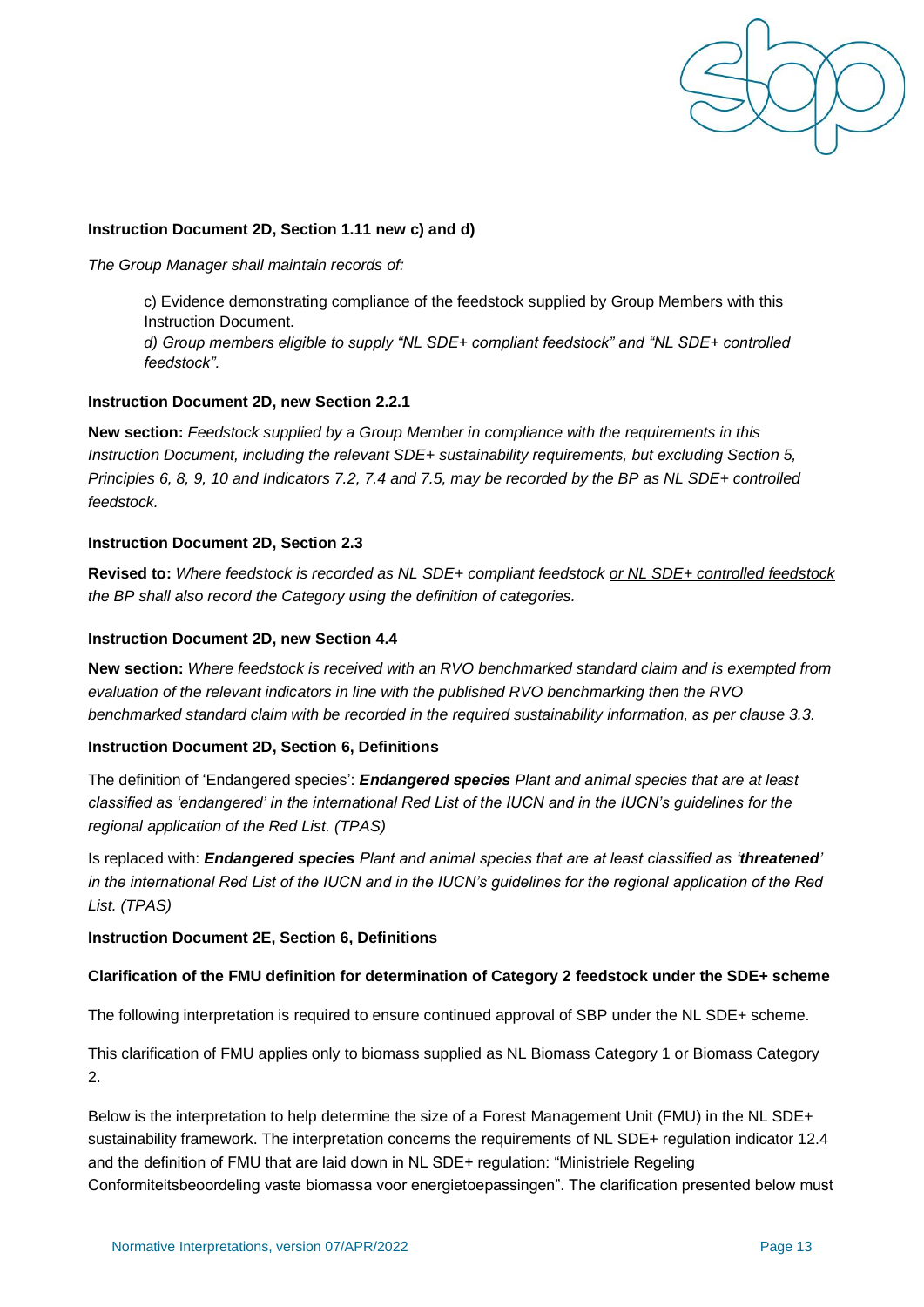

be applied in determination of Category 2 feedstock. The interpretation results from a clarification issued by RVO.nl at:

[https://www.rvo.nl/sites/default/files/2020/06/Interpretatiedocument%20versie%20juni%202020%20behorend](https://www.rvo.nl/sites/default/files/2020/06/Interpretatiedocument%20versie%20juni%202020%20behorende%20bij%20het%20Verificatieprotocol%20versie%20januari%202020.pdf) [e%20bij%20het%20Verificatieprotocol%20versie%20januari%202020.pdf](https://www.rvo.nl/sites/default/files/2020/06/Interpretatiedocument%20versie%20juni%202020%20behorende%20bij%20het%20Verificatieprotocol%20versie%20januari%202020.pdf) (page 7 section Onderscheid tussen categorie 1 en 2: Het bepalen van de grootte van een bosbeheereenheid in het SDE duurzaamheidskader").

**Intention of Category 2 FMU:** Historically, the intention of the SDE+ regime was that forests must be certified at FMU level (to FSC standards or equivalent). For the many private small forest owners, who are predominantly not yet certified, a path has been developed to stimulate the certification of this group. A transition period, which runs until 2023, has been designed to give these small-scale forest owners the option to demonstrate compliance with the SDE+ requirements first through the Risk Based Approach at the pellet mill, giving these small-scale forest owners time to ultimately certify at the FMU level. This transition period is not intended for owners of larger forests and/or for owners of forests that already have been certified for FMUs of a size larger than 500 hectares.

This text provides guidance to recognised CBs and approved Voluntary Schemes to help distinguish between a Category 1 and 2 Forest Management Unit (FMU). This distinction is especially important for the Category 2 FMU where forest compliance may be demonstrated at the pellet mill level through the Risk Based Approach. The exact size of the FMU is not always easy to determine. It is up to the CB to determine the boundaries of an FMU based on guidance from the scheme owner (of a Voluntary Scheme that has been approved for Dutch Sustainability criterion 12.4 and the Verification Protocol).

The Dutch regulation defines Category 2 Biomass as biomass from an FMU smaller than 500 hectares. In order to determine if the FMU can be characterised as Category 2, the definition for FMU is formulated as:

"Een of meer bospercelen − natuurlijk bos, aangeplant bos of een ander soort bos − die als één geheel worden beheerd."

Which is translated in the English version of the Verification Protocol as:

"One or more forest stands containing natural forest, planted forest or other types of forest that are managed as a single unit."

**The need for clarification:** There has been confusion over how this definition should be interpreted, which RVO has concluded is due to the English translation in the Verification Protocol and partly due to a need for more clarity on what is understood by the concept "management".

#### **Clarification of the translation of FMU:**

- − The Dutch "bospercelen" has been translated as "forest stands". The meaning should be interpreted as: "plots of forested land, forested land parcels or forested properties".
- − The Dutch "als één geheel" has been translated as "as a single unit". The meaning should be interpreted as: "as a whole, in unity, in coherence with each other".

The English translation of the Dutch definition of FMU shall therefore be interpreted as: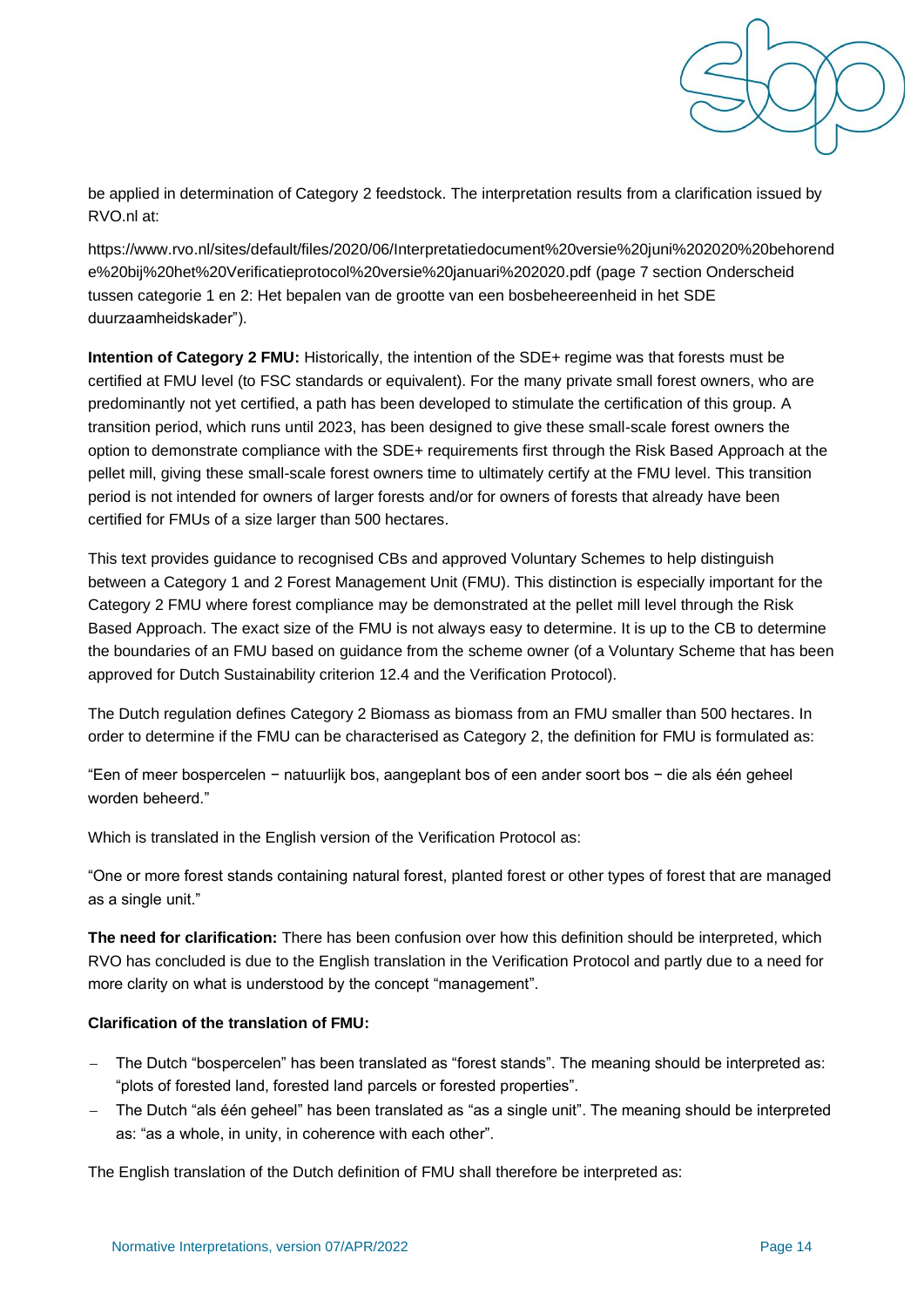

"One or more plots of forested land containing natural forest, planted forest or other types of forest that are managed as a whole."

#### **Clarification of the concept of the word 'management':**

Some clarification is provided on the concept of management in the FMU definition. Management in the context of the FMU definition cannot be seen as separate from a management plan. According to the Dutch legislation, all woody biomass from forests (that is, Biomass Categories 1 and 2), should be from forests that are managed through a documented forest management plan.

The Dutch legislation, as well as Principle 10 of the Verification Protocol, set out requirements of a forest management plan, which include long term goals, planning and monitoring, and a clear description of the state of the FMU. The geographical borders in the documented forest management plan are, therefore, an important indicator when determining the size of the FMU.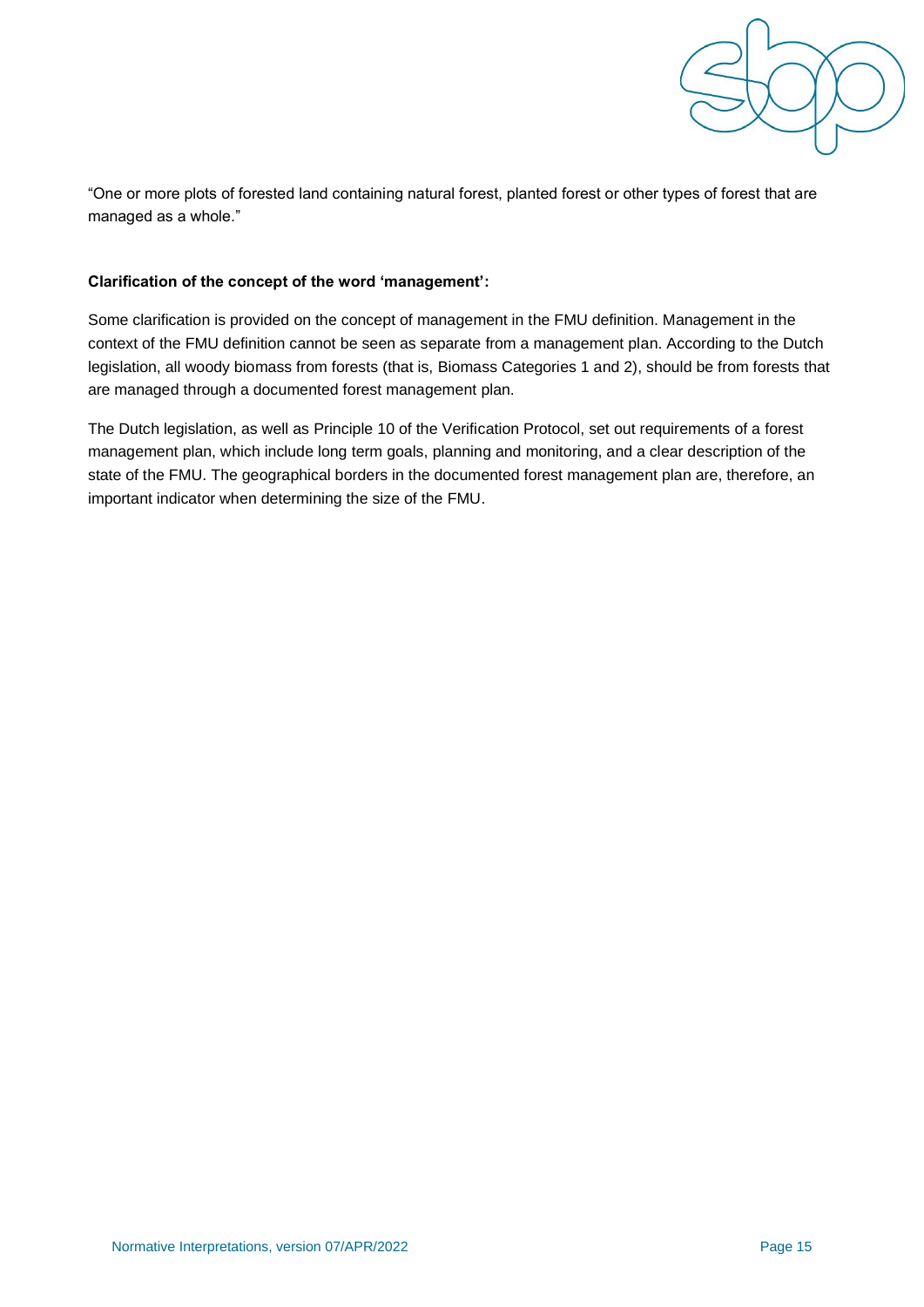

# <span id="page-18-0"></span>Standard 3: Requirements for Certification Bodies

#### **General requirements for CBs**

#### **Certificate Applicant Registration:**

1) CBs shall complete the on-line "SBP Certificate Applicant Registration Form" made available to accredited CBs before undertaking the stakeholder consultation for new applicants, re-certifications and before change of scope audits.

**Certification:** 1) The TMLA shall be signed by both the client and SBP before the certificate is issued by the CB and shall be submitted to SBP; 2) When issuing a new certificate the CB shall review the SBP logo, web page reference, version number of the certificate before finalisation; and 3) When issuing a new certificate, transferring certificates or changing the scope, certificate holder name or address the CB shall submit a completed updated Certificate Holder Information form to SBP.

**Reports:** 1) CBs shall use the latest report templates available at [https://sbp-cert.org/documents/standards](https://sbp-cert.org/documents/standards-%20documents/templates)[documents/templates;](https://sbp-cert.org/documents/standards-%20documents/templates) 2) A CB shall submit a completed Annex 1 if the Biomass

Producer certification includes Supply Base Evaluation. Note, if an SBP-endorsed RRA replaces the Supply Base Evaluation then Annex 1 is not required. The SBR and PSR shall reference the relevant RRA; and 3) The CB shall verify and ensure the completeness and accuracy of all reports and data including those submitted to SBP and those made public, including the PSR and SBR. Document quality is within the scope of CBs' accreditation and SBP will notify ASI of documentation received or made public that is not of acceptable quality.

**SBP audit report on Energy and GHG data (SAR) and Static Biomass Profiling Data:** 1) Before submitting data, including the SAR and Static Biomass Profiling Data to SBP for approval the CB shall always verify that: a) The SDI numbers are unique for each reporting period, clearly referenced in the SAR, and sequential; b) The SARs includes all necessary signatures; c) That the Static Biomass Profiling Data is completed in compliance with Instruction Document 5C; and d) The correct SAR is completed for woodchips.

**Verifying SBP DTS entries/volume summary:** 1) Auditors should be familiar with the DTS CB guide, available on the **SBP** website; 2) Auditors shall ensure they have established a connection to the Certificate Holder in the DTS before the onsite audit and have accessed the Certificate Holder's transaction data; and 3) Auditors shall evaluate Certificate Holder's DTS entries at least during the audit preparation phase before the on-site audit.

**Peer review process:** 1) CBs shall submit a copy of peer review comments if one was undertaken, and the CBs response to those comments.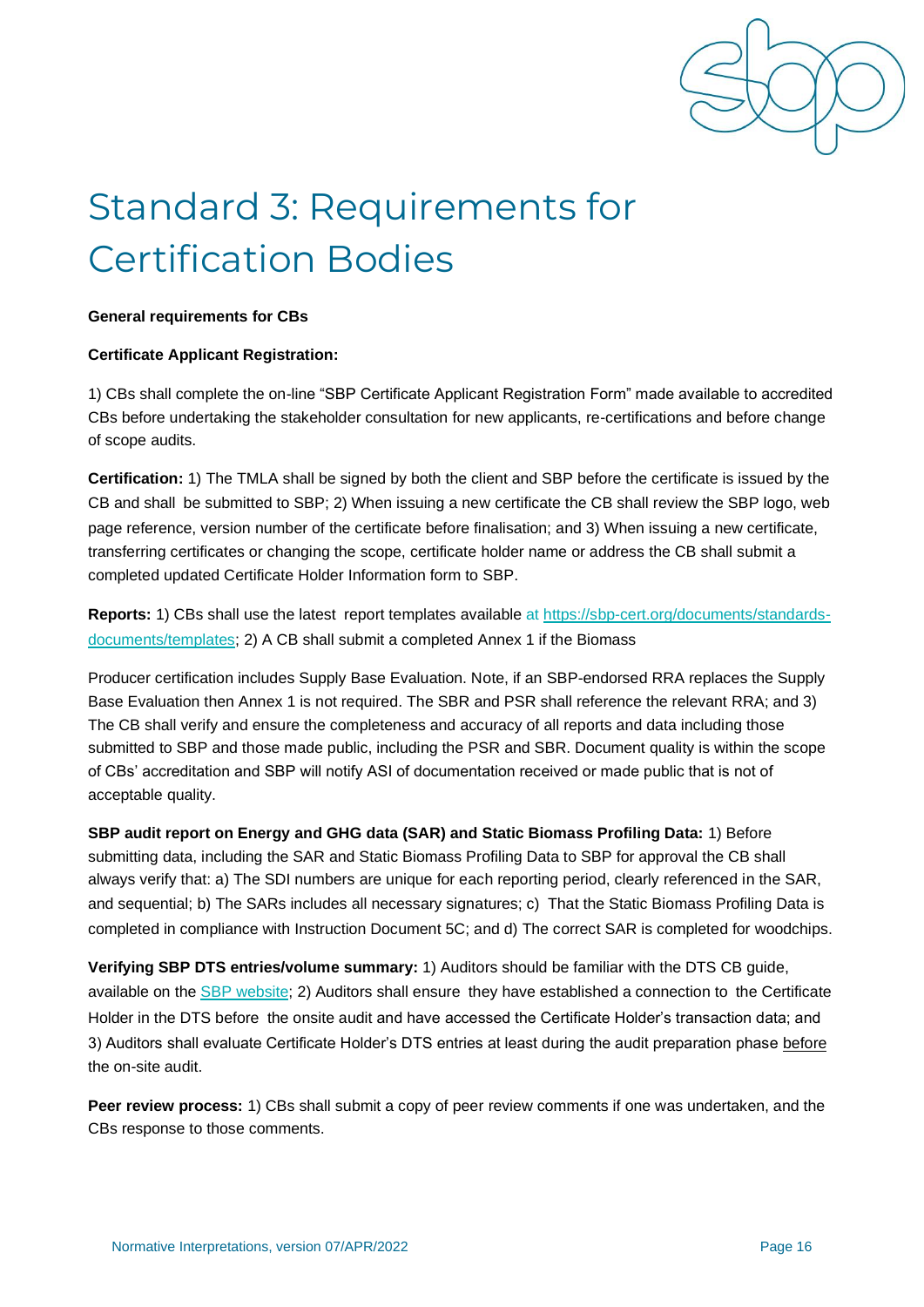

#### **General**

**Q:** The SBP Standards don't specifically address multi-site auditing techniques, but other standards do allow the application of multi-site methodologies. Can such an approach be used under the SBP Standards, provided International Auditing Guidance is followed?

*A: SBP only allows one BP site per certificate. SBP considers each pellet mill to be a BP. Multi-site*  approaches only extend to multiple operational locations within the scope of one BP, e.g. a pellet mill *operating two port facilities where the operational locations are subject to the conditions specified in IAF MD1. Each BP requires an on-site audit annually.* 

*In the implementation of SBP, the concepts of "logistic" and "storage" site are often seen in practice.* 

*A "logistics site" is characterised by being a temporary storage as a part of a logistics process, e.g., pellets arrive on wagons or trucks, are put in a temporary heap in the port, before being loaded onto the boat. The storage is provided by the transporter or the harbour on an ad hoc basis. Stocks in this type of facilities are often "floating stocks" in ERP systems. Logistic sites shall be considered as temporary sites for application of IAF MD1, and thus do not need to be sampled.* 

*A "storage site" is a facility (warehouse), where stocks are kept under legal ownership on a more or less permanent basis, in order to be able to fill orders. Typically, these sites will also have a storage location in an ERP system. Storage sites shall be considered as permanent sites, and thus need to be sampled according to the IAF MD1 rules.* 

*When the SBP scope covers storage, logistics and/or port facilities, the CB Public Summary Report shall both categorise the sites and justify the sampling methodology.* 

#### **Section 1.14**

Section 1.14 states: *"The CB shall keep records of all letters of notification sent to companies and the respective letters acknowledging receipt and understanding of the conditions".*

**Clarification:** *SBP recognises that a suspended or terminated certificate holder may not always respond to a CB's notification of suspension or termination. It is a requirement that the certificate holder is made aware of the suspension or termination and its implications, including ceasing making SBP claims. As such, in all cases, including where no acknowledgement of receipt and understanding of the conditions is received the CB shall demonstrate through records that the CB has informed the certificate holder of the suspension or termination and engaged with the certificate holder requesting an acknowledgement of receipt and understanding.* 

#### **Section 1.2.2**

Section 1.2.2 states: "Surveillance evaluations may be waived for operations that have not produced, or sold any biomass with an SBP-claim since the previous audit."

**Clarification***: In order to waive the surveillance evaluation, the Certification Body (CB) shall:*

*a) verify the information in Data Transfer System to confirm no sale of biomass with an SBP claim by the Certificate Holder since the last audit;*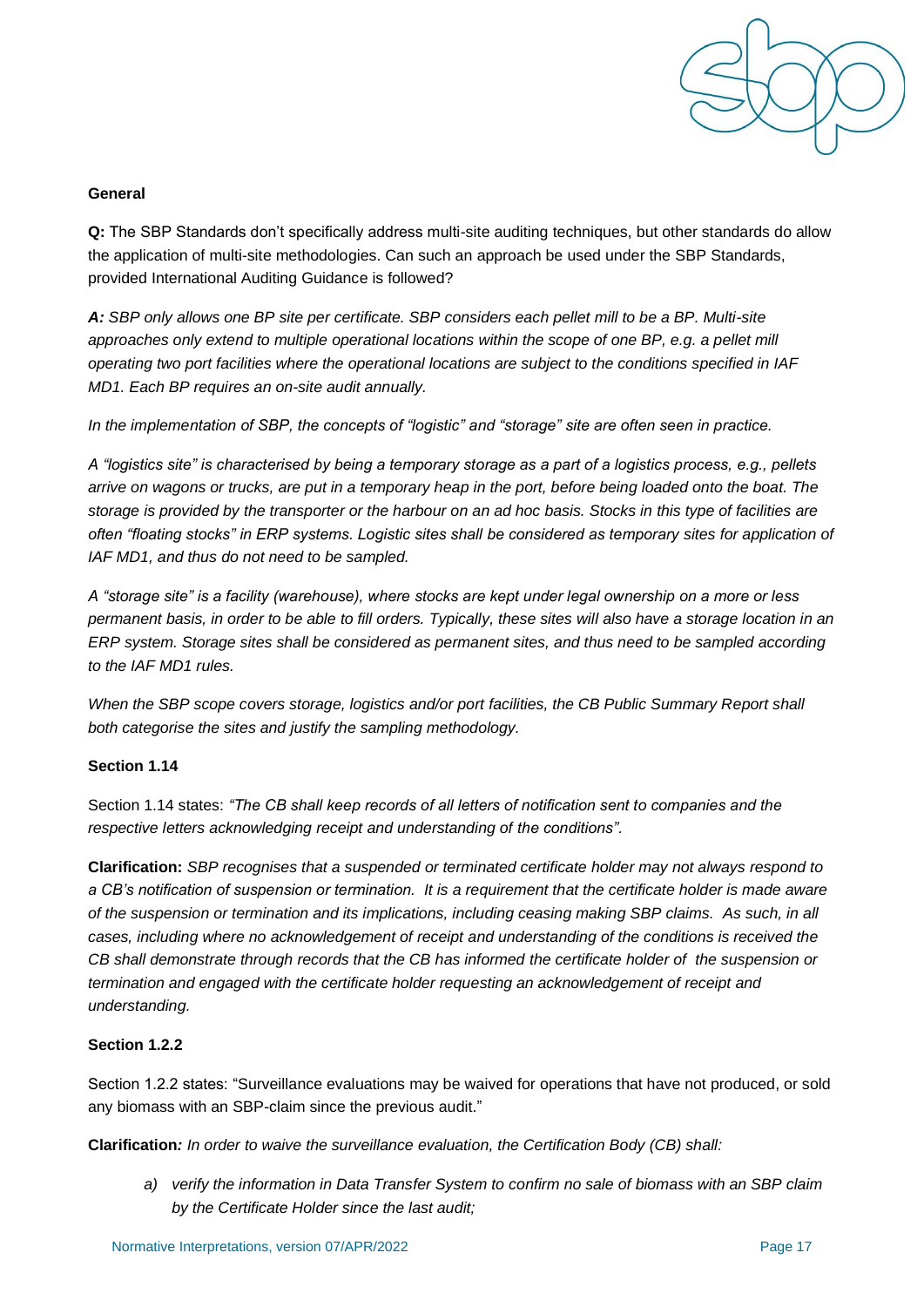

- *b) inform the SBP Secretariat that the audit is waived; and*
- *c) carry out a surveillance (or re-certification) evaluation within 3 months from the date the certificate holder notifies the CB regarding recommencing the production, or sale of material with an SBP-claim.*

#### **Section 2**

**Q:** Section 2 states: "Lead auditors and personnel in the review and certification decision-making process shall have completed an SBP-approved training course." What is the process for getting a training course approved by SBP?

*A: Training courses are currently provided directly by SBP. There are currently no plans to approve third party training courses.* 

#### **Section 5**

**Q:** Can CBs operate SBP certification beyond the scope of the relevant FSC/PEFC or SFI accreditation?

*A: During the approval process, prior to accreditation, CBs may operate SBP certification from an office other than the legal entity holding FSC®, PEFC or SFI accreditation provided that the CB can demonstrate that the accredited systems and procedures are effectively implemented in providing SBP certification.* 

**Q:** SBP has stated that during the approval process, prior to accreditation, CBs with multiple offices may hold SBP-approval at an office other than the legal entity holding FSC®, PEFC or SFI accreditation provided that the CB can demonstrate that the accredited systems and procedures are effectively implemented in providing SBP certification by the approved office. Does 'multiple offices' include contractors?

*A: A CB may not hold SBP-approval at an office of a contractor.* 

#### **Section 5.2**

**Q:** The technical scopes of the accreditation must match as specified in Standard #3, section 5.2 which states "For CoC certification, CBs shall hold valid FSC®, PEFC, or SFI CoC accreditation. The scope of the accreditation (supply chain or forest management) shall be equivalent to the applicable scope for SBP certification (supply chain or BP's management systems evaluation)."

*A: Where a CB wishes to extend the geographic scope for SBP certification beyond that held for FSC®, PEFC, or SFI then the CB must demonstrate adequate evidence of competence to offer SBP certification.* 

#### **New Section 5.5**

**New section:** *An SBP accredited CB shall not contract another organisation/entity to perform any key activities. The accredited CB shall retain responsibility and control of all key activities.*

*Key activities include those listed in IAF/ILAC MLA/MRA: Application of ISO/IEC 17011:2004, IAF/ILAC MLA/MRA: Application of ISO/IEC 17011:2004, M.7.5.7.2, which states:*

"*Key activities include:*

*- policy formulation and approval;*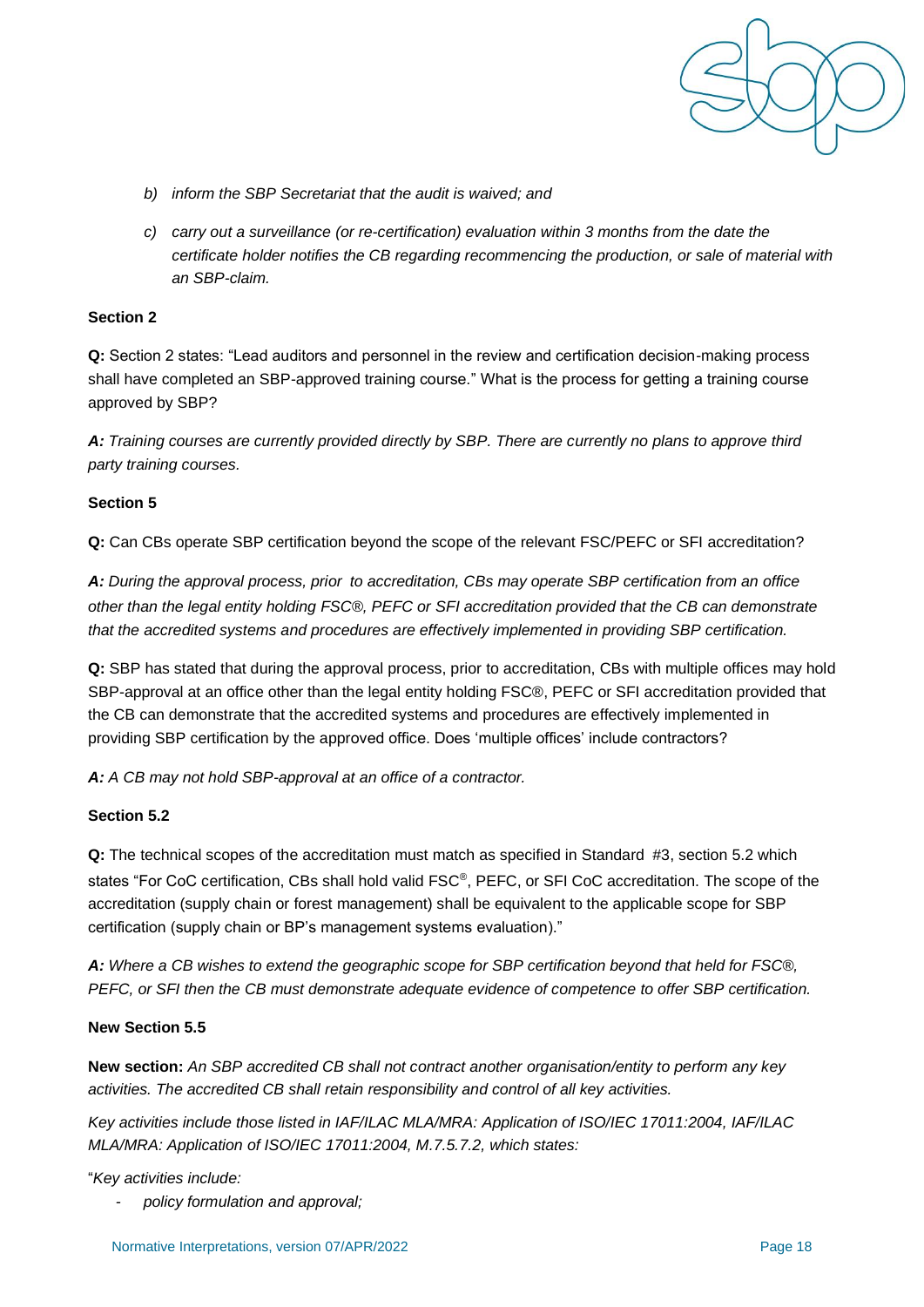

- *- process and/or procedure development and approval;*
- *- initial assessment of competence, and approval of technical personnel and subcontractors;*
- *- control of the monitoring process of competence of personnel and subcontractors and its outcomes;*
- *- contract review including technical review of applications and determining the technical requirements for certification activity in new technical areas or areas of limited sporadic activity;*
- *- decision on certification including technical review of evaluation tasks (see IAF GD5:2006 G.4.2.26)"*

#### **COVID-19 (17 December 2021)**

#### **1 Background**

This provides normative requirements for certification audits during the COVID-19 pandemic for Certification Bodies (CBs) providing SBP certification. This includes audits of Biomass Producers (BPs), Traders and End-users and associated Chain of Custody (CoC) systems. The approach taken includes remote auditing and extension of time periods.

#### **This interpretation only applies to audits in situations where:**

- **CBs assess there is a health risk involved in implementing an on-site audit; or**
- **auditors are prevented from conducting an on-site audit due to travel restrictions.**

These requirements apply to audits scheduled until 31 December 2022, and to certificates with validity expiring to 31 December 2022.

SBP will continue to monitor the situation and revise the guidance, including extending or reducing timeframes, as required.

This interpretation will be reviewed by SBP no later than 30 September 2022.

#### **2 Definitions**

Remote audit: An audit where Information and Communication Technology (ICT) (Reference *IAF MD 4:2018)* is used for auditing purposes to replace on-site audit activities.

#### **3 Reference documents**

- *- SBP Framework Standard 3: Certification Systems. Requirements for Certification Bodies Version 1.0*
- *- IAF Informative Document on the Management of Extraordinary Events or Circumstances Affecting ABs, CABs and Certified Organizations (IAF ID 3: 2011 - Issue 1)*
- *- ISO 19011:2018 Guidelines for auditing management systems*
- *- IAF MD 4:2018 IAF MD for the Use of ICT for Auditing/Assessment Purposes*

#### **4 General requirements**

- 4.1 General requirements for surveillance and re-certification audits scheduled until 31 December 2022
- 4.1.1 For BPs with Supply Base Evaluations (certificates including Standard 1 in the scope) these audits may be undertaken in two parts.
	- 4.1.1.1 Part 1 A remote audit requiring the client to confirm:
		- a) Any significant changes since the last audit;
		- b) Any systematic failures since the last audit; and
		- c) Receipt of any complaints or stakeholder comments since the last audit.
	- 4.1.1.2 The remote audit shall be planned together with the other surveillance activities so that the Certification Body can maintain confidence that the client's certified management system continues to fulfil requirements between recertification audits.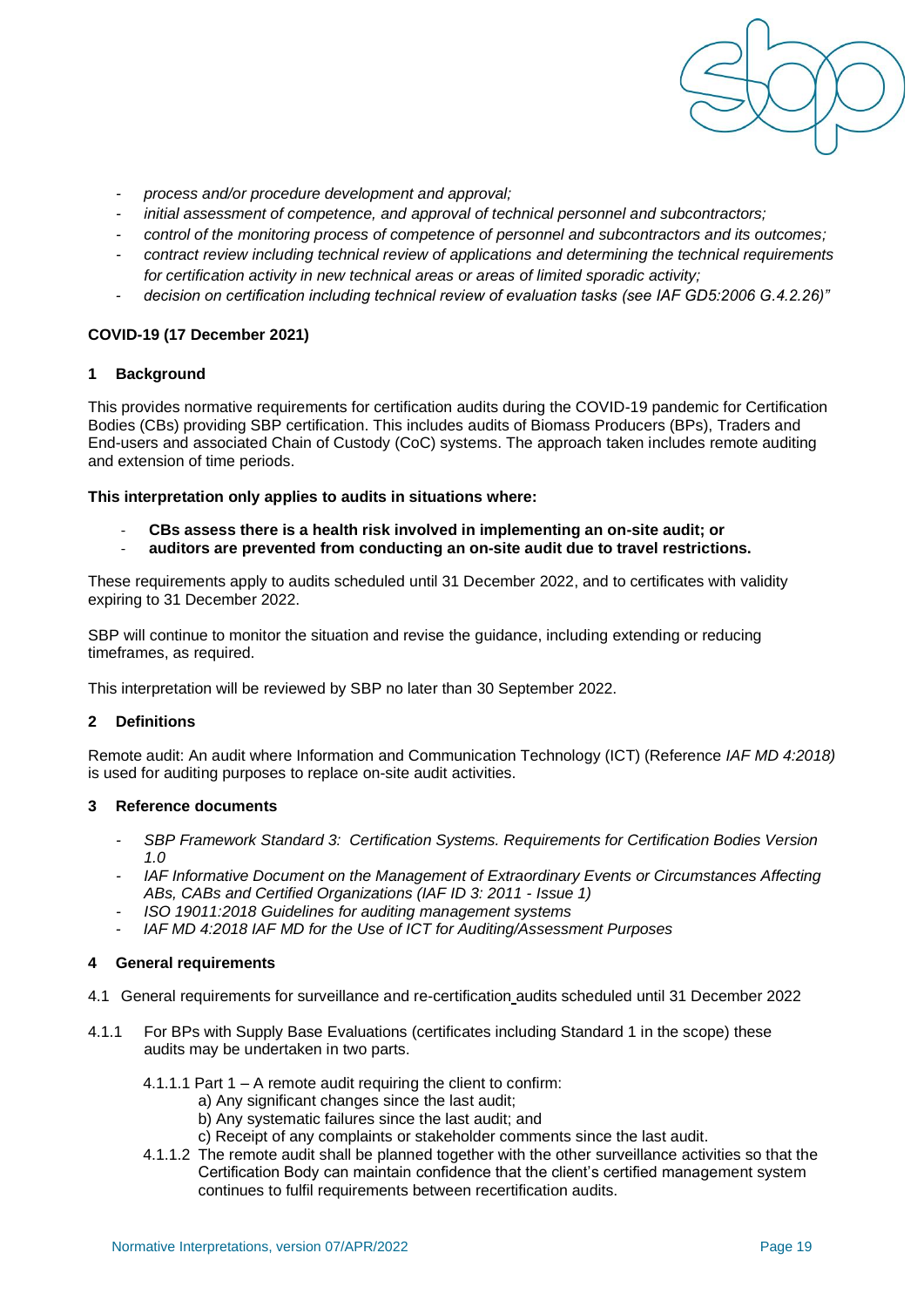

- 4.1.1.3 Part 2 On-site audit (where required under SBP Framework Standard 3) within six (6) months after the audit field work target date.
- 4.1.1.4 The Part 2 on-site audit shall be planned at the time of the remote audit, its implementation shall be subject to the policy and processes specified in 4.4.1 and formal travel restrictions.

Note: A certificate may be re-issued after successful completion of a Part 1 remote re-certification audit.

- 4.1.2 Scope extensions, surveillance and re-certification audits may be completed solely by remote methods for the following certificate scopes:
	- a) Trader
	- b) End-user
	- c) Biomass Producer without Supply Base Evaluation (where the scope of certification does not include Standard 1)
	- d) Biomass Producer with Supply Base Evaluation where all Standard 1 indicators are evaluated as low risk.

Note: Scope extensions for the Supply Base Evaluation of a Biomass Producer (where the scope extension includes Standard 1 and not all indicators are low risk) shall be completed in compliance with 4.2.1 (scope extension to add an SBE requires an on-site audit prior to scope extension).

Note: The CB shall not use solely remote audit methods for more than two consecutive audits unless the remote audit is permitted in Standard 3 Instruction Note 3C (e.g., traders without physical possession or sales offices).

- 4.2 General requirements for main assessment audits scheduled until 31 December 2022
- 4.2.1 An on-site audit is required as part of a main assessment prior to issuing a new certificate to a Biomass Producer where the certification scope includes a Supply Base Evaluation (Standard 1). A remote audit may form part of the main assessment.
- 4.2.2 The main assessment prior to issuing a new certificate to a Biomass Producer where the scope does not include a Supply Base Evaluation (where the scope of the certificate does not include Standard 1) may be completed by remote audit. An on-site surveillance audit which is additional to the annual surveillance audit requirements is required within six (6) months of the last date of the remote audit. Future surveillance audits shall be scheduled based on the last date of the remote audit.
- 4.2.3 The main assessment prior to issuing a new certificate to a Trader or End-user may be completed by remote audit.
- 4.2.4 For main assessment audits undertaken by remote audit the CB shall ensure that the certificate holder notifies the CB immediately when any claims are made in the DTS. Until an on-site audit is completed, the CB shall review the first 10 DTS claims made by the certificate holder within 7 days of each of those claims being made.
- 4.3 Requirements for CBs conducting any audits scheduled until 31 December 2022
- 4.3.1 The CB shall establish a documented policy and process, outlining the steps it intends to take where:
	- a certified organisation is affected by the COVID-19 event; or
	- the COVID-19 event affects the ability of the CB to undertake certification activities.
- 4.3.2 This documented policy and process shall include an assessment for each audit of the risks of continuing certification. This policy shall also ensure confidentiality, competence of the audit team regarding ICT, adequacy of the ICT available for the auditor/ audit and for each type of audit activity, maintenance of appropriate records, adequate level of sampling, adequacy of audit duration.
- 4.3.3 The guidance in IAF ID 3: 2011 Issue 1 section 3. "*Extraordinary event or circumstance affecting a certified organisation"* shall be applied.
- 4.3.4 Corrective actions for open non-conformities can be verified by audit techniques other than on-site verification in cases where the CB has assurance that these other techniques show sufficiently clear evidence to conduct the verification.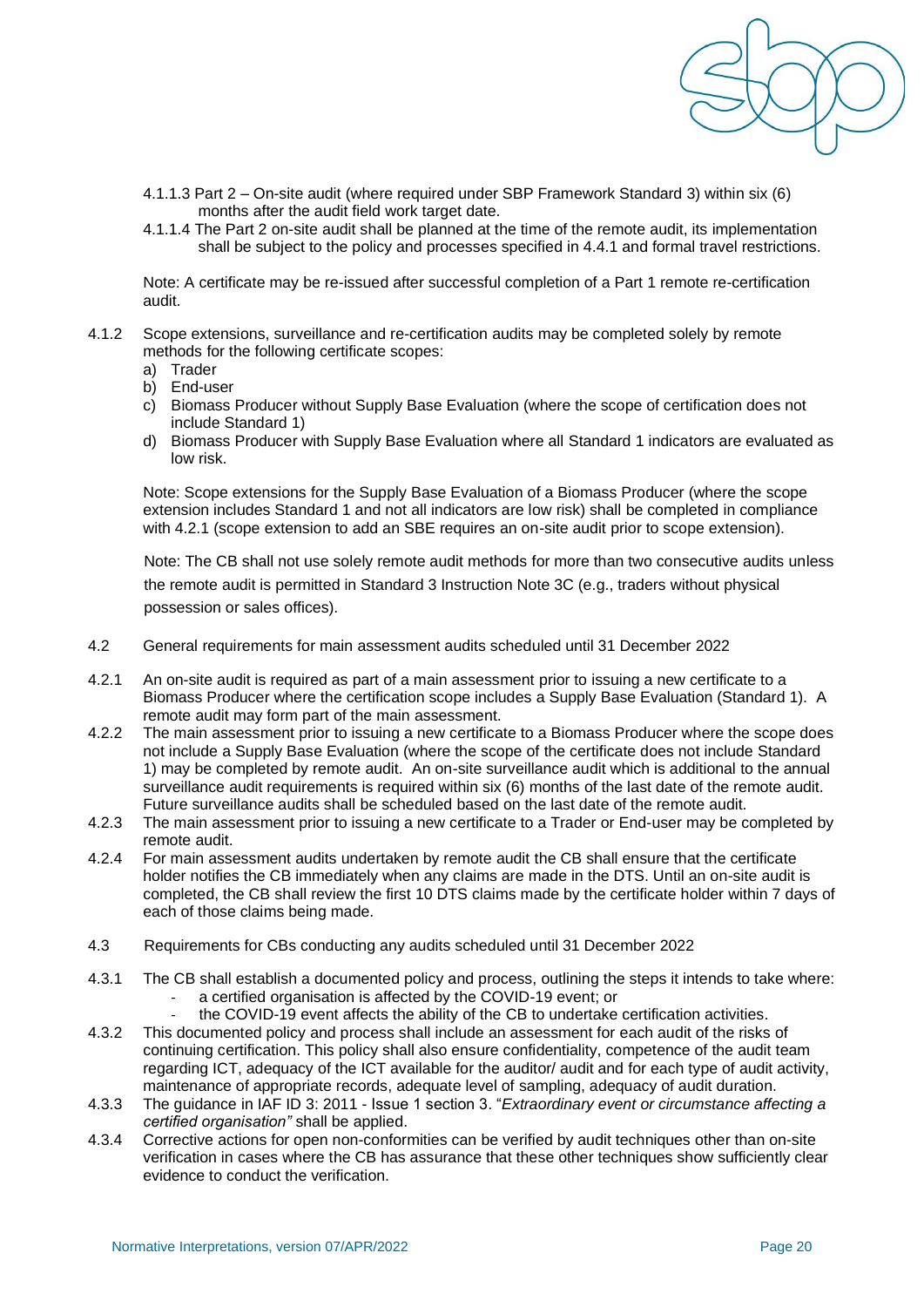

- 4.3.5 For valid certificates that have corrective actions pending verification, the verification deadline may be extended by a period of no more than three months, which should then be reviewed as the threemonth period comes to an end, based on the current travel and medical advice.
- 4.3.6 The CB shall immediately inform SBP of any material changes affecting a certificate, e.g. not being able to conduct a remote audit or difficulty in conducting a Part 2 on-site audit within the required timelines (i.e. Part 2 audit per 4.1.1.3 or an additional on-site audit in accordance with 4.2.2). The information should include a detailed description of the situation and be provided in a timely manner.
- 4.3.7 CBs shall cooperate with ASI in the implementation of the guidance under IAF ID 3: 2011 Issue 1 section 4. "*Extraordinary event or circumstance affecting the CAB*."
- 4.3.8 CBs shall implement IAF MD 4:2018 IAF MD for the Use of ICT for Auditing/Assessment Purposes.
- 4.3.9 In any case the CB shall always conduct opening and closing meetings for all audits, whether remote or on-site.
- 4.3.10 The CB shall provide SBP with information requested by SBP (including certificate name, scheduled remote audit dates and if appropriate on-site audit dates) before a remote audit is undertaken. The information shall be supplied sufficiently in advance to enable the audit to be witnessed by SBP or ASI if required. The CB shall also make sure that the relevant fields in the Audit Portal are completed in a timely manner.
- 4.3.11 SBP may require that any remote audit is witnessed by SBP or ASI as a condition of undertaking the remote audit.
- 4.3.12 SBP may require that any aspect of these requirements, including the procedures specified in 4.3.1, 4.3.2 and 4.3.3 are remotely assessed by SBP or ASI as a condition of proceeding with remote audits.
- 4.3.13 This interpretation does not affect SAR validity requirements. Where a remote SAR audit replaces an on-site SAR audit then the SAR shall expire 15 months after the remote SAR audit closing meeting.
- 4.4 Requirements for retaining records

The CB shall retain appropriate records of the decisions taken on this topic, and their justification. Examples are formal travel restrictions for cases where an audit was undertaken in two parts as described in 4.1, extension of certificate validity, evidence of risks mentioned in 4.3.2, evaluation of corrective actions, etc.

#### **COVID 19, 31 March 2021, Sections 4.1.1, 4.2.2, 4.3.6**

**Clarification:** *Where the Part 2 on-site audit (for main assessment, surveillance, and re-certification) cannot be undertaken due to justified and documented health risks involved in implementing an on-site audit and/or auditors are prevented from conducting an on-site audit due to travel restrictions, the audit may be undertaken as a 'hybrid audit'. To undertake a hybrid audit, the Certification Body may assign personnel qualified to lead an audit of one of the SBP-approved certification schemes (FSC® or PEFC-endorsed Forest Management Schemes) to audit the Certificate Holder on-site as an audit team member, with the audit led remotely by a qualified SBP lead auditor. Hybrid audits shall be undertaken as soon as health risks and/or travel restrictions permit.* 

*CBs must receive written confirmation from SBP prior to undertaking a hybrid audit. SBP reserves the right to reject the request for a hybrid audit or establish special conditions. Certification Bodies shall retain documented evidence of the health risks and/or travel restrictions and document the justification in the Public Summary Report.*

#### **Section 6**

**Q:** If an applicant for SBP certification is operating an approved CoC system is the CB required to check that the CoC system is operating or can the fact that the applicant holds a valid certificate sufficient evidence?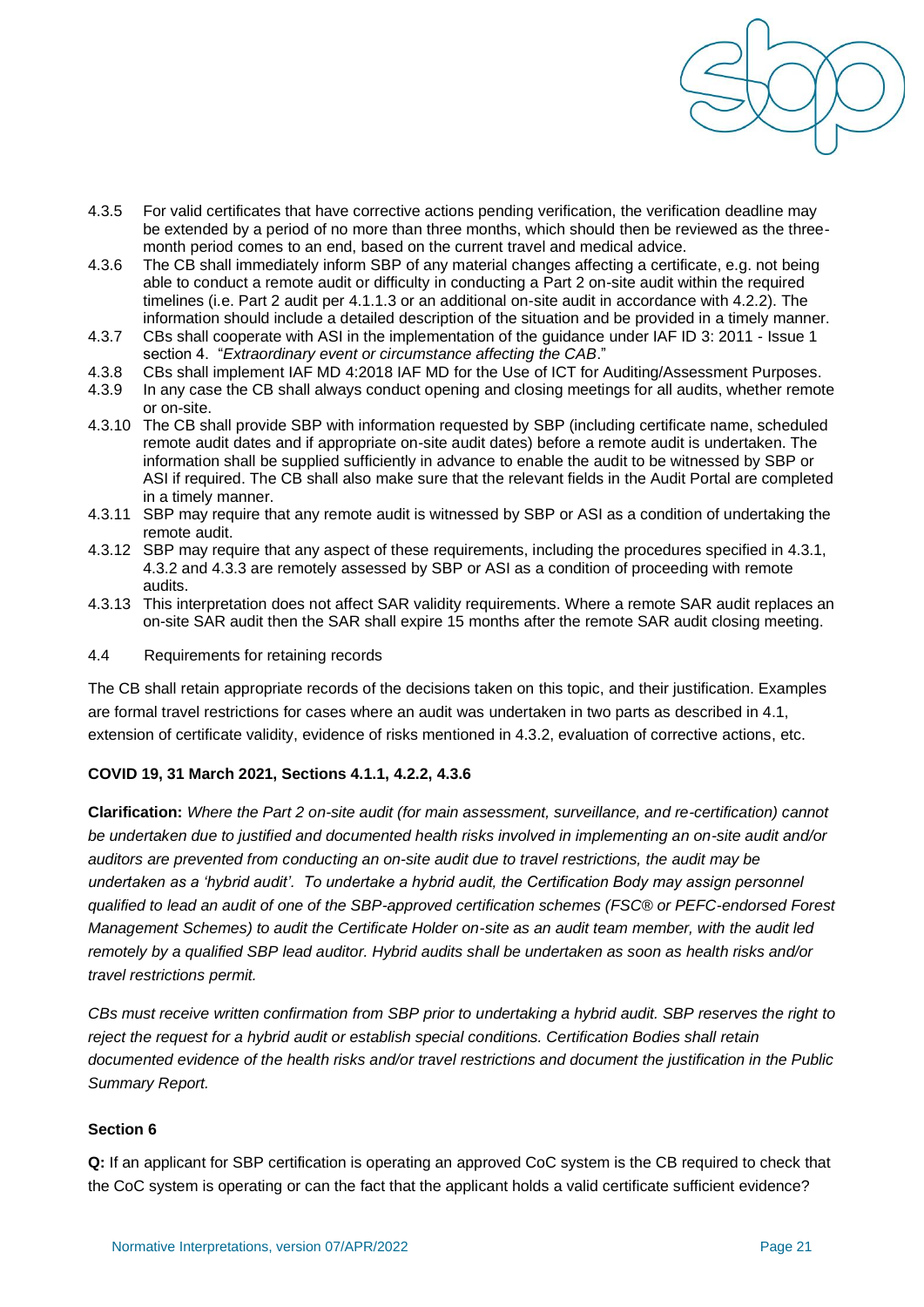

*A: Standard 3 sets out requirements for CBs conducting main assessments (including sections 6 and 7) and*  for surveillance audits (including Instruction Notes). These requirements are additional to confirming that the *applicant holds a valid CoC certificate.* 

*The requirements include that the CB confirms that the organisation's management system is capable of ensuring that all requirements of the standards are implemented across the entire scope of the evaluation. This includes analysis and description of the:* 

- − *Structure, operation, inputs and outputs*
- − *CoC system*
- − *Critical control points*

*Note also that Standard 3, section 6.4 requires the CB to implement the requirements as specified in the table.* 

#### **Section 6.4**

**Clarification***: For audits of BPs with SBE and the need to sample FMUs, a CB can apply any of the accreditation standards specified in Table 1 of requirement 6.4. Additionally, CBs may apply the requirements specified in FSC-STD-20-011 V4-0 clause 6.18 under the section Evaluation of the organisation's DDS (Due Diligence System): "The certification body shall verify the adequacy of control measures, including: a) a sample of each type of control measure for each type of risk identified in the DDS. The sampling rate shall be established and justified by the certification body according to the scope of the DDS."* 

*This possibility is only allowed for sampling requirements that apply to FMUs and must be justified in the CB Public Summary Report.* 

**Q:** Can a Biomass Producer be certified before production starts?

*A: A certificate could be issued covering the activities that can be evaluated, for example, purchase of feedstock, but the scope of the certificate could not include production until that aspect of the process can be evaluated.* 

#### **Section 6.5 CB reporting of Chain of Custody audits**

**Clarification***: A CB shall specify which scheme accreditation rules it is following for Chain of Custody audits.*

#### **Section 7.2**

**Clarification***: The requirements in Standard 3 include that the CB shall audit Sustainability Characteristics of*  feedstock, Mass Balance calculations, inventories and also data entered in the DTS. The ability of the *applicant to meet these requirements shall be assessed at Main Assessment.* 

*A guidance document is provided to CBs on how to evaluate use of the DTS by their clients [https://sbp](https://sbp-cert.org/wp-content/uploads/2020/05/SBP-DTS-2.0-CB-User-Guide-FINAL-29May20-2.pdf)[cert.org/wp-content/uploads/2020/05/SBP-DTS-2.0-CB-User-Guide-FINAL-29May20-2.pdf](https://sbp-cert.org/wp-content/uploads/2020/05/SBP-DTS-2.0-CB-User-Guide-FINAL-29May20-2.pdf)*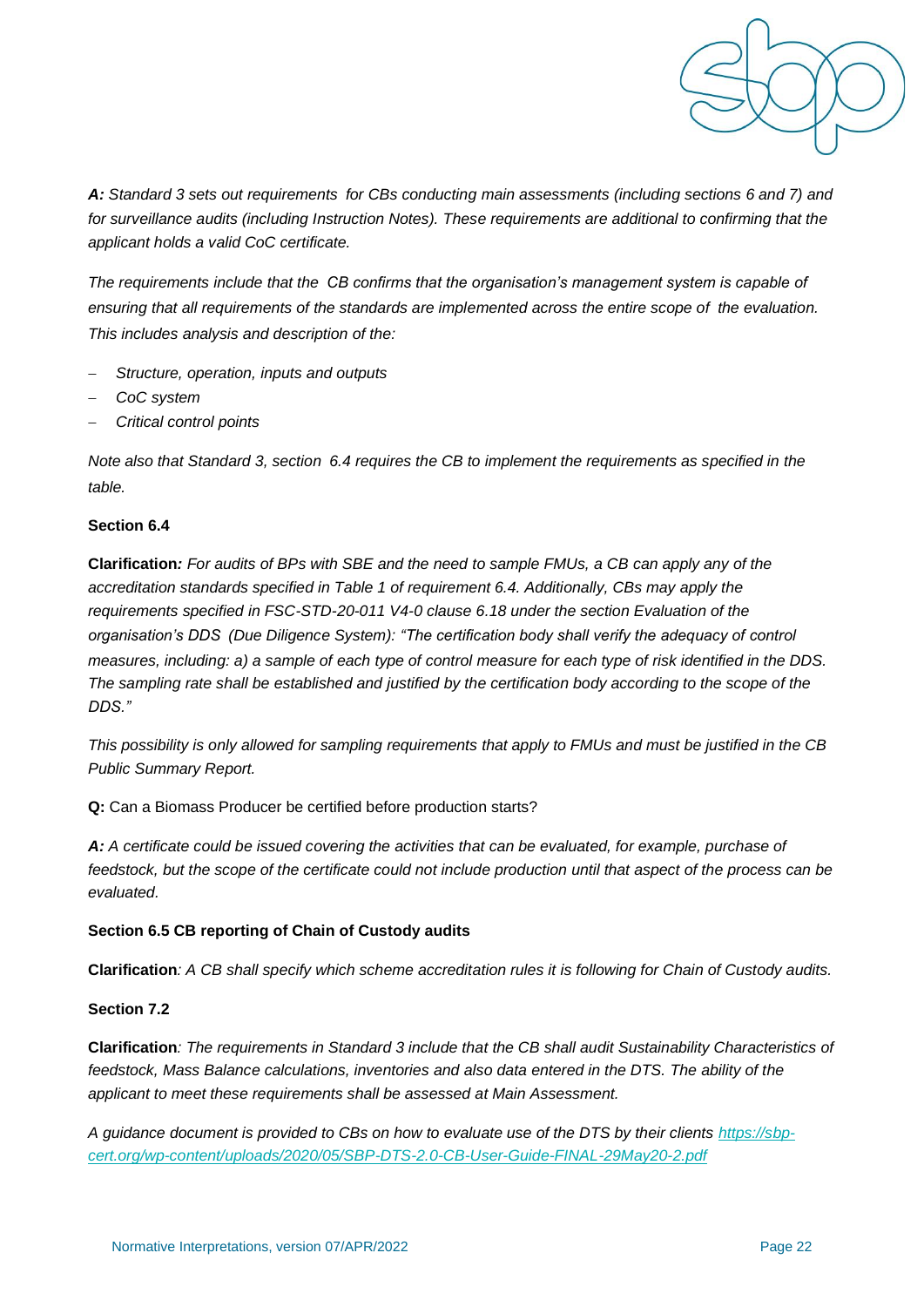

#### **Section 7.3**

**Q.** In cases where the main (initial) audit took place over 12 months ago and the certificate is not yet issued, should the first surveillance audit be carried out?

*A. A guiding principle is that an SBP certificate provides a credible guarantee of compliance with SBP requirements.* 

*Any decision on certification must be based on current evidence of compliance. SBP does not consider that evidence greater than 12 months old provides a credible guarantee. CBs are therefore required to ensure that any data used is current.* 

*Additionally, given that documents will be placed in the public domain those documents must contain data that is sufficiently current to present a credible basis for certification.* 

*As such SBP would expect the CB to conduct an evaluation of the applicant, additional to that completed at the initial assessment, sufficient to ensure the evidence used is credible and current. The CB will plan these activities accordingly. SBP expects that this would include an onsite evaluation, with the onsite time being between the time required for an initial audit and a surveillance audit depending on risk and complexity as determined by the CB.* 

**Q:** Is an applicant allowed to transfer to another CB for the provision of first surveillance audit services? Such a situation may arise in cases where the initial audit report and all supporting documentation has been submitted to ASI and is therefore in the 'report review process' and an approval decision awaited, and the surveillance audit needs to be scheduled.

*A: Yes, an applicant may transfer to another CB for the provision of first surveillance services. This may occur in a situation where the initial audit report and all supporting documentation is currently undergoing the review and approval of the applicant certificate. In such cases, SBP requires that the newly appointed CB undertakes the audit within three months of the certificate being issued.* 

#### **Section 8**

**Q:** Do lead auditors need to be qualified Lead Auditors for forest management or chain of custody in relevant SBP-approved schemes?

*A: Standard 3 section 8.2 requires that CB "personnel shall be competent for the functions they perform,*  including making required technical judgments, defining policies and implementing them." It is unlikely that *this requirement can be met for Lead Auditors or Technical reviewers unless they are qualified Lead Auditors for forest management or chain of custody in relevant SBP-approved schemes.* 

#### **Section 8.2**

Section 8.2 states*: "The personnel shall be competent for the functions they perform, including making required technical judgments, defining policies and implementing them."*

**Clarification:** *The Certification Body shall ensure that:*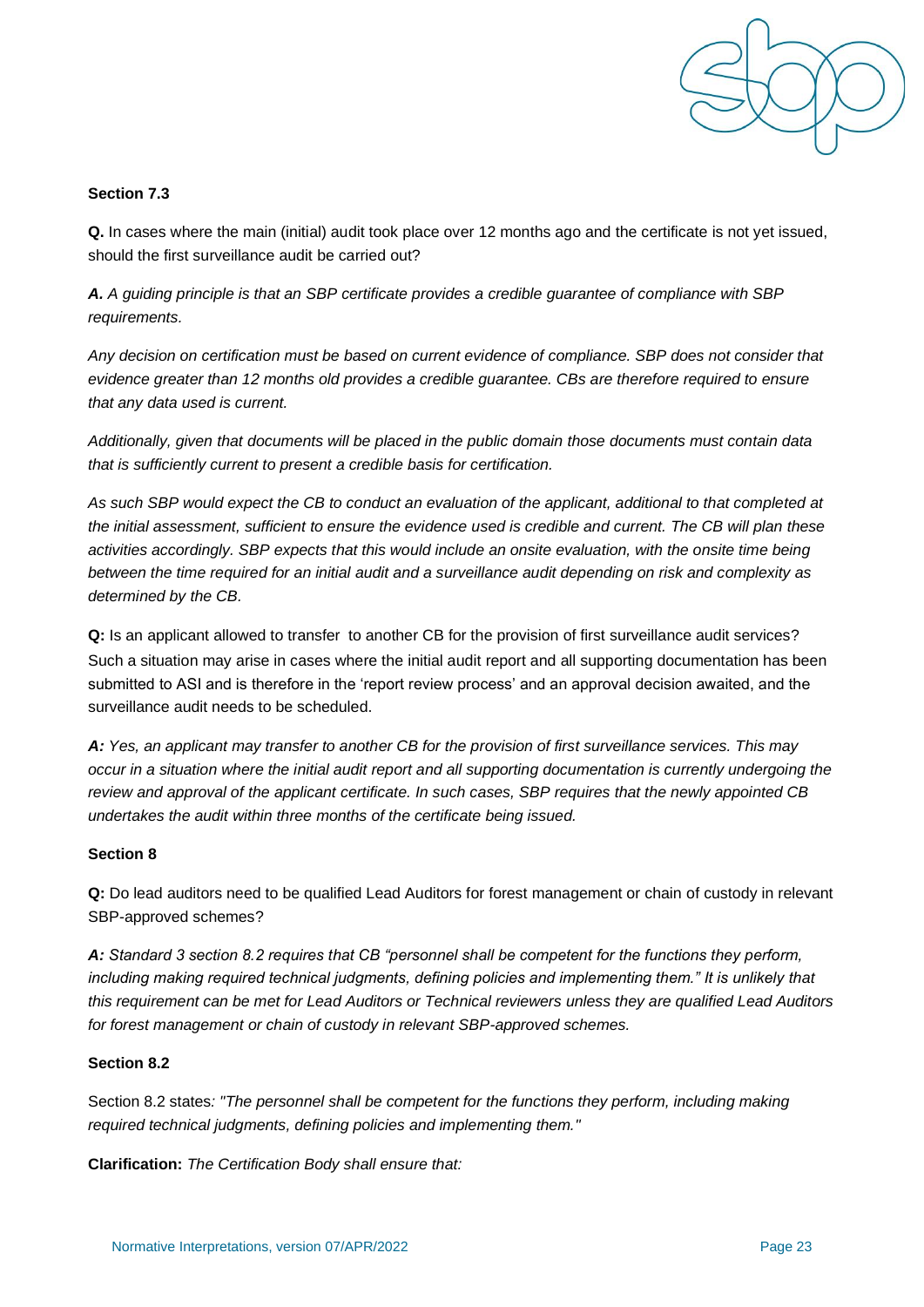

*a) internal audits are conducted by personnel knowledgeable in SBP certification, auditing, the requirements of this standard and applicable requirements of SBP normative documentation; and*

*b) internal auditors do not audit their own work.*

#### **Section 8.6**

**Clarification***: Section 8.6 states: "Lead auditors and personnel in the review and certification decisionmaking process shall be approved by SBP for their tasks at the time of undertaking those tasks. Confirmation of approval is available to CBs from SBP."* 

*Currently, SBP does not approve lead auditors and personnel in the review and certification decision-making process. As a minimum requirement those personnel are required to pass the SBP tests (SBP maintains a list of personnel that have passed these tests). Standard 3, Section 8 sets out competence requirements*  including implementation of ISO/IEC 17065:2012(E) section 6.1.2 Management of competence for personnel *involved in the certification process.* 

#### **Section 9**

**Q:** Is the definition of stakeholders the same as that used in the FSC system?

*A: FSC-STD-20-006 is referred to as good practice and stakeholder is defined there as "Any individual or group whose interests are affected by the way in which a forest is managed". Use of another definition would need to be justified.* 

**Q:** Does the Certification Body stakeholder consultation process only apply in situations where a Supply Base Evaluation has been done and will the Certification Body be working on the list of stakeholders provided by the Biomass Producer? Is it correct to assume that if the Biomass Producer does not need to do a Supply Base Evaluation there is no need for stakeholder consultation at all?

*A: A stakeholder consultation by the Certification Body is required irrespective of the Supply Base Evaluation process. Standard 3, Section 9.3 states: "The Certification Body (CB) shall consult with stakeholders included in the Biomass Producer's (BP's) Supply Base Evaluation (SBE) consultation and the Locally Applicable Verifiers (LAVs) process. As a part of the CB consultation the CB shall determine if stakeholders' comments were adequately addressed by the BP." This requires that where an SBE is completed the stakeholders engaged with by the Biomass Producer are also engaged with by the Certification Body.* 

#### **Section 9.4**

**Q:** Must the CB allow one month to elapse between receiving the comments from the BP on the SBE and undertaking the CB stakeholder and conducting the audit?

*A: In theory, the process could be completed in 1 month with both the BP and CB stakeholders processes happening in parallel. There are credibility risks associated with that approach, including stakeholders not having opportunity to comment on the outcomes of the SBE, which the CB would need to consider in its evaluation.*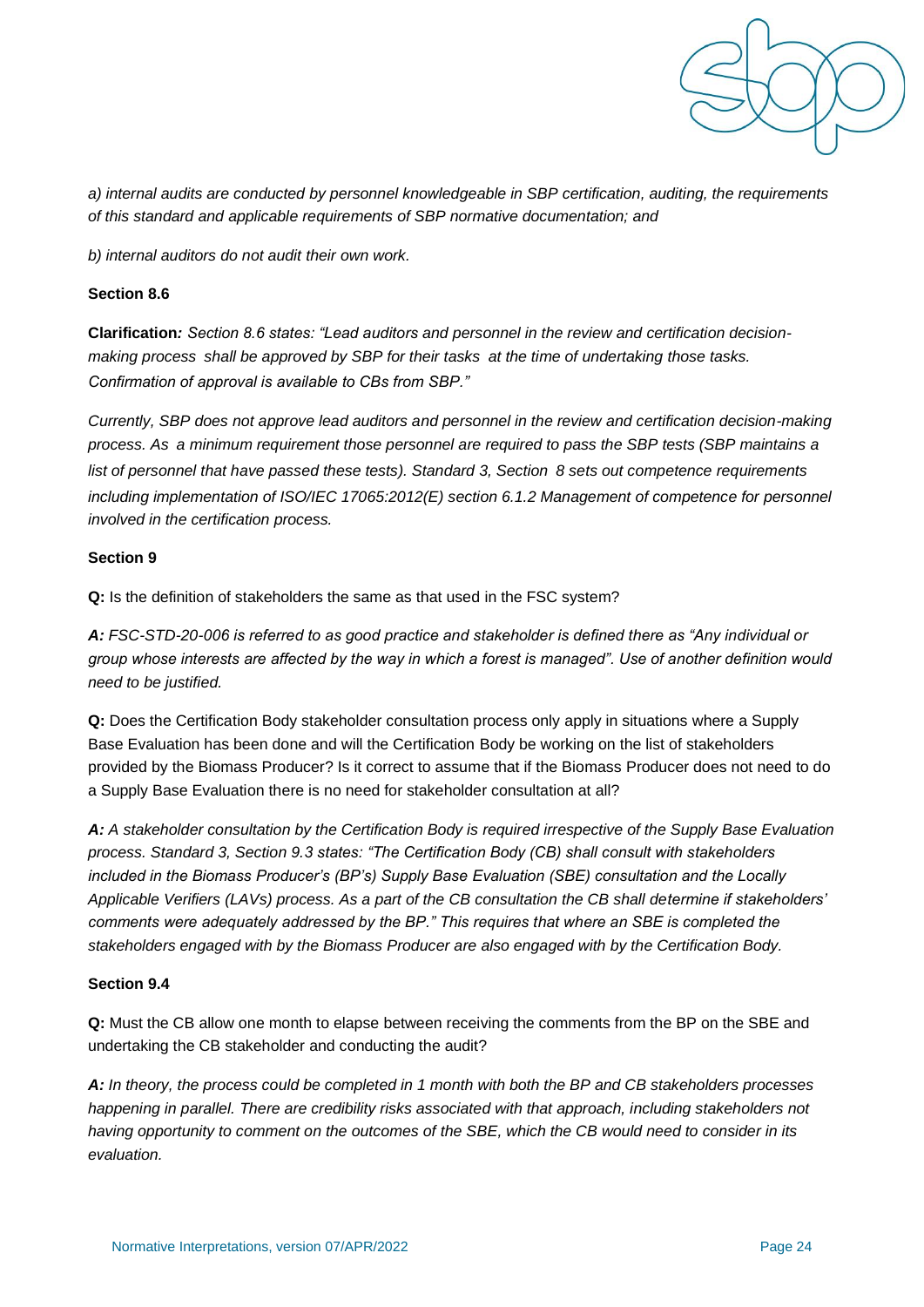

#### **Section 9.6 CB stakeholder consultation**

**Q:** A stakeholder does not respond to the CB or BP stakeholder consultation, but publishes an article critical of the BP in the national press which is relevant to the requirements of Standards 1 and 2. Is the CB required to evaluate the comments?

*A: Where a BP is implementing an SBE, then the stakeholder consultation process is an essential part of the certification process by which interested and directly affected parties engage with both the BP and the CB in order to provide an effective means ensuring the BP's conformance with certification requirements. The CB is required to evaluate the BP's own stakeholder consultation and the BP's conformance with the wider standards, including the results of the Supply Base Evaluation.*

*The FSC standard Stakeholder consultation for forest evaluation FSC-STD-20-006 (V3-0) EN provides guidance on the requirements for stakeholder consultation, including section 2 'Identification of and information for stakeholders'.*

*Where stakeholders make comments about applicants or certificate holder that are relevant,(i.e. includes evidence of an organization's conformity or nonconformity to the requirements of the SBP Standards) and which could reasonably be considered to have been identified by the BP or CB audit team that "has the combined necessary knowledge to evaluate against the SBP Feedstock Compliance Standard in the local context of the Supply Base" (Standard 3, section 8.4), then the BP or CB should ensure that the stakeholder has been contacted and given the opportunity to inform the consultation directly.*

#### **Section 10: Public Summary Report for non-BP**

**Q:** Section 10 requires that the CB prepare a public summary report for each BP to which a certificate is issued. Is a public summary report required for non-BP certificate holders (e.g. biomass brokers and distributors)? If so, will SBP create a public summary report template for non-BPs?

*A: A public summary report is only required for the BP.* 

#### *Revised interpretation:*

*A: In-line with the custom and practice of SBP audits and the principles of transparency a Public Summary Report is required for each audit of all SBP Certificate Holders.*

#### **Section 10.3**

Section 10.3 states: *"Main evaluation reports, surveillance reports, public summary reports and updates shall be submitted to SBP no later than ninety (90) days after the on-site closing meeting at the end of a CB audit."*

**Q:** Should the updated Public Summary Reports be uploaded/overwritten on SBP website for Nonconformity Verification Audits?

*A: Non-conformity Verification Audits are carried out in order to evaluate whether the proposed corrective actions have been implemented and if they are effective. Certification Bodies are responsible for managing all non-conformities and for keeping records of such audits. There is no need to upload Non-conformity Verification Audits on to the SBP website.*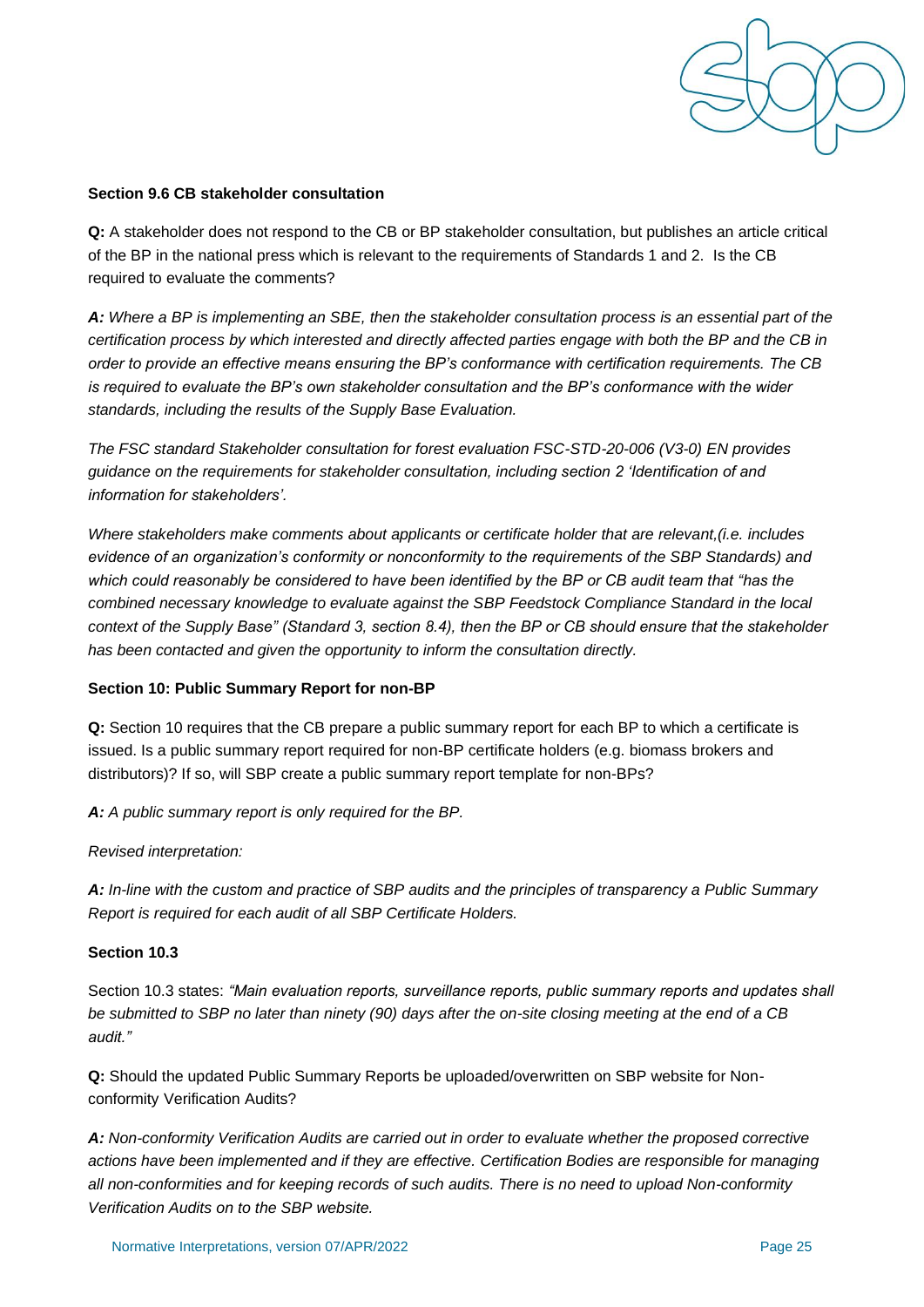

#### **Section 13.4**

**Q:** Does the BP have to sign the Trade Mark Licence Agreement even if it is not willing to use the SBP trademark? (The FSC scheme requires it as the agreement contains other points not directly connected with trademark use.) Further, is use of the SBR template considered to be use of the SBP trade mark? There may be cases where the organisation does not want to use the SBP trade mark, but still must use the official template for the SBR.

*A: Use of the trade mark includes using the term "SBP". Any company making an SBP claim needs to sign the agreement.* 

#### **Instruction Note 3B: Section 1.1.1 Surveillance audits**

Section 1.1.1 states "The CB shall carry out a surveillance evaluation to monitor the certificate holder's continued conformance with applicable certification requirements, at least annually (i.e. every 12 months)".

**Clarification:** *The on-site element of annual surveillance audits shall be completed before the end of the anniversary month of the initial audit on-site closing meeting. To enable evaluation of operations across a range of seasonal variation and to maintain regular surveillance auditing annual surveillance audits should occur no more than up to six (6) months before this anniversary. CBs may request from the SBP secretariat to use an alternative anniversary month for specific Biomass Producers, for example where this facilitates efficient audit scheduling.*

#### **Instruction Note 3B, Sections 1.1.5 and 1.1.6**

**Q:** When planning on-site audits to storage facilities (for example, ports, inland terminals, log yards), what is the guidance for sampling?

A: A CB may choose which methodology to use to determine the sample. It may be a risk-based approach (classifying sites into low and high risk by using relevant criteria and deciding on-site audits based on the risk level) or sampling applying the standard formula (as per IAF Mandatory Document for the Audit and Certification of a Management System Operated by a Multi-Site Organization, Issue 2, IAF MD 1:2018). It is up to the CB which methodology to use, but the chosen methodology must be documented in the CB procedures and justified in the Public Summary Report (PSR).

When the scope of the SBP certificate covers storage, logistics or port facilities (both permanent and temporary), this must be described in the PSR. A justification shall be provided as to why the storage is considered temporary or permanent and sampling used shall be described under section 6.2, Description of the evaluation activities.

#### **Instruction Note 3C, Section 1.2.3: CoC Surveillance – SBP requirements for CBs**

**Clarification***: Where a CB waives a surveillance evaluation the CB shall inform SBP at the time that the audit is waived.*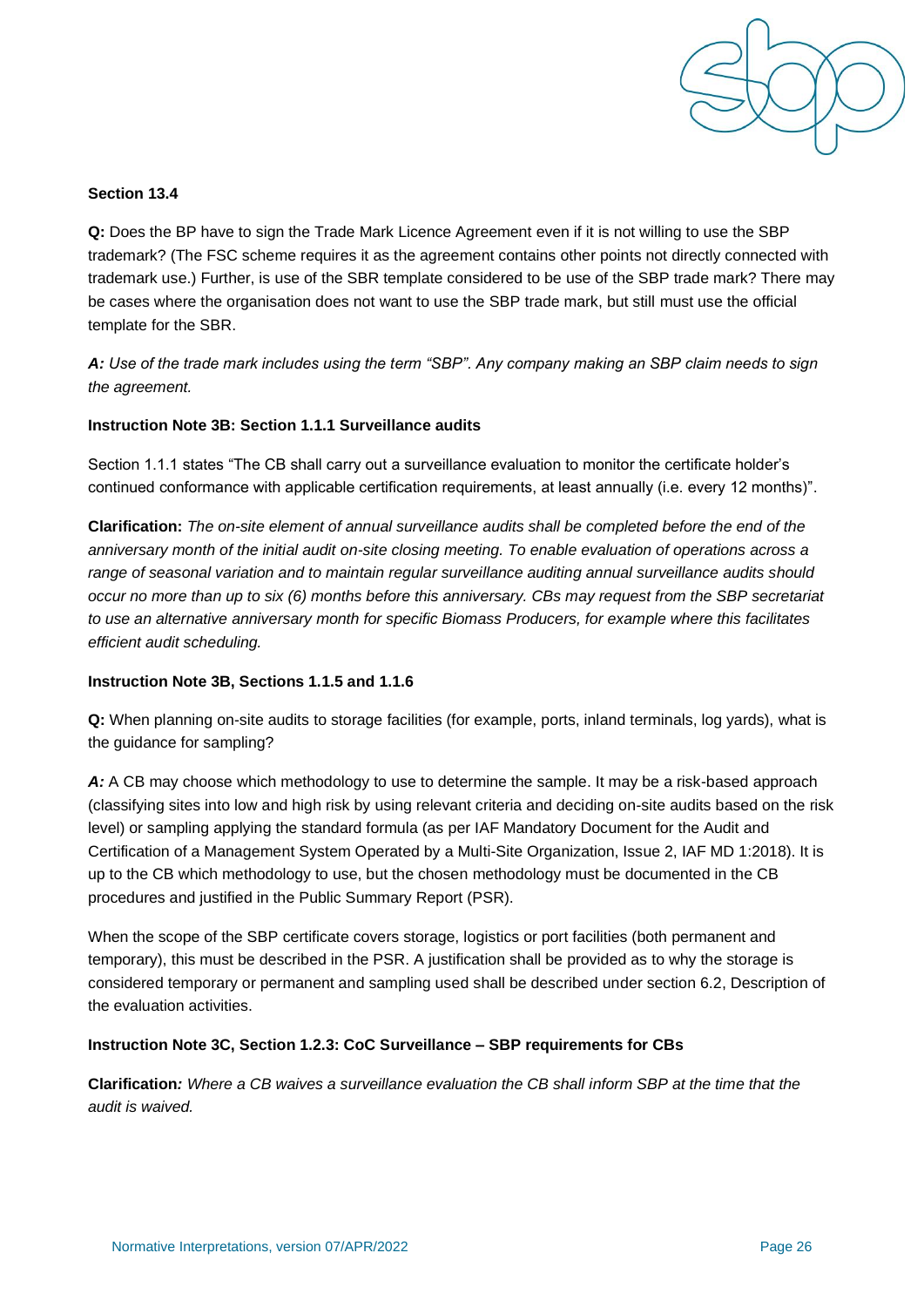

#### **Instruction Note 3C, Section 2.1.4**

Section 2.1.4 states:

"2.1 The CB shall review at a minimum:

"2.1.4 Purchasing and sales documentation for feedstock and biomass (invoices, bills, transport documents, sales contracts)".

**Clarification***: For surveillance audits, this requirement includes that the CB verifies records of claims made and biomass received through the Data Transfer System (DTS). The CB shall verify a Certificate Holder's transaction data directly in the DTS.*

*Note: For the period 1 October 2016 - 31 August 2017, a separate Periodic Transaction Summary Report (PTSR) shall be provided to the CB by the Certificate Holder. The PTSR must be requested by the Certificate*  Holder from SBP and supplied to the CB. All requests and questions shall be submitted to *DTS*@sbp*[cert.org.](mailto:DTS@sbp-cert.org)*

#### **Instruction Note 3D, Section 1.9.1**

**Q:** The minor non-conformity close-out timeframe is up to one year but other accreditation requirements require shorter close-out.

*A: Standard 3, section 1.9.1 states "Minor non-compliances shall be corrected within one year (under exceptional circumstances, within two years)." This is a maximum timeframe. CBs may elect to reduce the timeframe.* 

#### **Instruction Document 3F, Section 2 h)**

**Clarification:** *For any Certificate Holders approved for Instruction Document 5D: Dynamic Batch Sustainability Data, the SBP certificate scope statement shall include the following:*

*"The scope includes communication of Dynamic Batch Sustainability Data"*.

*For any Certificate Holders approved for Instruction Document 2D: SBP Requirements for Group Schemes, the SBP certificate scope statement shall include the following:*

*"The scope includes an SBP Group Management Scheme".*

#### **Instruction Document 3F, Section 4**

**Q:** Is there a requirement for Certification Bodies to have their certificate templates approved by SBP?

*A: Yes. Instruction Document 3F, section 4 states: "Certification documentation shall be approved in writing by SBP before use by the CB".*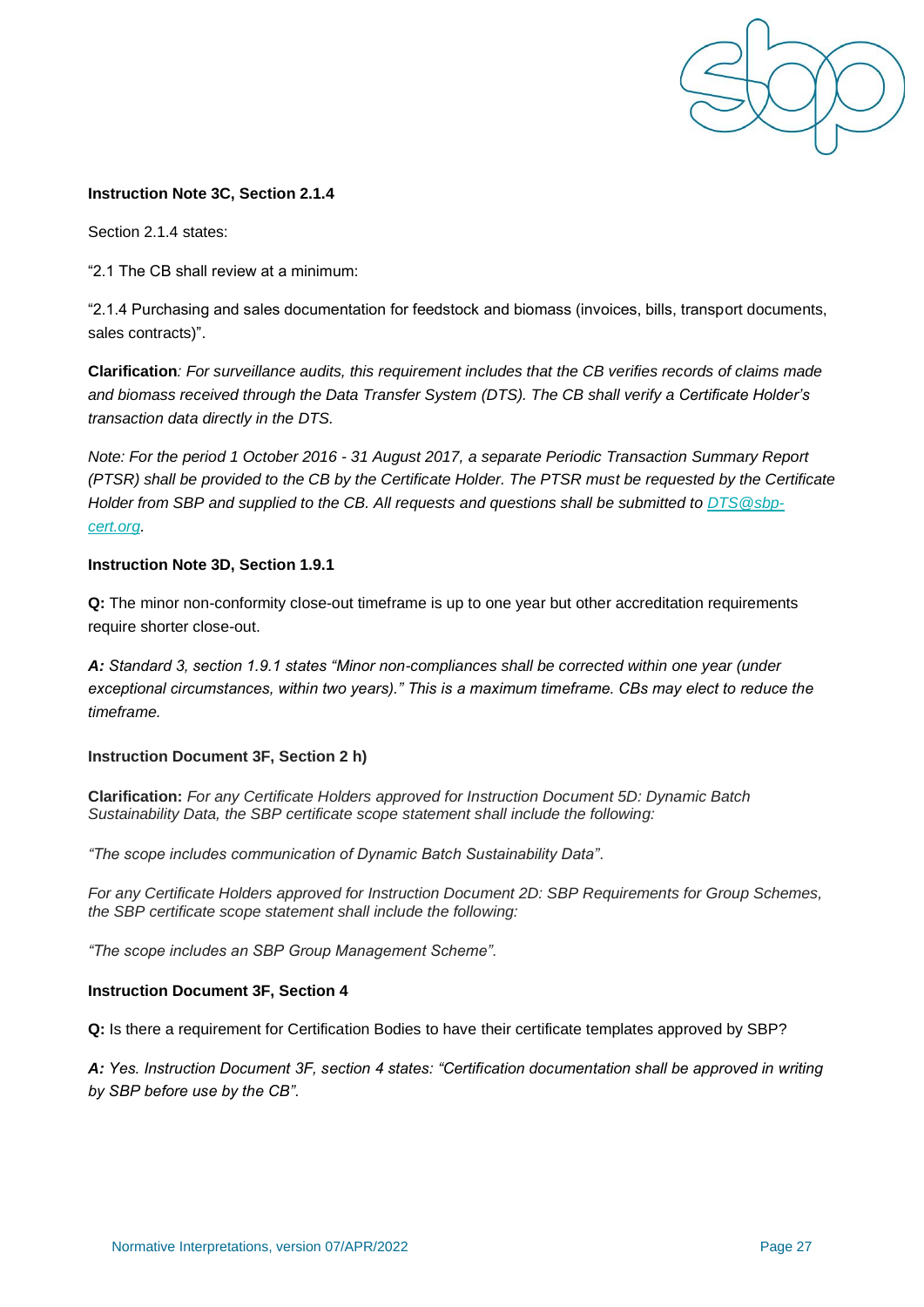

# <span id="page-30-0"></span>Standard 4: Chain of Custody

#### **General**

SBP-approved Chain of Custody (CoC) Systems are set out in the currently applicable PEFC, SFI and FSC Chain of Custody Standards as well as in Standard 4. These Chain of Custody systems all operate Mass Balance systems that ensure that sustainability characteristics remain assigned to consignments of biomass on a book-keeping basis while the physical mixing of feedstock and biomass with different sustainability characteristics is allowed.

SBP will only approve Chain of Custody systems under which the sustainability characteristics remain assigned to consignments of biomass on a bookkeeping basis while the physical mixing of biomass with different sustainability characteristics is allowed.

Specifically, SBP will only approve Chain of Custody systems where:

If a link in the chain of custody mixes feedstock or biomass with different sustainability characteristics a mass balance is used. For the mixing the following shall apply:

- The method may be applied up to the level of a single location; and
- The sustainability characteristics of mixed biomass output can be traced back to the characteristics and quantities of the individual incoming biomass and feedstock, taking account of applicable conversion factors.

SBP will not approve Chain of Custody systems characterised as 'Book and Claim' where the assignment of sustainability characteristics to physical biomass is lost.

#### **Section 5.1.1**

**Q:** Is it correct that a Biomass Producer cannot have SBP certification on its own, that is, it also needs to have FSC and/or PEFC and/or SFI certification as well, even if the Biomass Producer has no FSC- or PEFCcertified feedstock?

*A: Correct. There is no bespoke SBP Chain of Custody control system. Implementing an SBP-approved Chain of Custody (CoC) system and a valid certificate is required in order to be able to make an SBP claim.* 

**Q:** A BP operates several pellet mills within the scope of an SFI multi-site certificate. SBP does not permit multi-site certification. What should the scope of the SBP certificate include?

*A: Each pellet mill requires its own SBP certificate. Each mill must be included within the scope of a valid SBP-approved Chain of Custody (CoC) system certificate.* 

**Q:** A holding company owns several pellet mills. Each mill sells pellets to the holding company which takes legal ownership of the pellets before selling them to customers. Does the holding company require a separate SBP CoC certificate?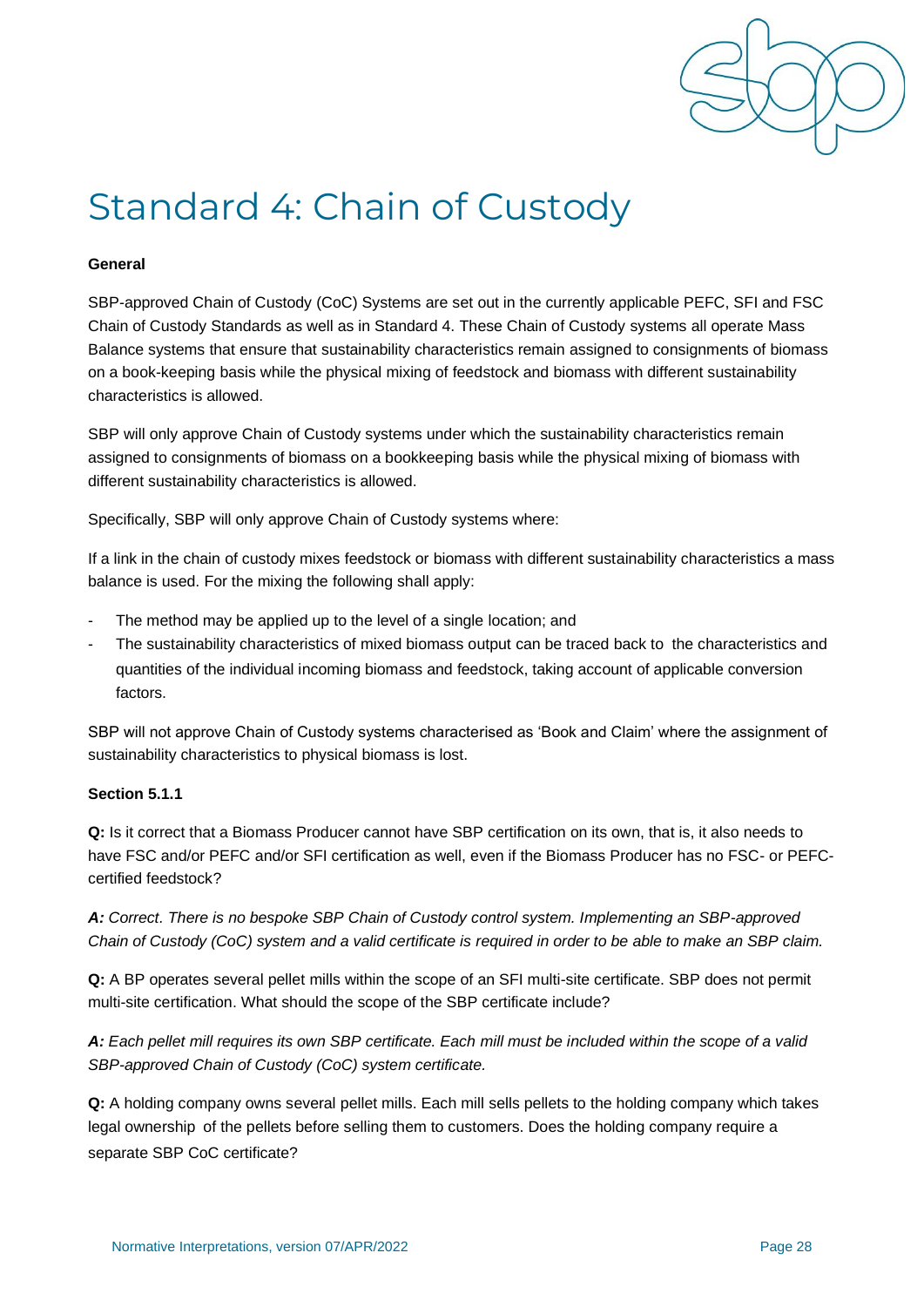

*A: Each legal owner, including the holding company, wishing to sell biomass with an SBP claim must be included within the scope of a valid SBP CoC certificate. The holding company could hold its own CoC certificate, alternatively it could be included in the scope of one (or more than one) of the BPs.* 

**Clarification:** *Loss, including suspension, of the underlying FSC, PEFC or SFI CoC certificate held by an SBP certificate holder could lead to immediate suspension of the SBP certificate. However, if the causes of suspension are not related to the operation of the SBP Chain of Custody control system (for example due to non- payment of certification fees) then it would be appropriate for the CB to issue a major non-conformity with a one month close out period.* 

#### **Section 5.1.2**

**Q:** Can a BP that is operating an FSC percentage system use that system for SBP as there is no SBP percentage claim?

*A: A BP that is operating a percentage- based control system for purposes other than SBP certification may adopt it to control SBP claims. As there is no SBP percentage claim, a proportion of biomass up to the equivalent of the percentage claim may carry the 'SBP-compliant biomass' claim.* 

**Q:** Does the SBP scheme allow organisations to outsource pellet production, for example, the organisation in question will purchase the feedstock, supply it to the pellet producer and take the resultant pellets, paying only for the provided services?

*A: The legal owner shall implement all aspects of the SBP-approved CoC system requirements for the SBP feedstock and biomass including as they relate to outsourcing.* 

*Note: The CB shall implement the Scheme accreditation requirements which are being implemented and specified in Standard 3, section 6.4, including as they relate to auditing of outsourcing.* 

**Q:** When an entity takes legal possession of biomass, should it be compulsorily certified to any of the recognised COC systems such as PEFC? The note in Standard 4 states that: "Note: SBP feedstock or biomass will not necessarily enter into the scope of the SBP-approved CoC system certification, but the SBP-approved CoC system, CoC processes and requirements shall extend to SBP feedstock and biomass".

*A: Yes, the legal owner must be certified to an SBP-approved Chain of Custody (CoC) system. The note explains that the scope of the an SBP-approved Chain of Custody (CoC) system must include the SBP feedstock and biomass e.g. physical locations, outsourcing, or relevant standards and processes such as FSC- STD-40-007: FSCTM Standard for Sourcing Reclaimed Material for Use in FSC.* 

The SBP feedstock or biomass does not, however, have to be certified under the SBP-approved Chain of *Custody (CoC) system and it does not have to carry an FSC, PEFC or SFI claim.* 

**Q:** Where a legal owner is operating an FSC transfer system, can biomass with different SBP claims (SBPcompliant and SBP-controlled) be physically mixed (for example, in a ship) and the biomass still retain the SBP-compliant and SBP- controlled claims?

*A: A legal owner operating an FSC transfer system may physically mix batches of biomass with different SBP claims and the output batches of biomass may retain their original input claims.*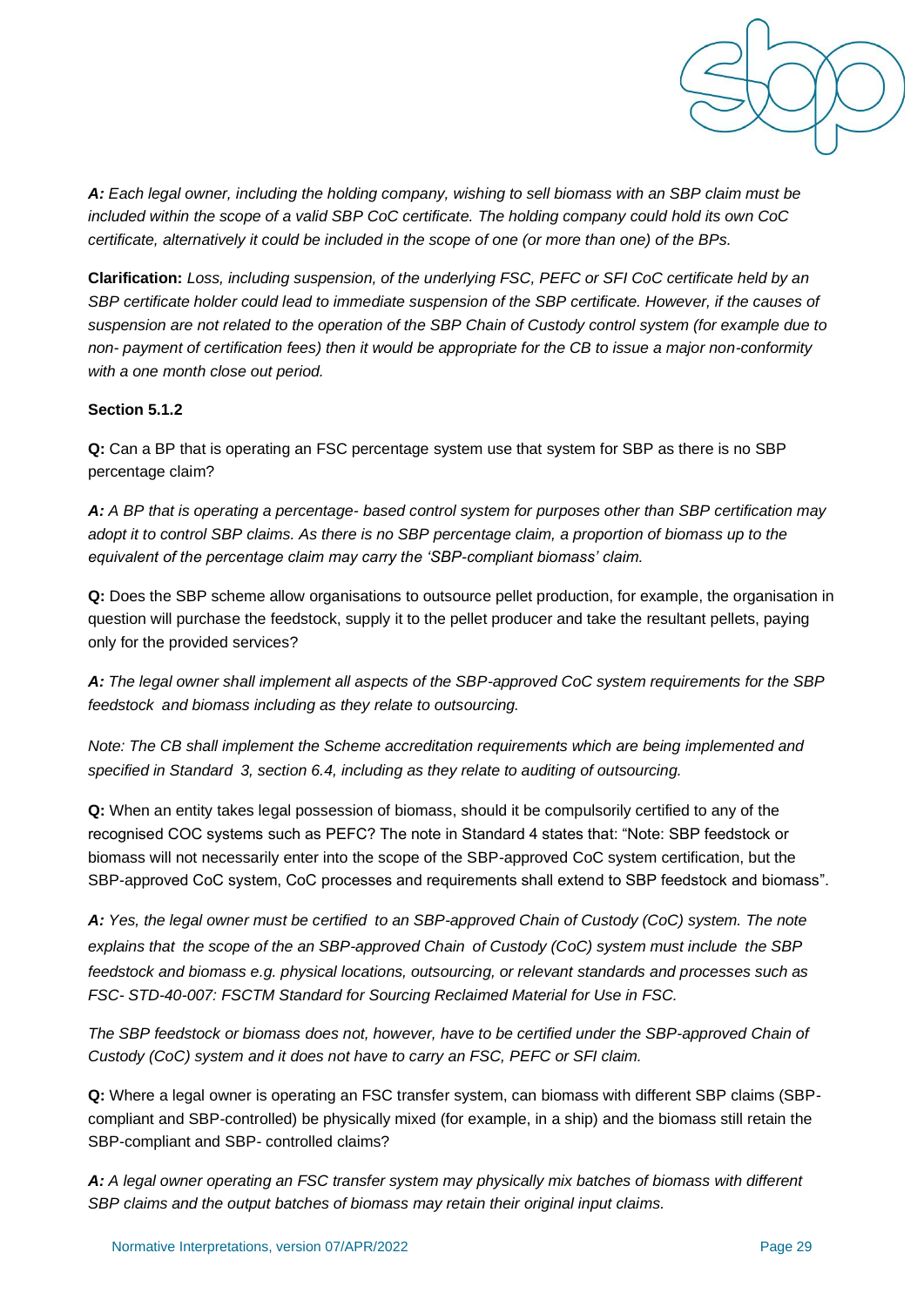

*Although SBP requires that legal owners operate an SBP-approved CoC system (FSC, PEFC or SFI) to determine output claims, it differs from FSC in that material with different claims may be mixed as long as the material is sold in proper proportions to the original claims. Within FSC, implementation of the transfer system requires that if there is physical mixing of inputs with different claims then only the lowest claim may be used for outputs.* 

*SBP differs from FSC in two important respects in relation to CoC claims. First, SBP does not have an equivalent of the FSC 100% claim, which indicates that all 'atoms' in a product carrying that claim originated from an FSC certified forest. Instead, the SBP standards state that SBP- compliant biomass "may physically contain SBP-compliant feedstock, Controlled Feedstock or EUTR-compliant biomass".* 

*Second, SBP requires implementation of a Production Batch system which ensures that SBP claims are retained and cannot be transferred between batches, even if batches are physically mixed. This principle is supported by the implementation of the SBP Data Transfer System (DTS).* 

*Additionally, SBP does not permit claims to be transferred between physical batches using 'book and claim' techniques as SBP states (in Instruction Document 5A v1.1) that the Permitted Use of a Transaction Claim is that it "must remain consistent with the physical biomass to which it relates.* 

*If the biomass is destroyed, or is sold to a customer who is not an SBP Certificate Holder, the claim must also be destroyed. A Transaction Claim may only be 'detached' from the physical biomass to which it relates*  when the biomass is burned by an End-User for the purpose of generating electricity or heat." Put simply, *batches may be physically combined as long as their Transaction Claim follows the same proportional weight of material as outputs that entered the system as inputs.* 

*As such, SBP does not consider that the physical mixing of biomass with different SBP claims under an FSC transfer system necessarily requires that the lowest claim be allocated to all outputs.* 

*SBP Standard 4, section 5.1.2 states that "The legal owner shall implement all aspects of the SBP-approved CoC system requirements for the SBP feedstock and biomass. Where there is a conflict between the requirements in the SBP-approved CoC system requirements and those specified in the SBP standards, the SBP standards shall have precedence."* 

*With reference to SBP Standard 4, section 5.1.2 and the absence of a 100% claim, the implementation of both the Production Batch system and the DTS and the definition of a Permitted Use of a Transaction Claim, SBP concludes the following: A legal owner operating an FSC transfer system may physically mix batches of biomass with different SBP claims and the output batches of biomass may retain their original input claims.* 

#### **Section 5.2.2**

**Q:** Standard 4, section 5.2.2 states "Only the following feedstock inputs shall be considered to be SBPcompliant feedstock [3rd bullet]

• Feedstock sourced within the scope of the BP's own SBP-approved Chain of Custody (CoC) System Certification, for example, non-certified reclaimed feedstock sourced in compliance with FSC-STD-40- 007: FSC Standard for Sourcing Reclaimed Material for Use in FSC."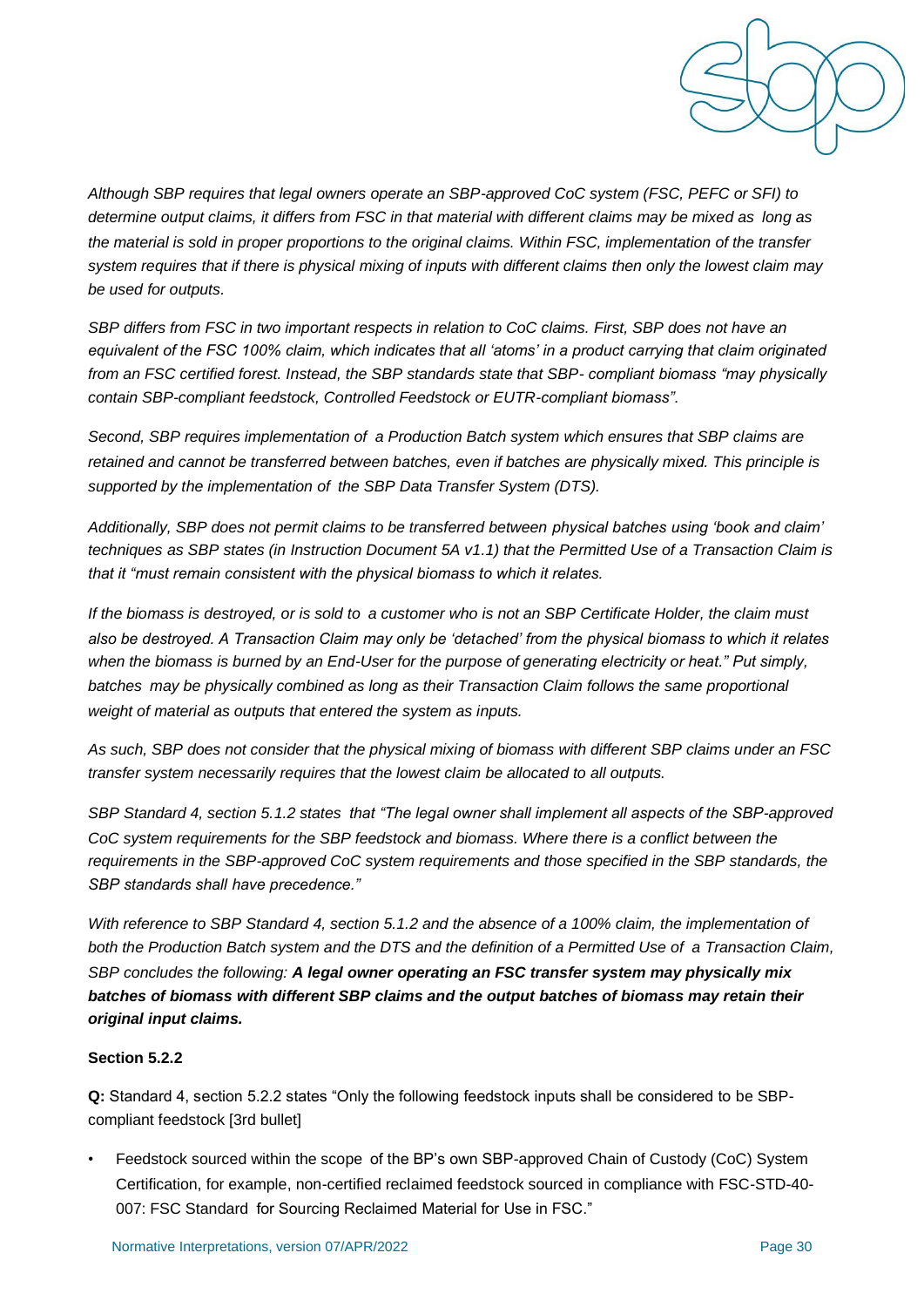

*A: Notice is drawn to FSC-STD-40-007: FSC Standard for Sourcing Reclaimed Material for Use in FSC Annex I: Examples of reclaimed wood material which states that the following products are not considered to be reclaimed "Co-products from virgin parent materials (example: Offcuts, shavings, sawdust, and the like, generated during primary manufacture of logs)."* 

**Q:** SFI Fiber Sourcing is now accepted by PEFC, will this now be acceptable as SBP- controlled feedstock?

*A: Yes. PEFC has announced that The Sustainable Forestry Initiative (SFI) Fiber Sourcing Standard is now recognised by the Programme for the Endorsement of Forest Certification (PEFC) as a tool that meets PEFC requirements for the avoidance of controversial sources in the PEFC Chain of Custody standard. Consequently, feedstock sourced in compliance with the SFI Fiber Sourcing Standard or supplied with the relevant SFI % Certified Sourcing claim may be considered to be SBP-compliant feedstock. The statements in Standard 2, Section 8.2 and Standard 4, Section 5.2.2 that: feedstock received in compliance with SFI Fiber Sourcing requirements are not considered to meet SBP-certified feedstock or Controlled Feedstock requirements are superseded by PEFC's recognition.* 

**Erratum:** The above answer should read: *Yes. PEFC has announced that The Sustainable Forestry Initiative (SFI) Fiber Sourcing Standard is now recognised by the Programme for the Endorsement of Forest Certification (PEFC) as a tool that meets PEFC requirements for the avoidance of controversial sources in the PEFC Chain of Custody standard. Consequently, feedstock sourced in compliance with the SFI Fiber Sourcing Standard or supplied with the relevant SFI % Certified Sourcing claim may be considered to be SBP-controlled feedstock. The statements in Standard 2, Section 8.2 and Standard 4, Section 5.2.2 that: feedstock received in compliance with SFI Fiber Sourcing requirements are not considered to meet SBPcertified feedstock or Controlled Feedstock requirements are superseded by PEFC's recognition.*

#### **Section 5.2.4**

**Q:** Where feedstock is received with an SBP-approved Chain of Custody Scheme % Claim how should this be treated?

*A: Where a % claim is received then it should be allocated to Compliant and Controlled feedstock in the same proportion as the %. If feedstock is received as a % claim (for example, PEFC %) and the BP is operating another Chain of Custody system (for example, FSC) then a PEFC 70% claim may still be considered to comprise 70% SBP-compliant and 30% SBP-controlled feedstock.* 

#### **Section 5.2.7 Mixing of biomass**

**Clarification***: The concept of EUTR compliant biomass was used by SBP to facilitate the initial trading of biomass with SBP claims. The trade of biomass with SBP claims is now established and it is appropriate to remove this classification. From 31 December 2017, the biomass group "EUTR compliant biomass" will no longer be recognised by SBP. Standard 4 section 6.1, "EUTR compliance" will remain normative.* 

**Clarification***: Mixing of biomass. Until 30 September 2018, biomass carrying an SBP claim may be physically mixed with biomass carrying a claim from an SBP-approved scheme. Mass balance/ Credit control systems may be applied to the mix. The biomass must be received by the legal owner with the SBPapproved scheme claim. The conditions under which that claim can be transferred to the next customer are determined by the requirements of the SBP-approved scheme and are outside the scope of SBP.*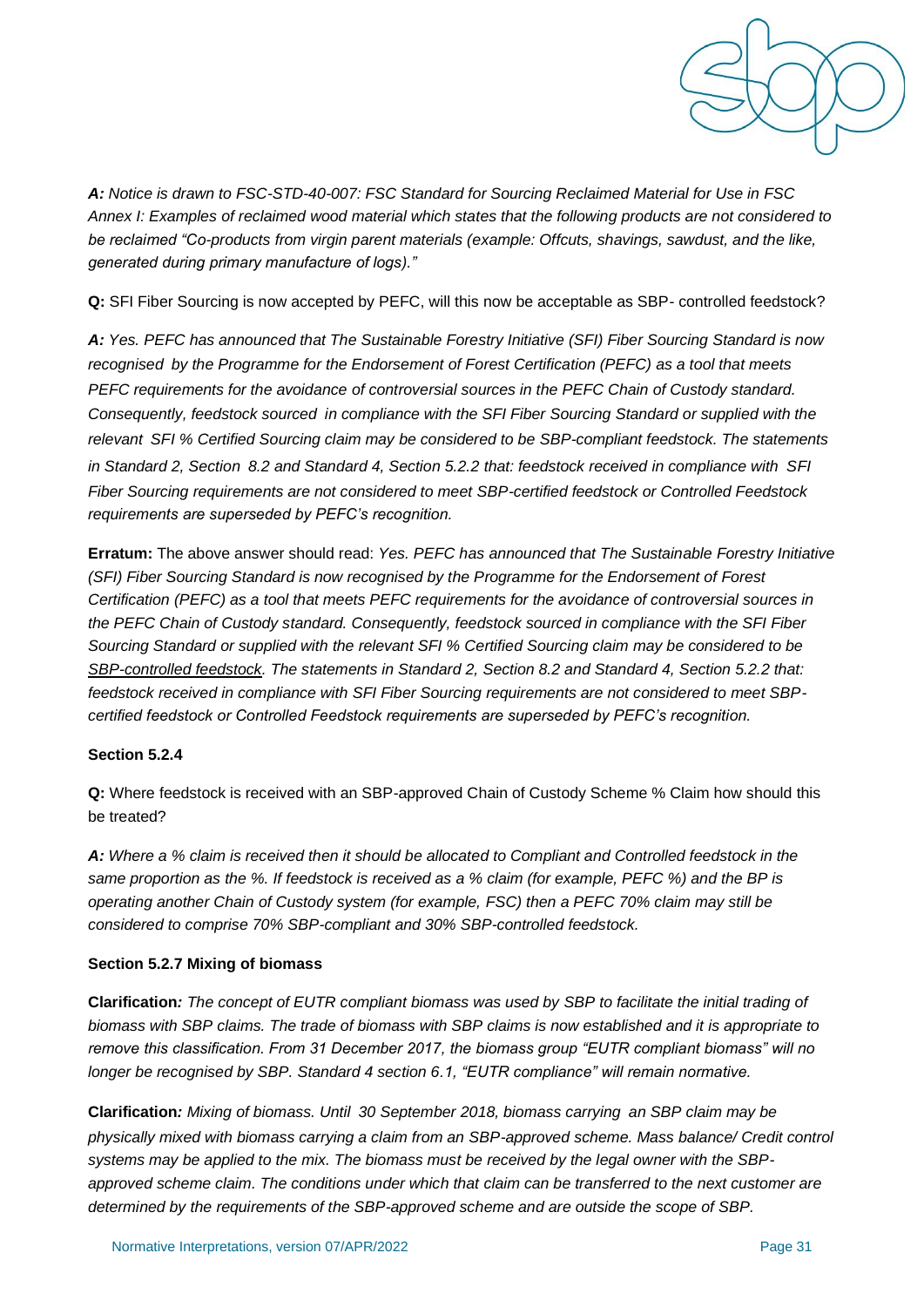

*SBP will review the situation by 31 March 2018 and determine if this mixing rule may be extended beyond 31 September 2018 and, if so, for what period.* 

*Example 1:* 

*An SBP and FSC certified legal owner takes delivery of the following:* 

- − *50,000 tonnes of biomass received with an SBP-compliant claim only; and*
- − *60,000 tonnes of biomass received with an FSC Mix claim only.*

#### *The deliveries are mixed.*

*40,000 tonnes of biomass are sold with an SBP-compliant claim and 10,000 tonnes of biomass with an SBPcompliant claim remains in stock.* 

*Rules determining if the biomass may be sold with an FSC Mix claim are outside the scope of SBP (but it is assumed that they may not as 50,000 tonnes of biomass carries no FSC-recognised claim).* 

#### *Example 2:*

*An SBP and FSC-certified legal owner takes delivery of the following:* 

- − *50,000 tonnes of biomass received with an SBP-compliant claim and an FSC Mix claim; and*
- − *60,000 tonnes of biomass received with an FSC Mix claim only.*

#### *The deliveries are mixed.*

*40,000 tonnes of biomass are sold with an SBP-compliant claim and 10,000 tonnes of biomass with an SBPcompliant claim remains in stock.* 

*Rules determining if the biomass may be sold with an FSC Mix claim are outside the scope of SBP (but it is assumed that they may be as all the biomass carries an FSC Mix claim and the legal owner is FSC certified).* 

#### *Example 3:*

*An SBP and PEFC-certified legal owner takes delivery of the following:* 

- − *50,000 tonnes of biomass received with an SBP-compliant claim and an FSC Mix claim; and*
- − *60,000 tonnes of biomass received with an FSC Mix claim only.*

#### *The deliveries are mixed.*

*40,000 tonnes of biomass are sold with an SBP-compliant claim and 10,000 tonnes of biomass with an SBPcompliant claim remains in stock.* 

*Rules determining if the biomass may be sold with an FSC Mix claim are outside the scope of SBP (but it is assumed that they may not as the legal owner is not FSC- certified).* 

**Current interpretation:** *Until 30 September 2018, biomass carrying an SBP claim may be physically mixed*  with biomass carrying no SBP claim, but with a claim from an SBP-approved scheme (e.g. FSC 100%).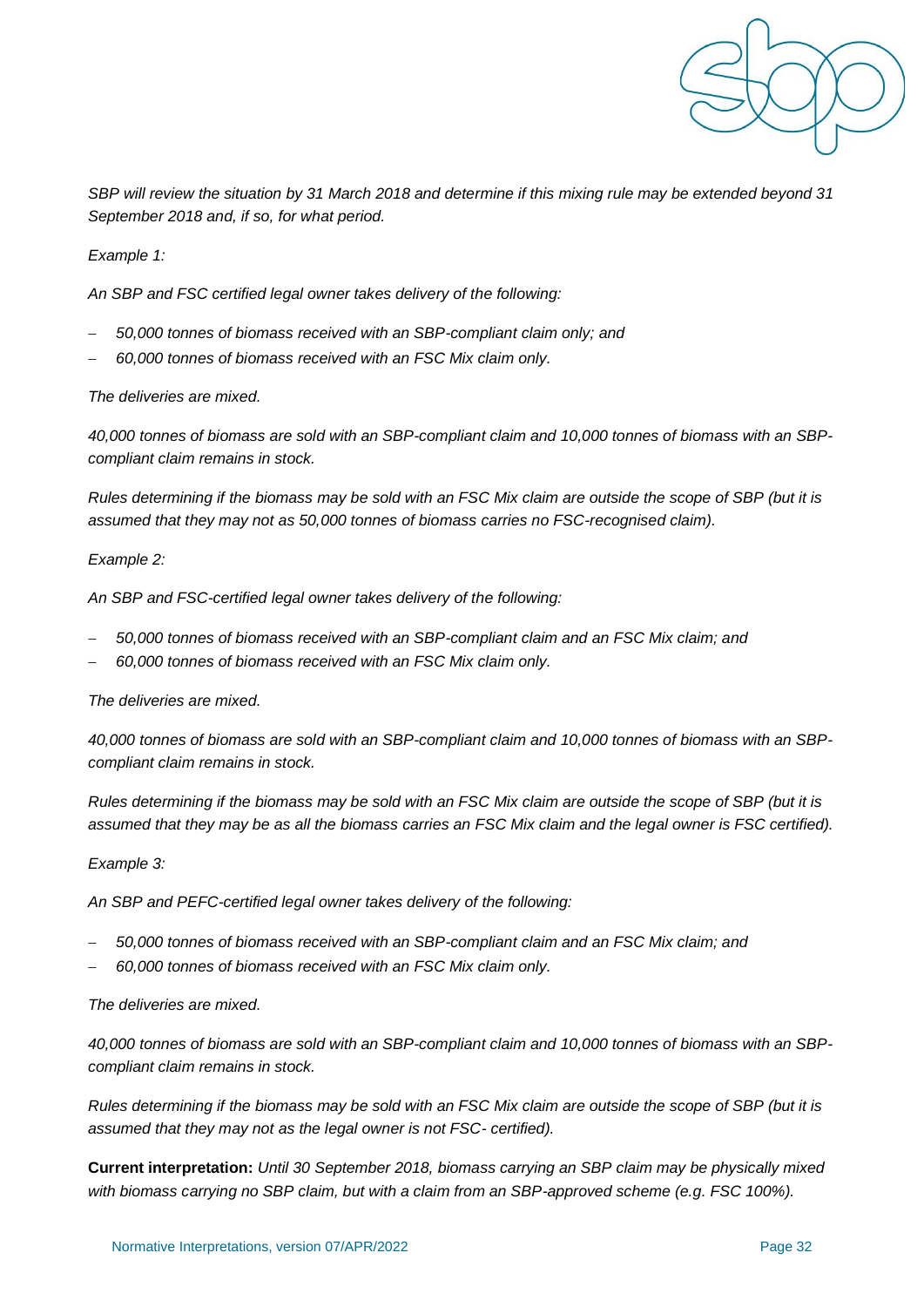

*Mass balance/Credit control systems may be applied to the mix. The biomass must be received by the legal owner with the SBP- approved scheme claim. The conditions under which that claim can be transferred to the next customer are determined by the requirements of SBP-approved scheme and is outside the scope of SBP.* 

**Additional interpretation:** *To permit existing supply chains to make the necessary operational changes, the period until which biomass carrying an SBP claim may be physically mixed with biomass carrying no SBP claim, but with a claim from an SBP-approved scheme (e.g. FSC 100%) is extended until 31 March 2019.* 

*For clarification purposes, biomass with both an SBP-claim and a claim from an SBP-approved scheme (e.g. FSC, PEFC) can continue to be mixed indefinitely.* 

**Q:** A trader has no stock and buys pellets with PBid 01-01-01-00 carrying an SBP-compliant claim and physically mixes them with pellets with PBid 02-02-02-00 carrying an SBP-controlled claim. The trader is implementing a credit system. Can the trader sell any pellets with PBid 02-02-02-00 and with an SBPcompliant claim?

*A: No. Sustainability characteristics may not be swapped between batches. Biomass may however be physically mixed and a batch's claim may be downgraded (from SBP-compliant to SBP-controlled).*

#### **Section 5.3.1**

**Q:** If a Biomass Producer has pellets in its credit account can they be sold after the date of issue of the SBP certificate as 'SBP- compliant' biomass? If such pellets were sold before the date of issue of the SBP certificate can they be considered 'SBP- compliant' in retrospect?

*A: If the feedstock is certified and the credit system has been used then the pellets may be sold with the 'SBP-compliant' claim.* 

*The 'SBP-compliant' claim cannot be used retrospectively.* 

**Q:** If pellets are produced after the closing meeting of the SBP assessment, can they be sold with the 'SBPcompliant' claim?

*A: If the pellets were produced in accordance with the process audited during the SBP assessment and subsequently SBP approves the certification of the Biomass Producer then such pellets may be sold with the 'SBP-compliant' claim.* 

#### **Sections 5.4.1 a-d, 5.4.2 and 5.5.3**

**Q:** What information needs to be included in the sales document, when selling SBP- certified biomass and how does this relate to the data entered to the DTS?

*A: SBP Certificate Holder selling biomass with an SBP claim must use the Data Transfer System (DTS) to transfer an SBP claim to the next legal owner (Instruction Document 5A 4.1 and 4.2). SBP Claims are only valid if recorded in the DTS.* 

*The requirements of Standard 4, Sections 5.4.1 a-d and 5.4.2 may be met through the Transaction Data in the DTS.*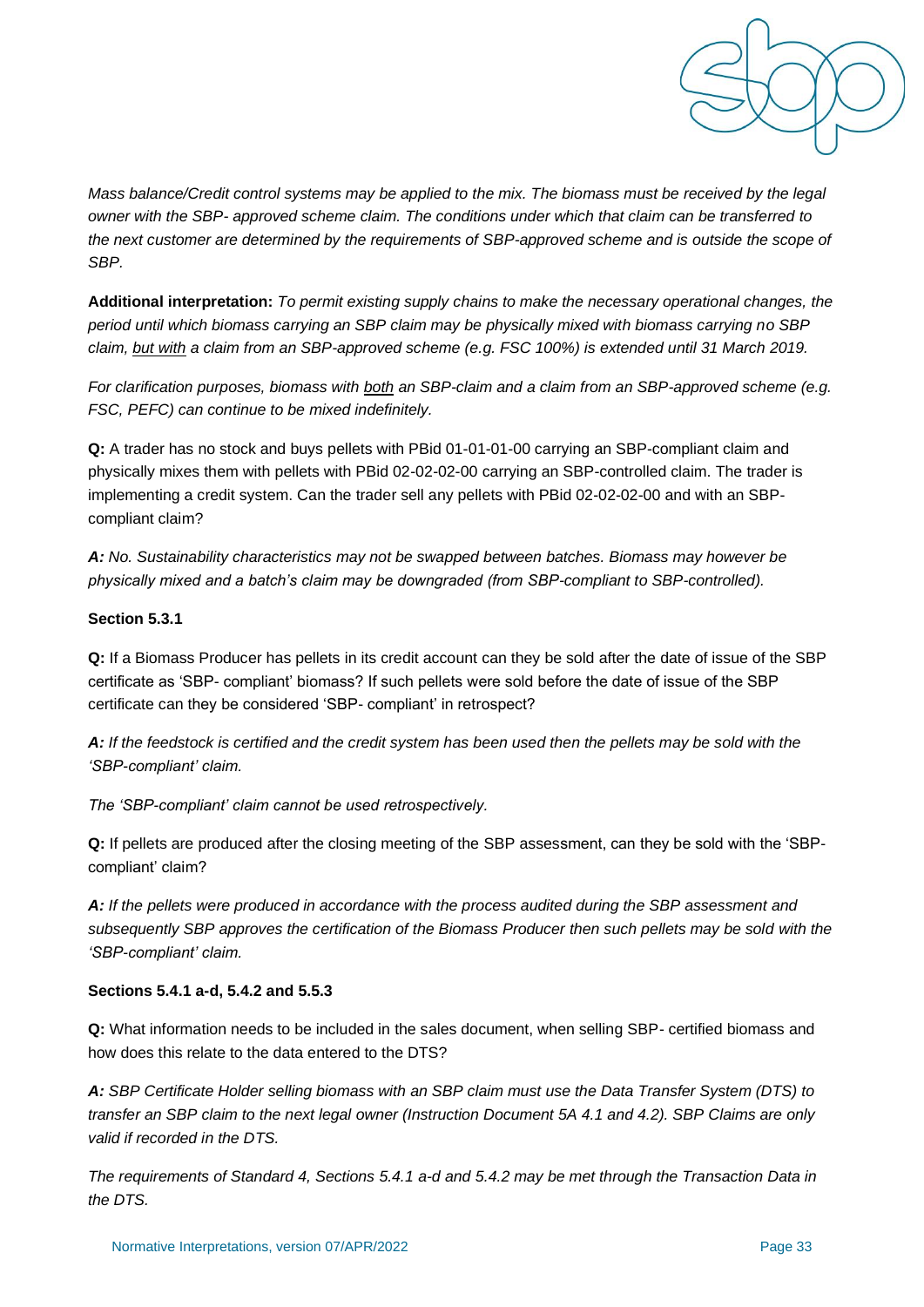

*Standard 4, Sections 5.5.3 requires that the transaction recorded in the DTS shall be referenced to sales and delivery documentation, for example through invoice numbers.* 

*Note: SBP Certificate Holders within a group of SBP-certified organisations are also required to enter biomass movements between internal group Certificate Holders to the DTS. Reference to a sales document is not required in these cases.* 

#### **Section 5.4.2**

**Q:** Standard 4, section 5.4.2 states: "A legal owner shall record the certificate numbers of the customer to which it supplies biomass, where applicable."

What is the definition of "applicable" in that case?

*A: In the case of Standard 4, section 5.4.2 "applicable" is determined to mean if the customer is certified then record the number, otherwise do not. This information must be entered into the Data Transfer System (DTS).* 

#### **Section 5.4.2**

**Q:** Standard 4, section 5.4.2 states: "A legal owner shall record the certificate numbers of the customer to which it supplies biomass, where applicable."

What is the definition of "applicable" in that case?

*A: In the case of Standard 4, section 5.4.2 "applicable" is determined to mean if the customer is certified then record the number, otherwise do not. This information must be entered into the Data Transfer System (DTS).* 

#### **Section 5.5.3 SBP claims on invoices and delivery notes**

**Clarification:** *The SBP claim does not have to be included on the sales and delivery documentation. Biomass supplied with an SBP claim in the DTS shall be identifiable as such on sales and delivery documentation. Transactions recorded in the DTS shall be referenced to sales and delivery documentation,*  for example through invoice numbers. Where sales and delivery documentation include biomass with an *SBP claim and also other products the referencing shall ensure that biomass supplied with an SBP-claim is clearly identifiable.*

#### **Section 5.5.3**

Normative interpretation to support the decision by the SBP Board to suspend all SBP certificates in Russia and Belarus by 12.00PM CET on 8 April 2022.

**Standard requirement text:** All sales and delivery documentation shall clearly differentiate biomass supplied with an SBP claim from other biomass in the sale or delivery.

**Interpretation:** *Dispatch of SBP-certified biomass from Russia or Belarus after the 12.00PM CET on 8 April 2022 shall comply with the following conditions:* 

• *The biomass was produced prior to the suspension;*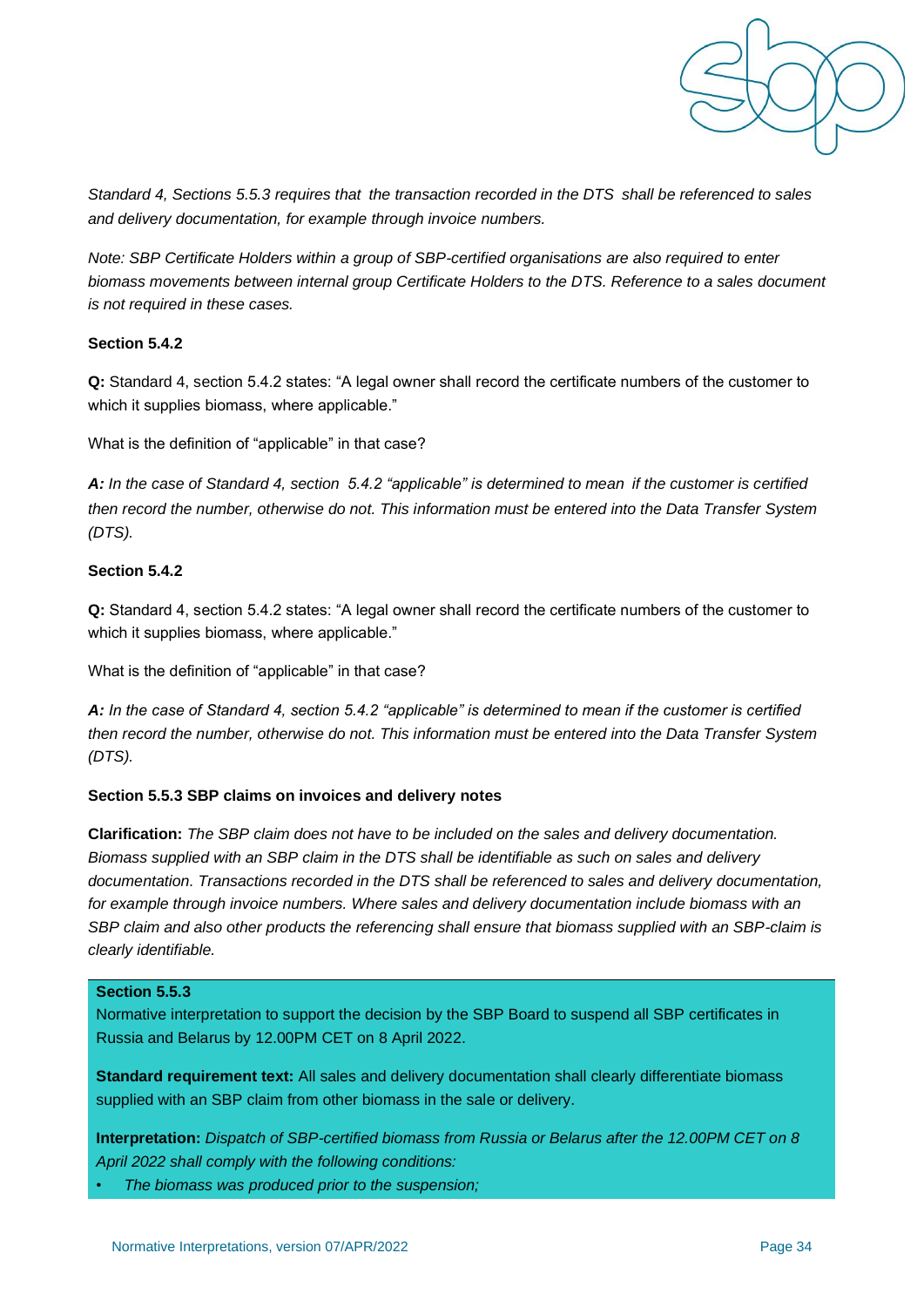

• *The biomass was sold (invoiced) before the suspension;* 

• *The transaction was entered into the DTS prior to the suspension.*

*An accredited SBP Certification Body shall provide a verification statement to confirm that the conditions have been meet.*

#### **Section 5.5.4**

**Q:** Standard 4, section 5.5.4 states "5.5.4 'SBP-compliant biomass' is biomass which is produced in compliance with all relevant SBP standards using the rules of an SBP- approved Chain of Custody (CoC) System and is derived from SBP compliant primary feedstock. It may physically contain SBP- compliant feedstock, Controlled Feedstock or EUTR-compliant biomass."

The word 'primary' should be deleted.

*A: Standard 4, section 5.5.4 would more correctly read "'SBP-compliant biomass' is biomass which is produced in compliance with all relevant SBP standards using the rules of an SBP-approved Chain of Custody (CoC) System and is derived from SBP compliant primary feedstock. It may physically contain SBPcompliant feedstock, Controlled Feedstock or EUTR-compliant biomass."* 

#### **Section 5.5.4**

**Clarification:** *Standard 4, section 5.5.4 states: "SBP-compliant biomass is biomass which is produced in compliance with all relevant SBP standards using the rules of an SBP-approved Chain of Custody (CoC) System and is derived from SBP-compliant primary feedstock. It may physically contain SBP-compliant feedstock, Controlled Feedstock or EUTR- compliant biomass'.* 

*The word 'primary' should be deleted.* 

*Standard 4, section 5.5.4 should be read as: "SBP-compliant biomass is biomass which is produced in compliance with all relevant SBP standards using the rules of an SBP-approved Chain of Custody (CoC) System and is derived from SBP-compliant primary feedstock. It may physically contain SBP-compliant feedstock, Controlled Feedstock or EUTR-compliant biomass'.* 

#### **Instruction Note 4B and Trade Mark Licence Agreement**

**Q:** What are the rules/requirements to be observed by Certification Bodies and Certificate Holders when using any of the SBP trade marks, including the SBP logo? Where is the guidance given?

*A: Instruction Note 4B: trade mark use covers the general requirements, and application and formatting of the trade mark.* 

*The Trade Mark Licence Agreement, section 7.2 states: "As and when required by the Licensor, the Licensee shall send to the Licensor for its prior written approval, the text and layout of any material relating*  to Products containing the Mark. In the event that the Licensor disapproves of such material, it shall give written notice of such disapproval to the Licensee within 5 days of receipt by the Licensor of the material. *The Licensee shall not use any material with the Mark (including but not limited to advertising, marketing or*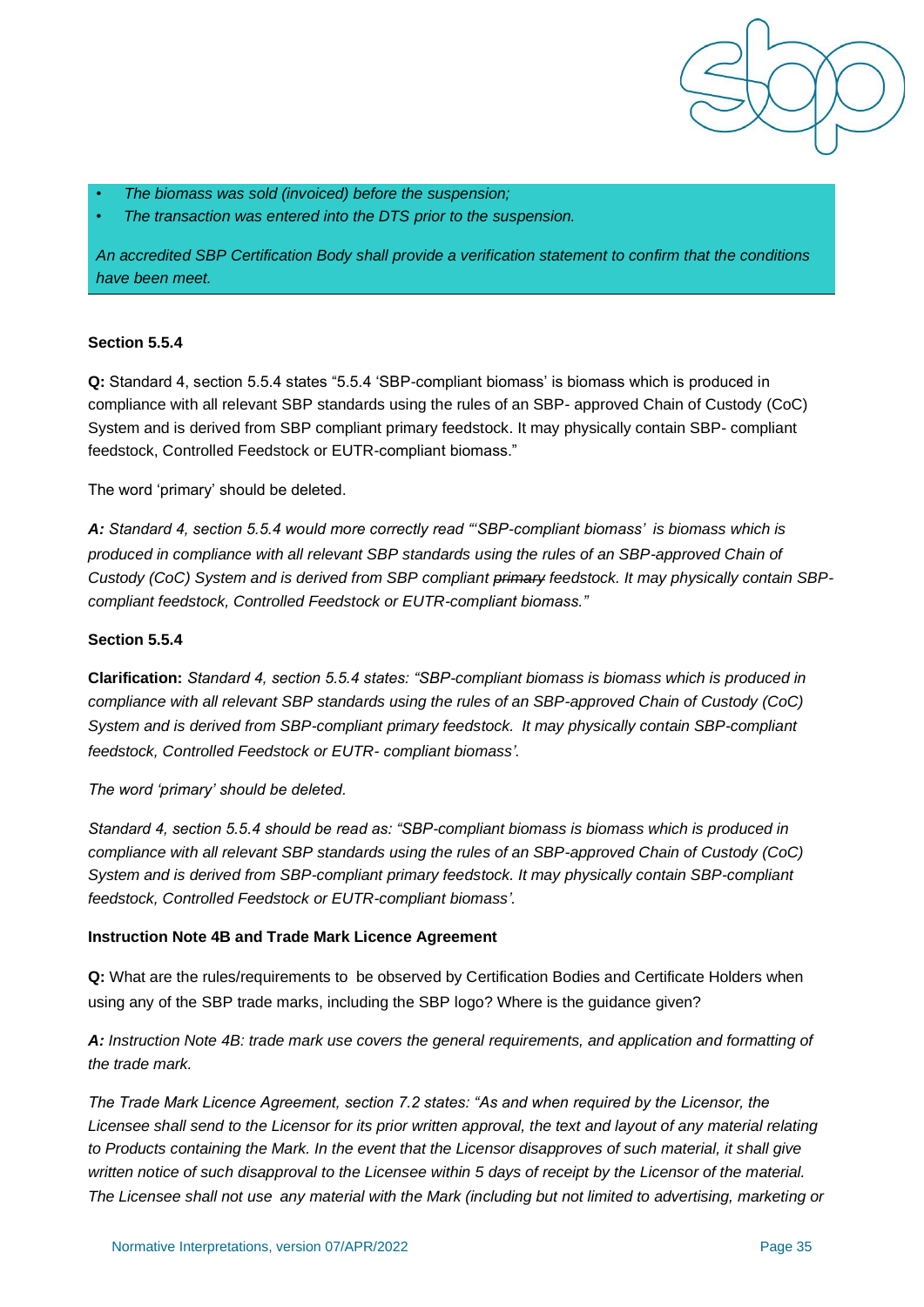

*promotion of Products) that has not been approved by the Licensor. In the absence of a written notice of non-approval within 5 days of receipt of such materials, the materials shall be deemed to have been approved by the Licensor".* 

#### **Instruction Note 4B and Trade Mark Use**

**Q:** If a party wishes to use the SBP logo or one of its trade marks what guidance should it follow?

*A: There are three documents that should be consulted for guidance on how to use the logo and which permissions should be sought. Those documents are: i) the Trade Mark Licence Agreement; ii) Information Note 4B (found in Standard 4); and iii) the SBP Brand Guidelines [\(https://sbp-cert.org/documents/guidance](https://sbp-cert.org/documents/guidance-documents/sbp-mark-use-guidance-for-certificate-holders/)[documents/sbp-mark-use-guidance-for-certificate-holders/\)](https://sbp-cert.org/documents/guidance-documents/sbp-mark-use-guidance-for-certificate-holders/)* 

*Importantly, in accordance with the Trade Mark Licence Agreement, clause 7.2, the party must send for its prior written approval the text and layout of any material containing the SBP logo or SBP trade marks.*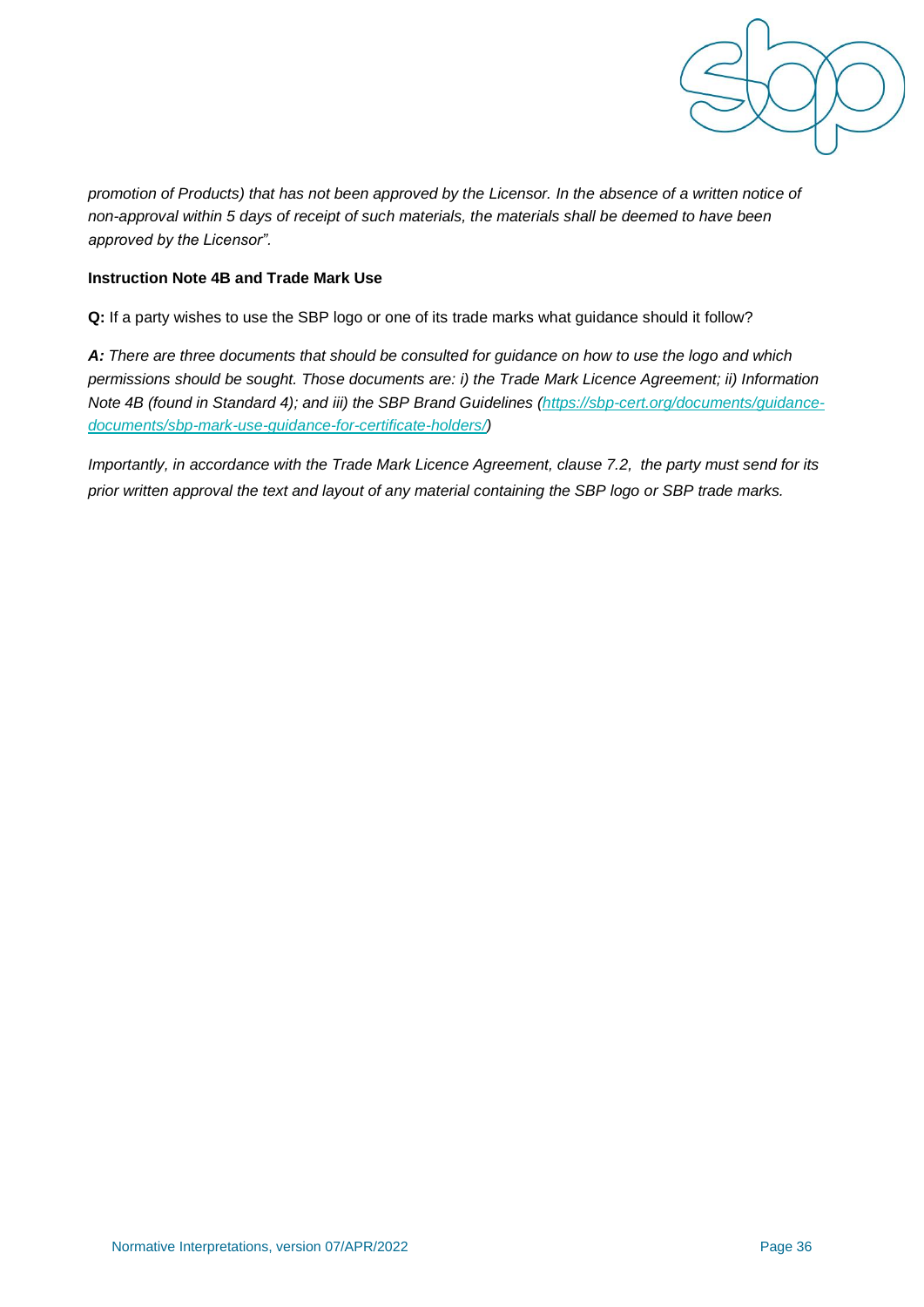

# <span id="page-39-0"></span>Standard 5: Collection and Communication of Data

#### **General**

**Q:** If a Biomass Producer had FSC certification and was using exclusively FSC feedstock, could it use the energy and carbon balance data gathering standard on its own and supply the biomass as FSC-certified along with the carbon data without being SBP-certified?

*A: The energy and carbon balance data could be certified, but it is not clear how this could be linked to biomass carrying an FSC claim without SBP certification of the biomass. SBP is currently exploring the data transfer component and how it might facilitate trade more widely (e.g. quality aspects as well as sustainability characteristics).* 

**Q:** What is to stop FSC and PEFC setting up their own energy and carbon balance systems as optional modules and supplying the feedstock as FSC- or PEFC-certified, thus cutting SBP out of the equation. Would the power generators accept this?

*A: SBP is actively working with PEFC to develop a greenhouse gas (GHG) module that would mean a legal owner could just be PEFC-certified with the GHG module, thereby not requiring SBP certification. It is SBP's stated intention to promote FSC and PEFC certification.* 

**Q:** Is certification against standard 5 compulsory or optional? Can the BP be certified against standards 1 to 4 first, and against standard 5 afterwards?

*A: Certification against Standard 5 is optional and may be added later. If an organisation is not certified against Standard 5 no claim may be made about any carbon or energy data supplied until it is certified against Standard 5.* 

#### **Section 5.1**

**Q:** How can greenhouse gas values be evaluated when a plant is being commissioned?

*A: Engineering values may be used as verifiable evidence and then actual values should be evaluated after start-up.* 

#### **Section 7.2**

**Erratum.** *"Each legal owner is required to pass information relevant to each batch of pellets to the next legal owner and end- user, including sustainability and carbon and energy data." The word "pellets" should be replaced with "biomass".*

#### **Instruction Document 5A**

**Q:** Regarding the energy and carbon balance data gathering process, if the Biomass Producer is the unit of certification, how is the data that applies to the forest (and is presumably provided by the forest owner or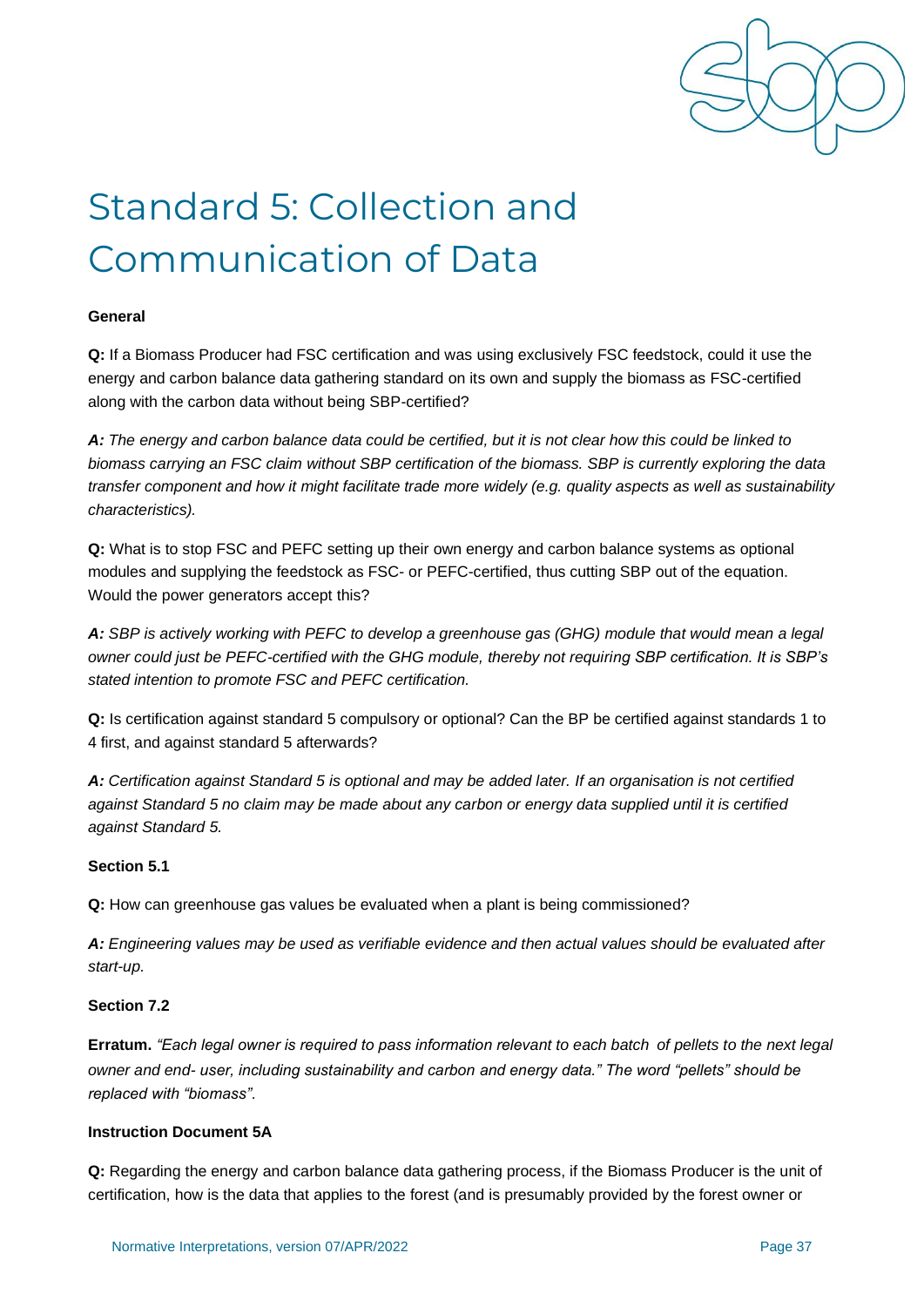

harvester) verified as being accurate and correct? Instruction Document 5A, Section 3 "Feedstock Inputs" carries a lot of data applying to the feedstock source, how would these data be validated? Would there be a need for the Certification Body to carry out site level assessments at forest source?

*A: Developing the data specifications in Instruction Note 5A is an ongoing task, which informed by the regulatory requirements as the regulators themselves define what they require. Guidance will be forthcoming.* 

#### **Instruction Document 5A, Section 2.2**

**Q:** Is it possible to assess a BP that has not commenced commercial production, only test production? In such a case the reporting period would include only a few batches of production, would that be allowed? And if so, is there a minimum length of reporting period?

*A: Yes, it is possible to audit and certify a BP during commissioning. There is no minimum reporting period, and it may be appropriate to use engineering values for a start-up operation. Note, however, that an additional audit may be required if there is a significant change in the operation and associated GHG values, such as reaching full productivity.* 

#### **Instruction Document 5A, Section 6.1**

**Q:** SBP Instruction Note 5A, section 6.1 states "For roundwood from final fellings from forest types typically grown in rotation times of more than 40 years, the average % of the volume of harvested wood from these final fellings that was delivered to the biomass producer.

Note: The average % of the volume of harvested wood going to the BP may be based on a representative sample of plots.

Note: Data does not need to be collected for roundwood from thinnings or roundwood from final fellings from forest types with a typical rotation time of less than 40 years."

*A: For clarification, the 2 Notes relate only to the last bullet point.* 

#### **Instruction Document 5A, Section 7**

**Q:** SBP product groups – is it correct that if secondary feedstock is delivered with an FSC/PEFC 100% claim then it shall be considered as product group No. 6: SBP-compliant secondary feedstock, rather than product group 4 or 5 which are controlled only?

*A: Yes, product group No. 6 is the correct definition of secondary feedstock with an FSC/PEFC 100% claim. Secondary feedstock received with a 'Controlled' claim would be categorised as product group No. 4 or No 5.* 

#### **Instruction Document 5B, Section 2.1.1**

The SBP Report on Energy and GHG for Supplied Biomass (SREG) is completed where biomass is supplied outside the scope of a Static Data Identifier (SDI), for example, where a port is used that was not foreseen during completion of the SAR.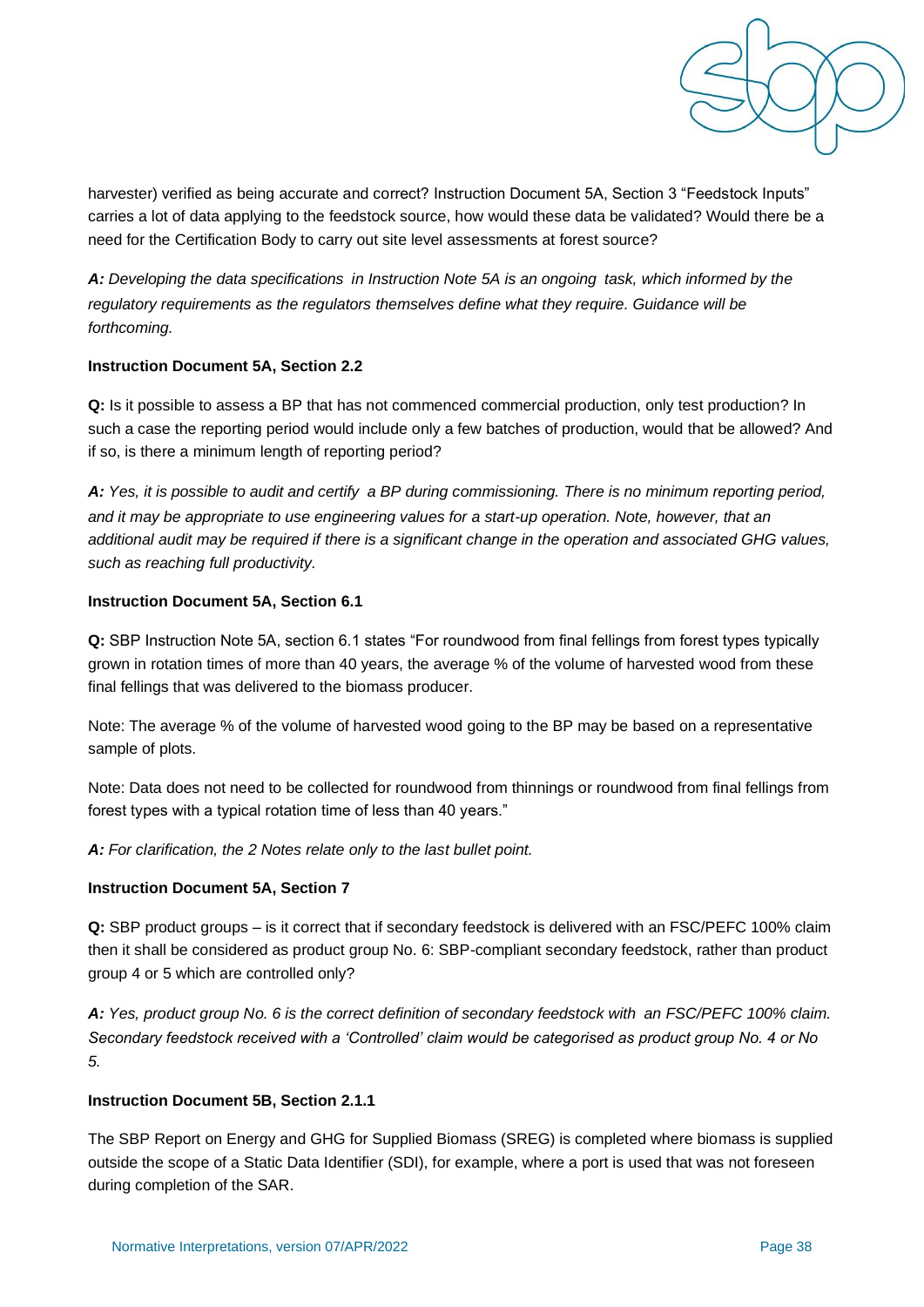

It will facilitate the addition of any Scope End-Point if a BP ensures that there is an SDI representing the end of the production process for each reference period.

#### **Instruction Document 5B, Section 2.1.4**

**Clarification**: *BPs that produce only woodchips without further processing or energy logs and no other biomass with an SBP claim are required to complete the Woodchip SAR template and The Static Biomass Profiling datasheet. The Woodchip SAR template shall be completed with relevant sections of Instruction Document 5B, Sections 2.2 to 6 inclusive. Where required, an SREG shall be completed in compliance with Instruction Document 5B, Section 3.3.* 

*All requirements of Instruction Document 5B, Section 2.1. applies to these BPs.* 

#### **Instruction Document 5B, Section 3.1.3**

Section 3.1.3 states: *"The SAR shall be formally approved by SBP before it can be supplied to customers and End-Users."*

**Clarification:** *A new or changed Static Data Identifiers (SDI) shall not be used in transaction batches (including in PBids) before the SAR containing the new or changed SDIs is approved by SBP.* 

#### **Instruction Document 5B, Section 4.1.3**

Section 4.1.3 currently states "Where feedstock is diverted and used as a fuel in the dryer or CHP, this shall be included in a separate Input Group and identified as such."

**Clarification:** *The word 'shall' is replaced with the word 'may'. It is no longer a requirement to include feedstock that is diverted and used as a fuel in the dryer or CHP as a separate Input Group.* 

*The relevant text now reads "4.1.3 Where feedstock is diverted and used as a fuel in the dryer or CHP, this may be included in a separate Input Group and identified as such."* 

*Note: The sum of input groups must equal 100% for all biomass produced, even if that biomass is subsequently diverted to be used in the dryer or CHP.* 

#### **Instruction Document 5B, Section 5.1.4**

**Clarification:** *As indicated in the Instruction Document, the data recorded should permit calculation of the MJ of natural gas used per tonne of pellets produced. Usually heating value of the natural gas is evaluated periodically, and the natural gas flow is recorded. Very often those values appear on the natural gas invoices. In that case, average heating value and total volume flow can both be reported. Note: reporting of both data items also allows a consistency check of the data.* 

#### **Instruction Document 5B, Section 6.1.7**

**Clarification***: For transport by truck, train, flatboat the most important parameters are the distance and the capacity of the used vehicle. It is usually enough to make a good estimate of the transport energy, based on proposed references by JRC and BioGrace. There is the option to record fuel use for transport, but this is not obligatory.*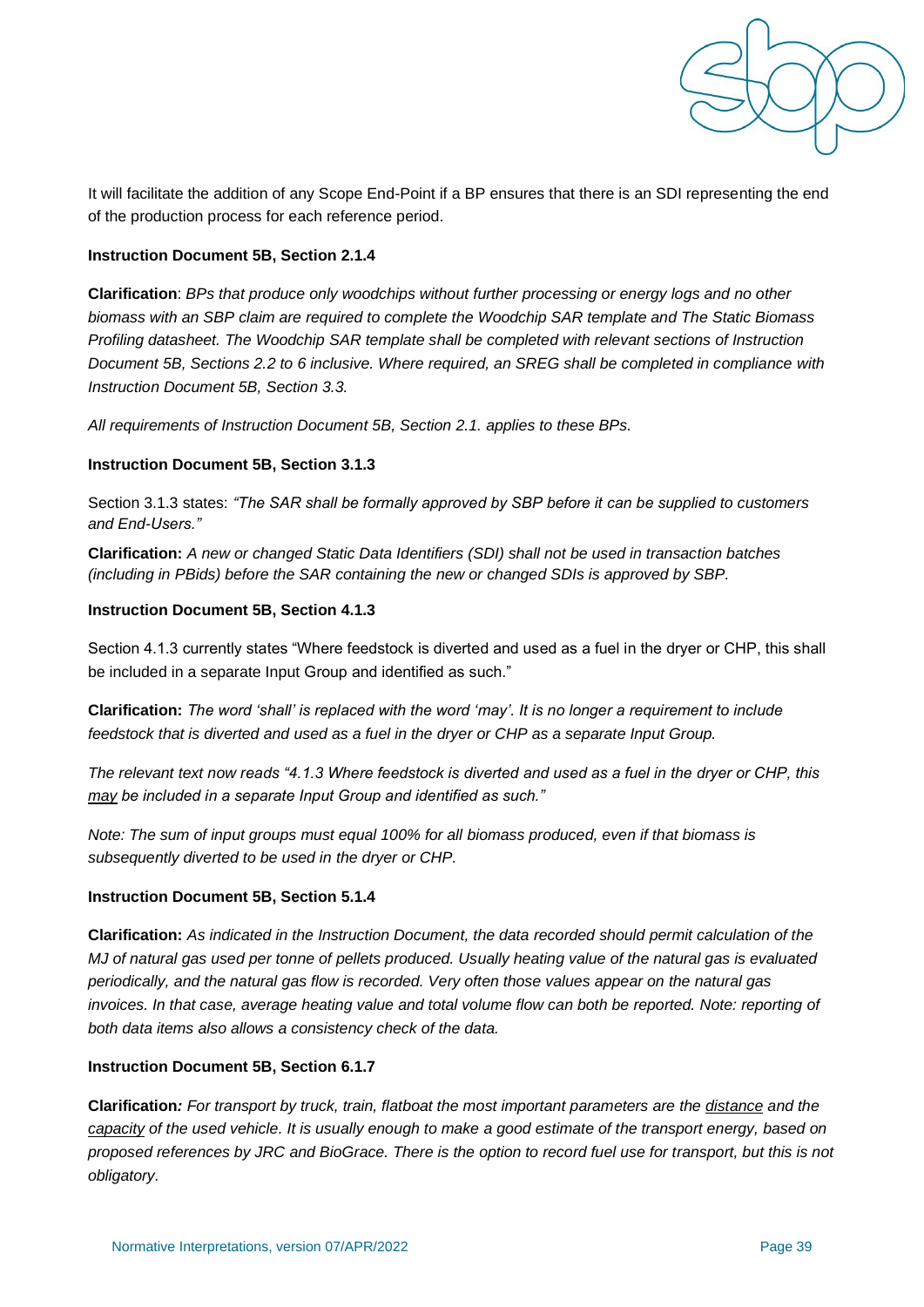

*For (long distance) sea transport fuel usage data should be provided.* 

#### **Instruction Document 5E, Section 5.3**

The Flemish regulator, VEA, reports that for biomass supply to the Flanders market, **'**NL SDE+ Compliant for Biomass Category 5' meets the definition of 'Flanders Restricted biomass from processing residues' including sawmill and wood industry residues in the form of sawdust, shavings and chips, and is deemed equivalent.

These two claims are already defined in the DTS.

#### **Instruction Document 5E, Section 5.7**

Market Specific Status: Flanders Restricted

The following can be used for Flanders in the DTS for 'Market Specific Status':

- 'Flanders Restricted'

There are three options to make this claim:

- Flanders Restricted biomass from processing residues
- Flanders Restricted biomass from processing residues restricted to sawdust
- Flanders Restricted biomass from processing residues restricted to sawdust and shavings

#### **Instruction Document 5E, Section 6.1.2**

**Clarification:** *The CB shall assign a person who is independent of the audit to conduct a quality review of the SAR report and grant formal approval. The person conducting the quality review is referred to as the Technical Reviewer and the person making the final approval is referred to as the Certification Decision Maker. These functions may be carried out by the same person. The CB may also use an external expert to carry out a quality review. This person shall have sufficient competence to carry out this function. The CB shall respond to clarification requests from SBP regarding details of the SAR report in a timely manner (i.e. up to 5 working days).*

#### **Audit Report for Energy and GHG data (SAR): PART 4 – Dynamic Batch Sustainability Data**

Part 4 states: "Record all biomass supplied with Dynamic Batch Sustainability data (as defined in Instruction Document 5A section 2.3) during the reference period."

**Clarification:** *Part 4 records historic data. The Biomass Producer shall record volumes of SBP-certified biomass in the table under Part 4 of the report, that have been supplied with Dynamic Batch Sustainability (DBS) data through the SBP Data Transfer System (DTS) during the reporting period defined in the SAR.*

#### **DTS User Guide, Section 4.12**

**Q:** If DTS Transactions have already been accepted by the customer in the DTS can they be changed/corrected?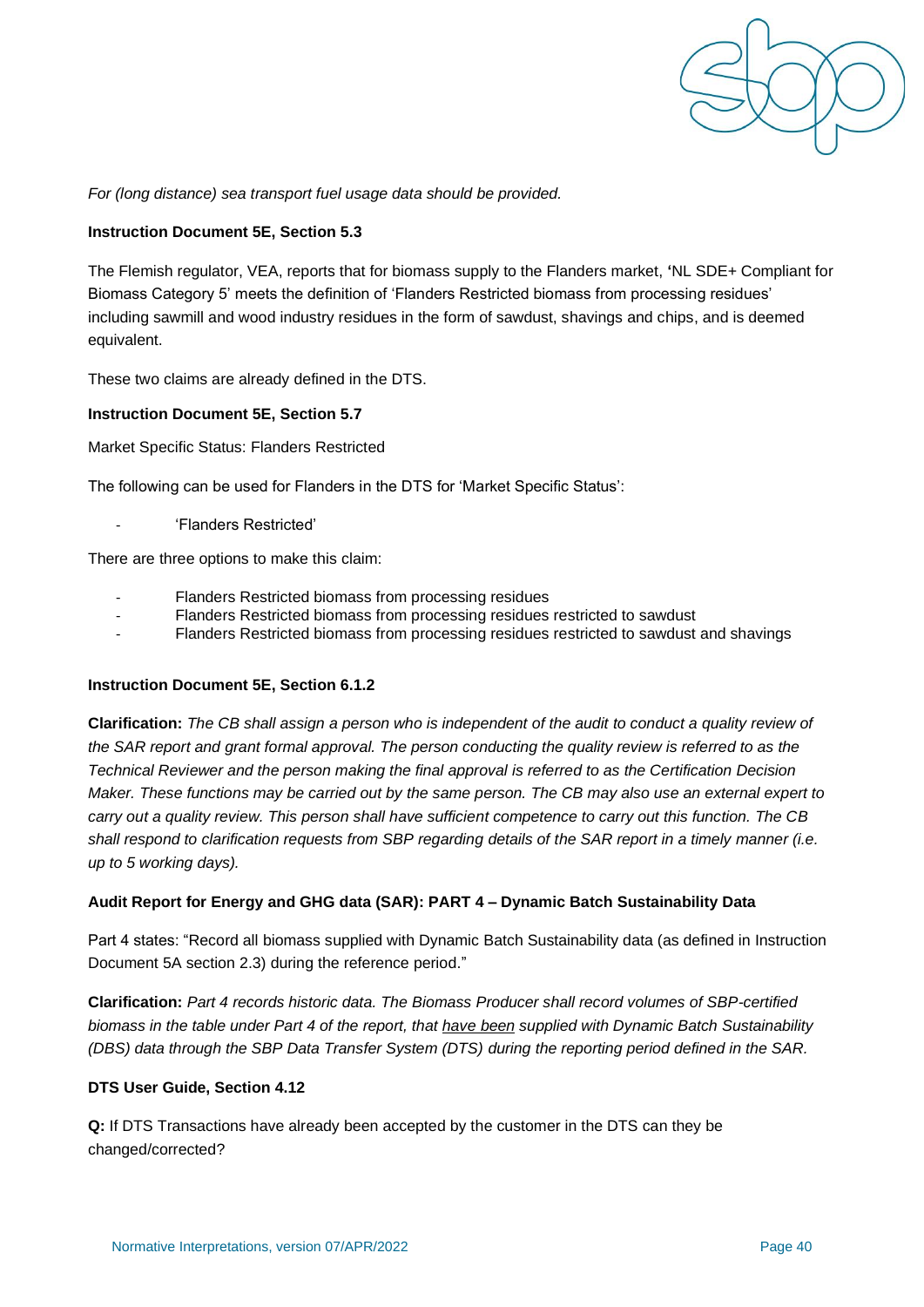

*A: It is required that the DTS Transaction is corrected as soon as the mistake is discovered. All DTS Transactions are immutable once shared and accepted, hence it is required to create a new DTS Transaction to correct the error. Depending on the nature of the correction, a "credit DTS Transaction" or an additional DTS Transaction shall be created and shared with the customer. All Transactions, including the original transaction with sharing history will remain in the system and will be available for the Certification Body to verify. For more details and an example, please refer to [DTS user guide.](https://sbp-cert.org/wp-content/uploads/2019/05/SBP-DTS-User-Guide-15-March-2019-FINAL.pdf)*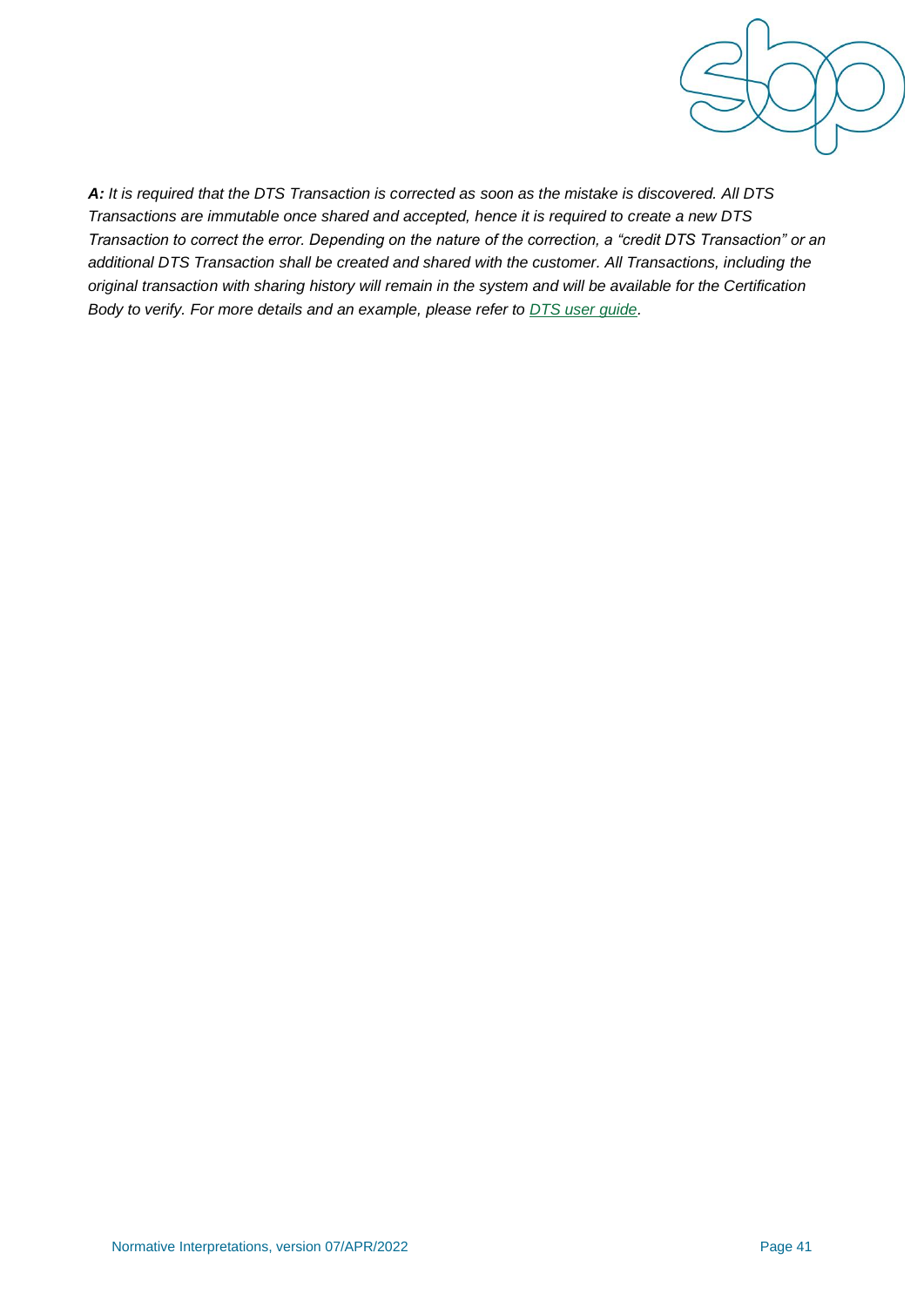

# <span id="page-44-0"></span>Standard 6: Energy and Carbon Balance Calculation

Currently no interpretation matters have been published for Standard 6.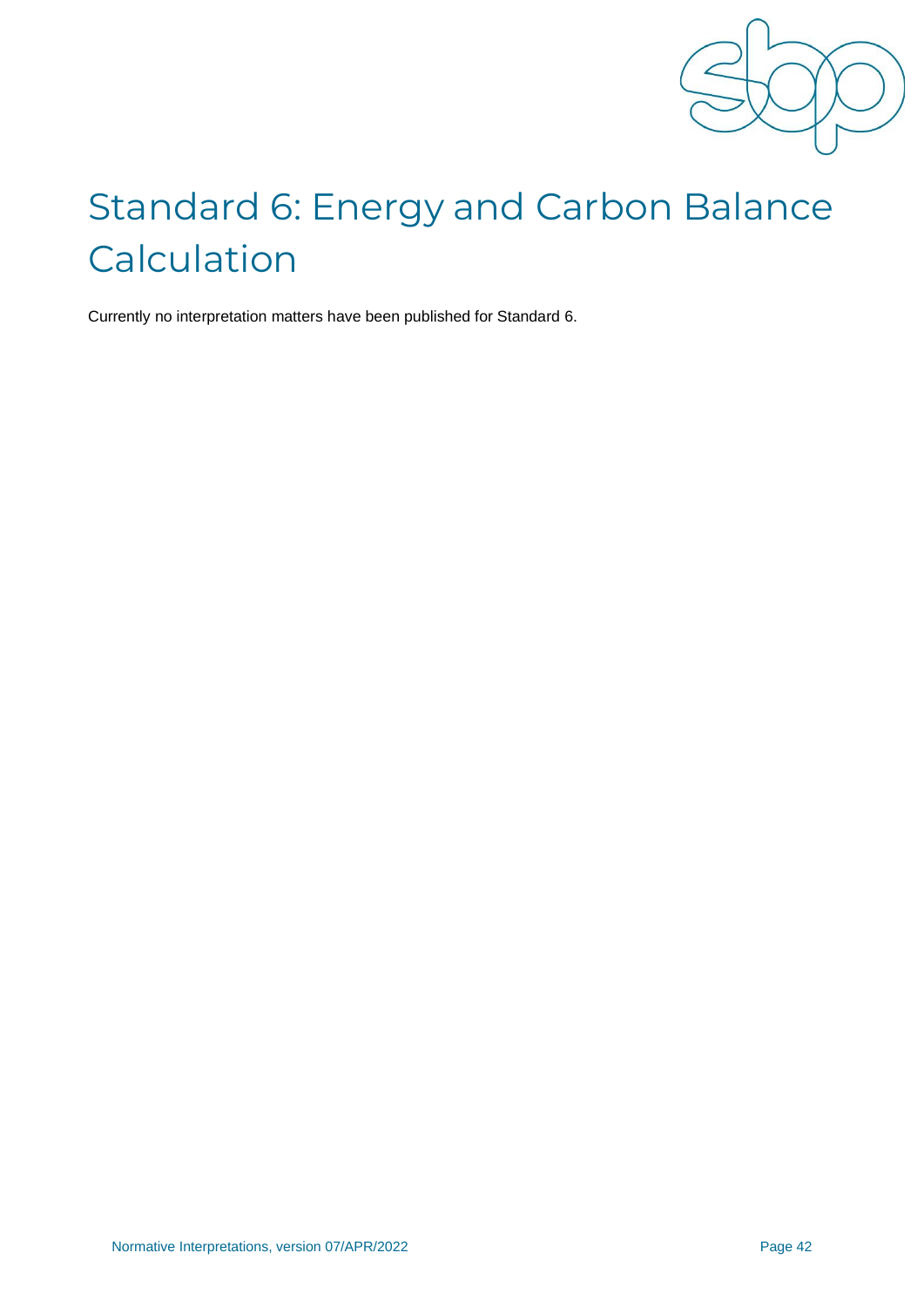

### <span id="page-45-0"></span>Process Documents

#### **Document Development Procedure, Section 8.2.1**

#### **Revised SBP Standards: key dates**

This interpretation summarises rules for the transition of Certificate Holders from the current SBP Standards (v1.0) to the revised Standards (v2.0).

**Background:** The Standards Development Process is nearing its final stages. During Q4 2021, SBP is expecting to conclude the second public consultation, conduct pilot tests and submit the Final Draft of the suite of six Standards to the Standards Committee for review and approval. It is anticipated that the revised Standards will be ready for publication by the end of 2021.

The following defines the key dates associated with the roll-out of the revised Standards.

#### **Definitions**

Defined dates and the timeframes associated with the implementation of a normative document in order of the events are as follows:

- *-* **Approval date:** the date on which an SBP normative document is approved by the decision-making body.
- *-* **Publication date:** the date on which an approved SBP normative document is announced and published on the SBP website (within 60 days of the approval date).
- *-* **Effective date:** the date on which a published SBP normative document becomes applicable for use (usually within a minimum of 90 days of the publication date).
- *-* **Transition period:** the period of time commencing on the effective date and continuing for 18 months. During the transition period, the new version of an SBP normative document is phased-in and the old version (where one exists) is phased-out, therefore, both versions are valid during that time. At the end of the transition period, only the new version is valid and any certificates issued against the old version are considered invalid.

Please note: the publication of the revised Standards may be delayed due review and approval by the relevant regulatory authorities.

#### **Document Development Procedure, Sections 8.5.1 and 8.5.2**

"8.5.1 Where an urgent substantive change (either revision or new documents) to a Category 1 or 2 document is determined to be needed the Secretariat shall draft the document.

"8.5.2 Urgent substantive changes to Category 3 and Category 4 documents may be implemented by the Secretariat."

**Definition:** *The term substantive change is defined under section 8.5. A change is an urgent substantive change when an immediate need for change is identified that is consistent with international best practice for standards development.*